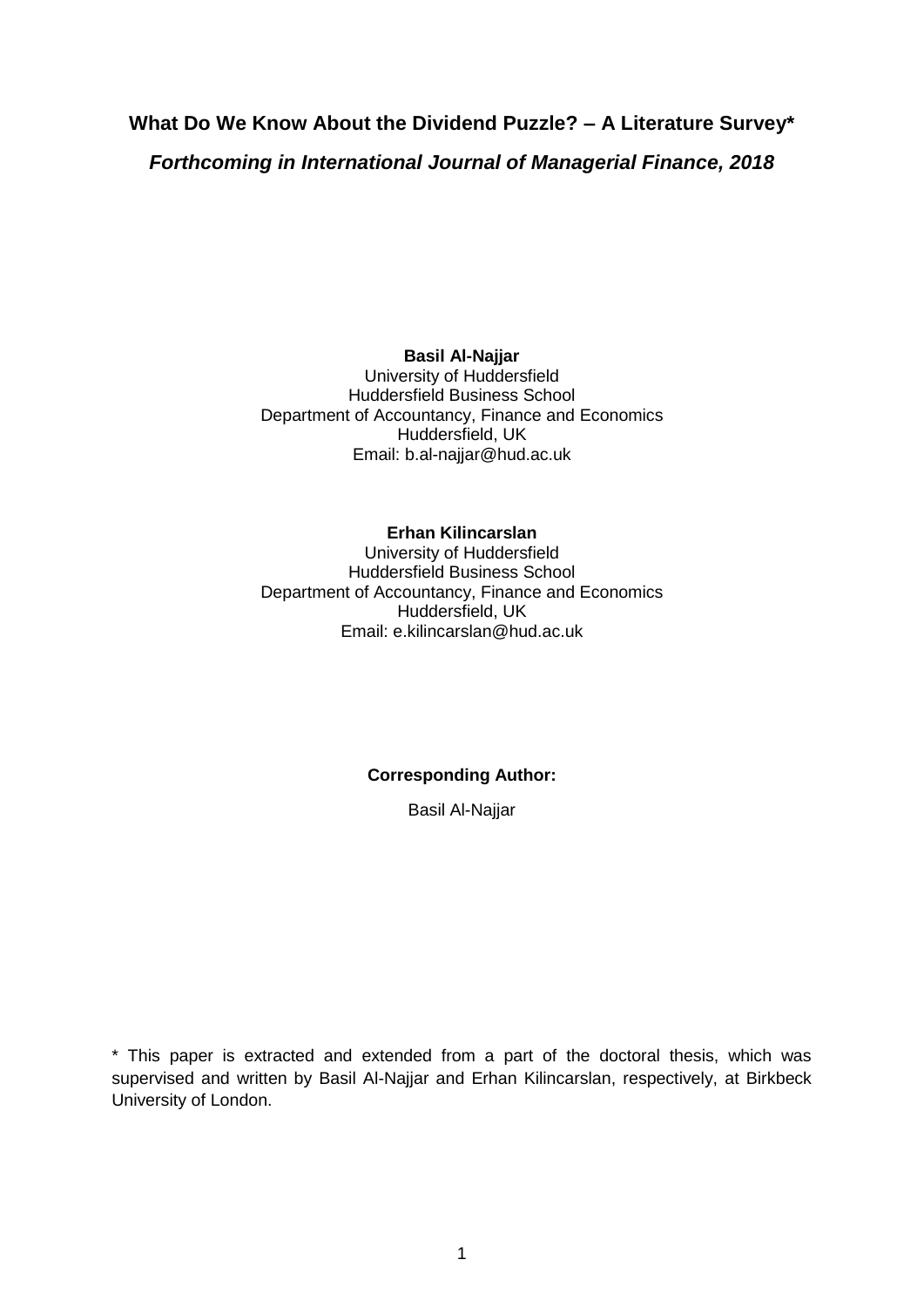## **What Do We Know About the Dividend Puzzle? – A Literature Survey**

#### **Abstract**

This paper aims to shed light on the ongoing debate of dividend policy, which is considered one of the most controversial topics in corporate finance literature. We, first, outline the main theoretical arguments of dividend policy and then critically discuss the most important and influential previous empirical studies in the dividend literature. We detect that no general consensus has yet been reached after many decades of investigation, despite extensive debate and countless research. Consequently, the main motivation for paying dividends is still unsolved and thus remains as a puzzle. In addition, there is no doubt that carrying the dividend debate into the context of emerging markets attaches more pieces to this puzzle.

#### *JEL Classification*: G35

*Keywords*: Dividend policy; signalling theory; agency cost; tax preference.

### **1. Introduction**

Dividend policy is one of the most controversial topics in corporate finance literature. The debate of dividend policy has attracted a great deal of attention from finance academics and has been the subject to intensive theoretical modelling and voluminous empirical research – for instance, some researchers have developed and empirically tested various models to explain why companies pay dividends (e.g., Lintner, 1956; Brennan, 1970; Elton and Gruber, 1970; Rozeff, 1982), whereas others have surveyed corporate managers to learn their thoughts in explaining dividend behaviour (e.g., Baker et al., 1985, 2002, 2008; Pruitt and Gitman, 1991; Brav et al., 2005). However, despite much research and extensive debate, the actual motivation for paying dividends still remains unsolved.

Black (1976, p.5) once described this lack of consensus as the "dividend puzzle" and stated that *"*The harder we look at the dividend picture, the more it seems like a puzzle, with pieces that just don't fit together". Although Black (1976) came to this conclusion four decades ago, his observation still seems valid as there is no definite theory on dividends. In the same vein, Brealey and Myers (2003) list dividends as one of the ten important unsolved problems in finance in their textbook. Additionally, the leading dividend policy theories are originally formulated based on developed markets and majority of earlier empirical research on dividend policy is focused mainly on the U.S., followed by the U.K. Therefore, less is known about dividend behaviour and the explanatory power of models for other countries, particularly developing (emerging) markets. Considering the growing importance of emerging markets in terms of global equity investments, these markets have recently started attracting considerable attention from international investors. Especially during the last two decades, a growing amount of empirical studies (such as, Glen et al., 1995; La Porta et al., 2000;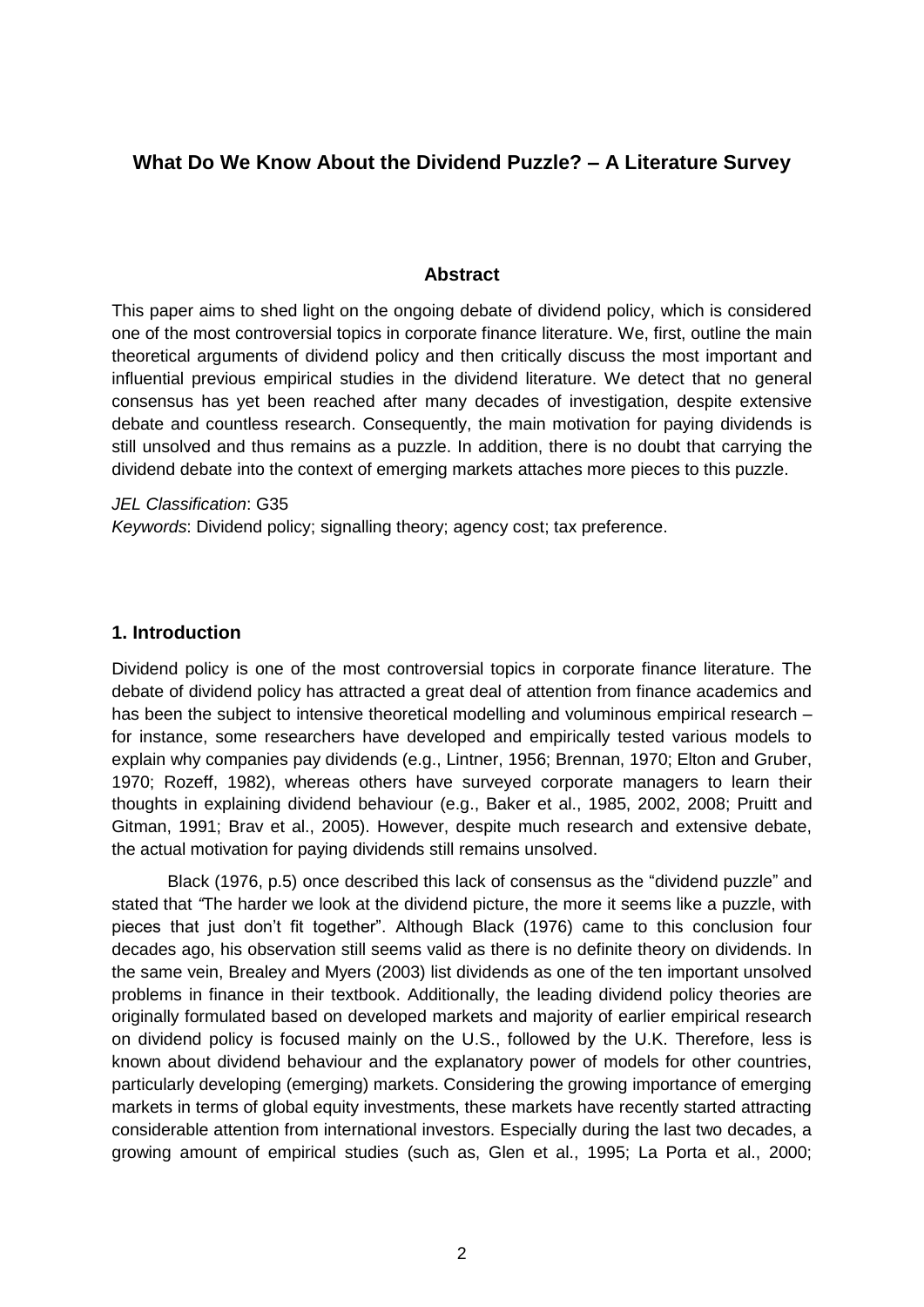Aivazian et al., 2003) investigate dividend policy in developing countries, and hence emerging markets add more pieces to the dividend puzzle.

In this paper, we, therefore, offer a literature review by outlining the main theories and explanations of dividend policy, and presenting results from the most influential empirical studies in the dividend literature. This because, various opposing theoretical standing points and implications of dividend payments motivate us to shed light on the leading theoretical arguments and empirical findings and their contradictory conclusions in order to identify whether divided policy is still a puzzle after many decades of the ongoing research. Moreover, this paper differs from previous literature review studies (see, for among others, Lease et al., 2000; Frankfurter and Wood, 2003; Al-Malkawi et al., 2010) by incorporating empirical evidence related to dividend policy in the context of many different emerging markets. Accordingly, the study attempts to provide an updated and more comprehensive literature survey by examining the relationship between theory and practice from both developed and emerging economies, which is vital to detect new insights for paying dividends and to make suggestions for further research on this topic.

The remainder of this paper has the following structure. Section 2 outlines the main dividend theories, whereas Section 3 reviews the selective empirical research on dividend policy from both developed and developing markets. Section 4 presents what we learn about dividend policy from our detailed literature survey and Section 5 concludes the paper.

## **2. Dividend Policy Theories**

Although dividend policy literature contains many explanations, some of them have been widely discussed and empirically tested in the hope of solving dividend puzzle. Thus, we will discuss major dividend policy theories in this section. Essentially, three main contradictory concepts can be observed in the literature. The first one is Miller and Modigliani (M&M)'s (1961) "dividend irrelevance theory"*,* which posits that a managed dividend policy is irrelevant under the assumptions of a perfect capital market (that is, dividend payments have no effect on firm value and no dividend policy is superior to another in a frictionless world). This is because wealth of shareholders is determined by the income generated by the investment decisions that mangers make, not by how they distribute that income.<sup>1</sup>

The second approach suggests that dividend payments can increase firm value and shareholder wealth. For instance, the "bird-in-the-hand hypothesis" is a frequently heard argument that favours dividends. This hypothesis contends that since dividend payments are less risky than capital gains, dividend paying firms bring forward cash inflows to shareholders and reduce the uncertainty associated with future cash flows. Considering two identical firms, where one pays dividends while the other does not, the shares of the dividend paying firm will be safer than the shares of the non-dividend-paying firm, which in turn will increase the share price of the dividend paying firm. as compared to the nondividend-paying firm. Accordingly, firms should offer higher dividend payouts in order to maximise their share prices and thus enhance their firm values (Gordon, 1959; 1963; Gordon and Shapiro, 1956).

"Signalling theory" is one of the most widely studied explanations, arguing that an information asymmetry exists in where a firm's management has a better understanding of the firm's true value as compared to outside investors, who only have access to public

 1 The proof of M&M's dividend irrelevance proposition is illustrated in Appendix A.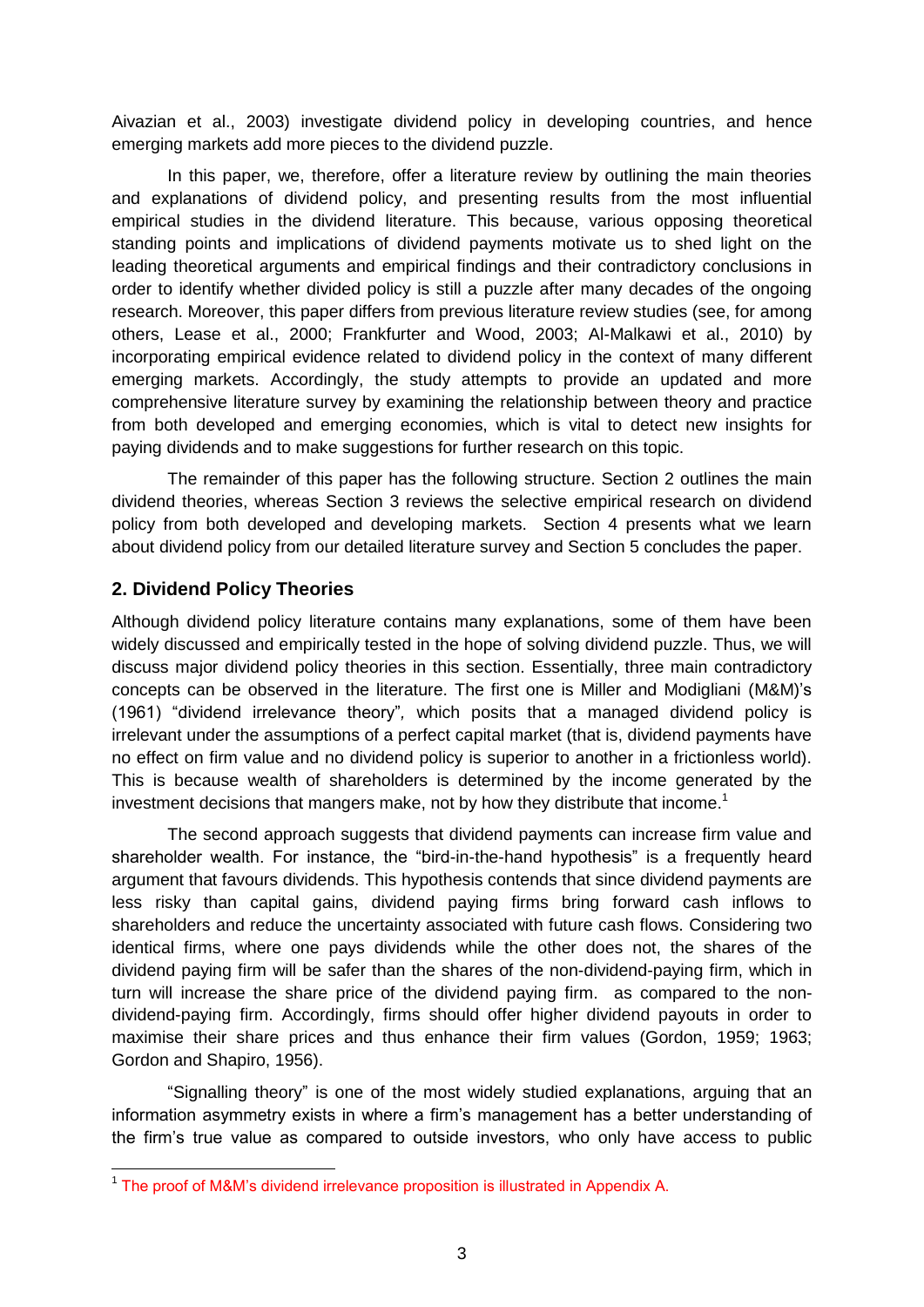information. Therefore, managers use dividends to convey their superior information about the current situation and future prospects of their firms. According to Bhattacharya (1979), John and Williams (1985) and Miller and Rock (1985), if managers are confident about the future performance of their firms, they distribute more cash dividends to shareholders as a credible signal, whereas other firms, whose future prospects are not as good, cannot mimic the dividend payment levels of their firms. Hence, investors prefer to buy the shares of firms distributing larger dividends at higher share prices. Contrarily, firms with no or less favourable inside information (in other words, non-dividend paying firms) should experience negative price reactions. In his pioneering study, Lintner (1956) finds that managers are concerned about dividend signalling over time and suggests that managers are reluctant to cut dividends unless adverse circumstances are likely to persist, since they think dividend cuts are bad signals to the market. Lintner (1956) further detects that managers tend to make "partial adjustment" toward a target payout ratio to "smooth" dividend payment streams in the short run, and to avoid the volatility of dividends – because, managers perceive that the volatile (unstable) dividend payment streams reflect the volatility in earnings that are not good indicators about their firms' financial performance to the market.

Furthermore, Jensen and Meckling (1976), Rozeff (1982), Easterbrook (1984) and Jensen (1986) developed "agency cost theory", which derives from problems associated with the separation of management and ownership, and the differences in managerial and shareholder priorities. They argue that high dividend payments decrease the internal cash flow subject to management discretion and force companies to approach the capital market in order to meet the funding needs for new projects. Increase of costly outside capital subjects to companies to the scrutiny of the capital market for new funds and decreases the scope of overinvestment. The efficient monitoring of capital market (that is, outside professionals such as investment banks, regulators, lawyers, public accountants and potential investors) also assists to ensure that managers perform in the best interests of shareholders. Consequently, agency cost theory implies that firms with high cash flows should pay larger dividends, because a generous dividend payment reduces the amount of free cash flow under management's control and minimises the agency problems, and thus enhances firm value.

Alternatively, there is the third position that claims dividend payments can have negative consequences on firm value and shareholders wealth. For example, in the presence of the uneven tax treatment between dividends and capital gains, the "tax preference theory", developed by Brennan (1970), Elton and Gruber (1970) and Litzenberger and Ramaswamy (1979), asserts that investors who receive favourable tax treatment on capital gains may prefer shares with none or low dividend payouts. The reason is that if income tax is greater than the rate of capital gains tax, high dividend payments would increase shareholders' tax burden. Therefore, other things being equal, firms should avoid or make minimal dividend payments if they want to maximise their share prices. On the other hand, Black and Scholes (1974) and Miller and Scholes (1978) proposed the "tax clientele effect hypothesis", arguing that each investor has his/her own implied calculations of choosing between high or low cash dividends and selecting dividend policies according to their tax category circumstances. Since there are enough companies to provide these different dividend policies, investors will invest in only companies with policies that best fit their tax positions. In equilibrium, therefore, no firm can increase its value by reducing taxes through its dividend policy. In fact, this may cause a change in clientele and could be costly because of trading costs. Consequently, the tax clientele effect hypothesis supports the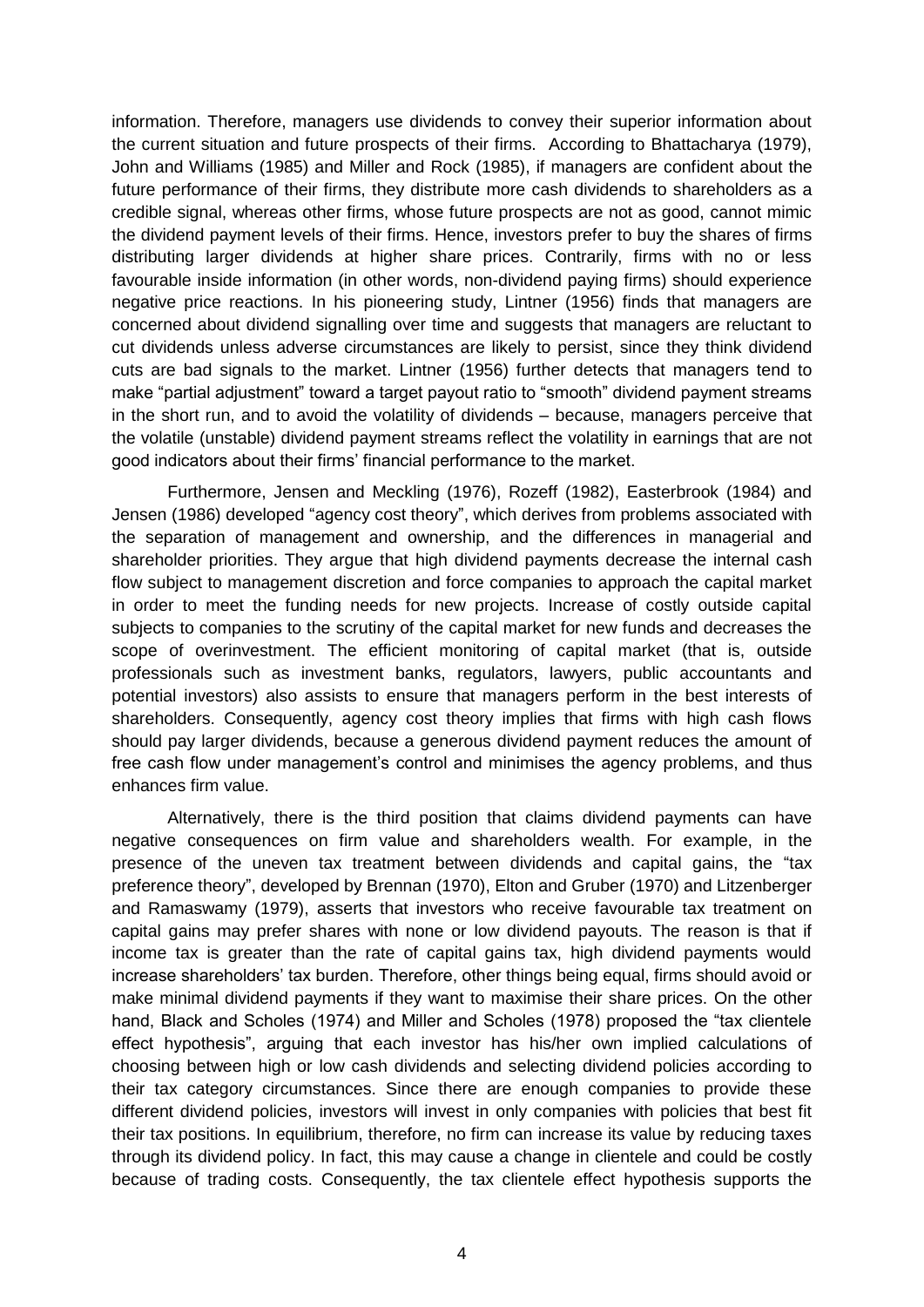dividend irrelevancy conclusion. Moreover, the "transaction cost theory" of dividends indicates that after using cheap and easily accessible internal funds to pay dividends instead of retaining for possible investment projects, firms may have to raise additional external funds to meet their investment requirements. This external financing might be costly, since there are costs associated with raising external funds, such as interest payments, underwriter fees, administration costs, management time and legal expenses. Hence, the transaction cost theory points out that, after paying dividends, firms may face heavy burden of transaction costs of external financing for possible investment projects (Bhattacharya, 1979; Rozeff, 1982; Miller and Rock, 1985).

Dividend debate is not limited to these three opposing arguments, since there are other theories that add more complexity to the dividend puzzle. Among those, the "pecking order theory"*,* developed by Myers (1984) and Myers and Majluf (1984), which posits that firms should adjust their dividend policies to their investment opportunities. This theory argues that firms seeking to finance new investments prefer to use funds according to a hierarchy; first internal funds, then debt issuance and finally equity issuance as a last resort. Accordingly, better firms should have lower leverage<sup>2</sup> and lower short-term payout policies to control investment opportunities. Hence, in order to prevent external financing and make more use of internal funds for possible investments, one obvious way to accomplish this is by reducing the amounts of dividends distributed to shareholders. Furthermore, a relatively new explanation, namely the "catering theory of dividends" offered by Baker and Wurgler (2004a; 2004b), postulates that investor preferences for dividends may change over time. Therefore, managers should recognise and cater to shifts in investors preferences for dividends – that is, managers cater to investors by distributing dividends when investors put a premium on such stocks and they will omit dividends when investors highly rate firms that do not pay dividends. Consequently, the theory suggests that dividends are highly relevant to share value but in different directions at different times.

Grullon et al. (2002) purpose another explanation that attempts to link firm age with dividend policy, which is known as the "maturity hypothesis"*.* This explanation suggests that higher dividend increases are a sign of change in a firm's life cycle. In particular, firms are likely to pay higher dividends as they transit from growth to a more mature phase. This change occurs because their investment opportunities and growth rates become slower or even decline, and they start generating larger amounts of free cash flows. Finally, the "residual dividend policy" recommends that firms should pay dividends only when their internally generated earnings are not fully exhausted for investment projects. Thus, dividend payments should ideally be the residuals of cash produced by the firms' operations after undertaking all positive net present value (NPV) investments. Following a residual dividend policy, the amount of residual dividend tends to be highly volatile and often zero (Lease et al., 2000).

After all, we observe that the major dividend policy theories are involved with the relaxation of Miller and Modigliani's (1961) perfect capital market assumptions and dealt with dividends in the presence of various market imperfections (e.g., differential tax rates, information asymmetries, agency problems and transaction costs). However, these theories provide inconclusive or even contradictory explanations with respect to dividends. Thus, it

**ENET TE 10 ENET 10 ENET 10 ENET 10 ENET 10 ENET 10**<br><sup>2</sup> If firms, however, experience high growth opportunities, they may have high leverage (given that investment requires more than the internally generated funds) and therefore these firms should pay out none or very low dividends (Myers and Majluf, 1984).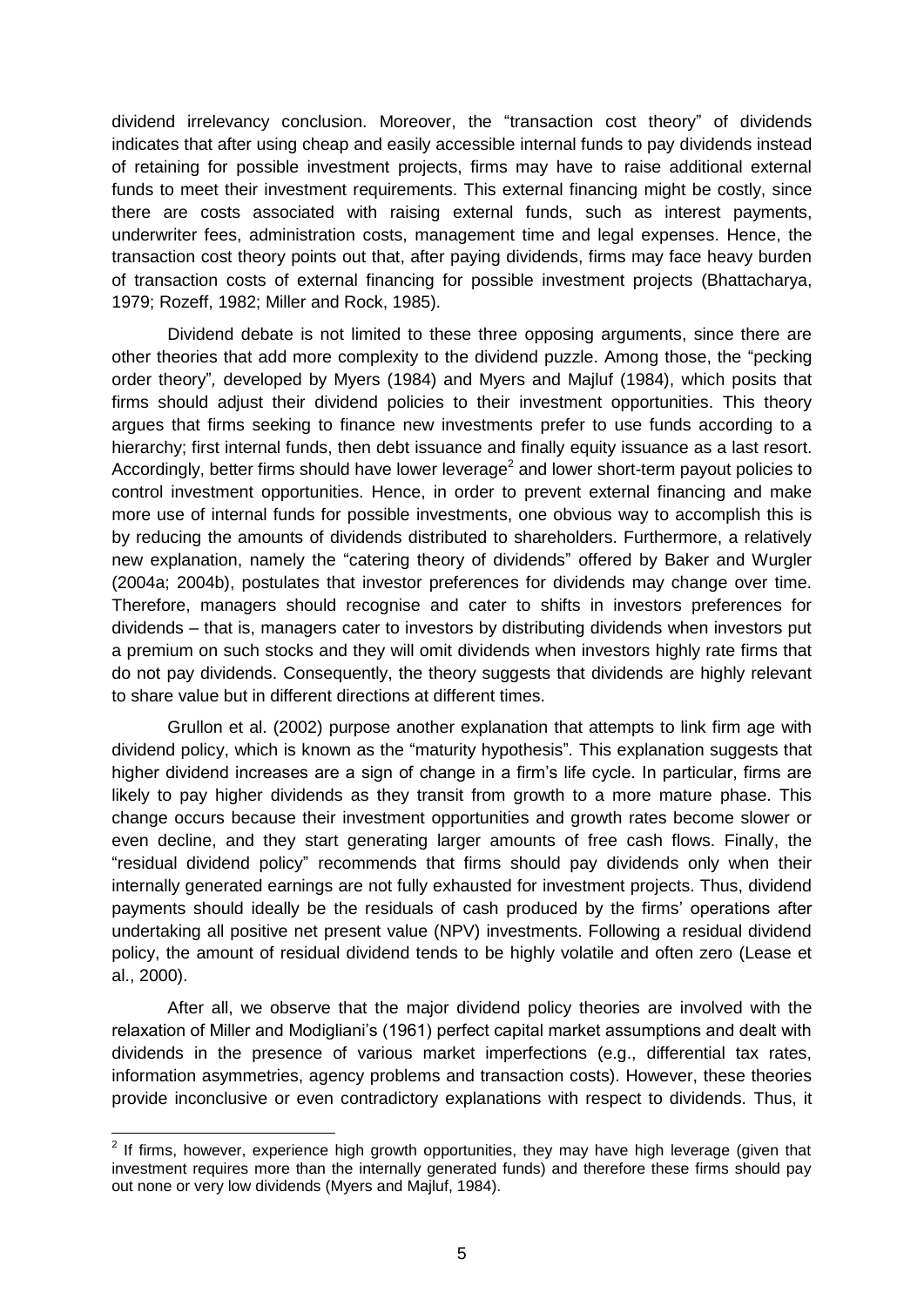can be concluded that none of these theories explain the dividend puzzle single-handedly, consistent with Frankfurter and Wood's (2003, p.167) statement that "No theory based on the economic paradigm developed thus far completely explains the persistence of corporate dividend policy". The major reason for this failure might be because financial economists have been trying hard to develop a universal or "one-size-fits-all" approach, despite the wellknown reality that dividend policy may be sensitive to such aspects as firm characteristics, corporate governance and legal environment (Baker et al., 2008).

Since there is no single theory to explain the dividend puzzle alone, researchers have attempted to seek an integrated model that combines various theories in examining dividend behaviour for the best explanation of corporate dividend policy. At this point, it is worth reviewing how these main dividend theories are empirically tested, and what implications there are by applying them on different markets, during different period of times, using different methodologies by many researchers. Therefore, we will present a summary of selective empirical studies from both developed and developing markets in the following section.

## **3. Empirical Studies of Dividend Policy**

Although empirical research involving dividend policy is voluminous and continuously grows, the main empirical studies generally focus on the three big imperfections (Lease et al., 2000) – namely, the signalling and agency cost theories, and tax-related explanations. Since it is not possible to provide a full review of all literature, we, therefore, select and discuss the most important and influential empirical studies in dividend policy around these three main theories.

### **3.1 Empirical studies of the signalling theory**

We classify the following selective review of empirical research on the signalling explanation into two sub-sections: (i) studies of the partial adjustment model and (ii) studies of the information content of dividends hypothesis.

#### *3.1.1 Studies of the partial adjustment model*

In his classic study, Lintner (1956) presents survey evidence that U.S. managers adopt extremely deliberate dividend policies, contrary to the dividend irrelevance theory. Lintner finds that managers set cash dividend payments in accordance with earnings and lagged dividends – they make *partial adjustments* to a target payout ratio to smooth dividend payments streams in the short-run, rather than matching immediately with the changes in earnings, hence pursue stable dividend policies. Lintner further detects that U.S. managers only increase dividend payments when they believe that earnings can sustain higher dividend levels permanently. They are also reluctant to cut dividends, unless adverse circumstances are likely to persist, as dividend cuts are bad signals to the market.

Based on his survey research, Lintner develops a partial adjustment model to explain the dividend payment process. He suggests that firms have their target dividend levels, which they determine according to their earnings and target payout ratios in a particular year, as below:

$$
D^*_{i,t} = r_i E_{i,t},\tag{1}
$$

where  $D^*_{i,t}$  is the target dividend payment,  $r_i$  is the target payout ratio and  $E_{i,t}$  is the net earnings for firm *i* at time *t*. Lintner argues that firms will only adjust dividends partially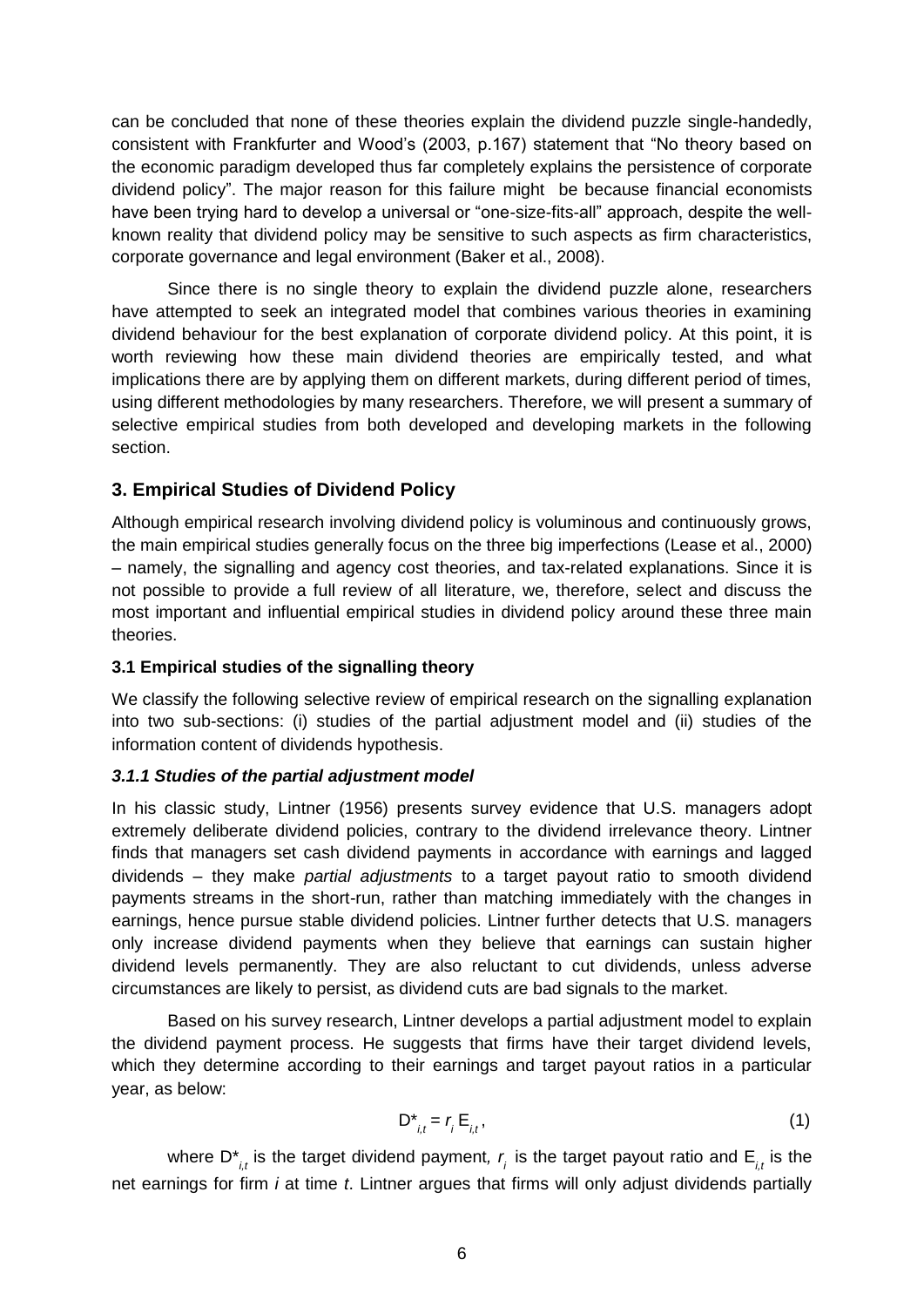toward the target dividend level; hence, the actual difference in dividend payments from year *t−*1 to year *t* can be expressed by:

$$
D_{i,t} - D_{i,t-1} = \alpha_i + c_i (D_{i,t}^* - D_{i,t-1}) + \varepsilon_{i,t},
$$
\n(2)

where *α<sub>i</sub>* is the intercept term, *c<sub>i</sub>* is the speed of adjustment coefficient, ε<sub>*i,t*</sub> is the error term, D<sub>it</sub> is the actual dividend payment and D<sub>it−1</sub> is the previous year's (t-1) dividend payment. By substituting  $r_i$  E<sub>it</sub> for the target dividend payment D<sup>\*</sup><sub>it</sub> in the model and rearranging Equation (2), the following equation can be equivalently obtained:

$$
D_{i,t} = \alpha_i + \beta_i E_{i,t} + \beta_2 D_{i,t-1} + \varepsilon_{i,t},
$$
\n(3)

where  $β$ <sub>*<sub>1</sub>*</sub> = *c<sub>i</sub>*  $r$ <sub>*i*</sub> and  $β$ <sub>2</sub> = (1−*c<sub>i</sub>*). According to Lintner (1956), the constant (intercept) term (*α<sup>i</sup>* ) should be positive to show management's unwillingness to decrease dividends, and the speed of adjustment coefficient (c) reflects the stability in dividend changes and calculates the adjustment speed toward the target payout ratio (*r i* ) relative to earnings changes. Hence, the value  $c<sub>j</sub>$  illustrates the dividend smoothing behaviour of firm *i* to the variations in the earnings levels – that is, a higher value of  $c_{\scriptscriptstyle\!}/$  implies less dividend smoothing, in other words unstable dividend policy, and vice-versa.

Many studies have used Lintner's (1956) partial adjustment model to examine the stability of dividends in different countries (both developed and developing markets) at different periods of time. For instance, Darling (1957) is among first scholars who extend the Lintner model. He runs a number of multiple regression tests on an annual dataset of manufacturing U.S. firms and reports consistent results with Lintner's findings. Fama and Babiak (1968) test several specifications of the partial adjustment model on the firm-level data for U.S. industrial firms, rather than aggregate data. Their results show that the Lintner model also works well on individual firm-level dataset. Dewenter and Warther (1998) compare dividend policies of U.S. and Japanese firms and present evidence that supports the notion of Lintner's speed of adjustment – they find that U.S. dividends are much smoother than before and Japanese firms cut dividends in response to poor performance more quickly than U.S. firms. McDonald et al.'s (1975) estimates from the basic and modified Lintner models show that dividend payments of French firms are well explained by earnings and past dividends in the dividend model of Lintner. Similarly, Chateau (1979) tests the partial adjustment model, using alternative economic procedures, and reports that Lintner's explanation of dividend behaviour works well in Canada.

Survey researchers have taken another path to study dividend policy. Instead of using secondary (published) data, they have provided direct evidence from corporate managers by asking their perception about dividends (Baker et al., 2002). For example, Baker et al. (1985) find that the major determinants of dividend policy decisions still appear markedly similar to Lintner's findings. Pruitt and Gitman's (1991) survey findings show that current year earnings and lagged dividends are the major factors affecting current year dividend payments. Likewise, Baker et al.'s (2002) results are strongly consistent with Lintner's proposition and stress the dividend continuity. In another study, Brav et al. (2005) also show support for Lintner's behaviour model – especially, they indicate that one of Lintner's key findings still holds; managers are reluctant to cut dividends and the current level of dividend payments is taken as given unless adverse circumstances are likely to persist. In addition to above surveys conducted in the U.S., a string of studies providing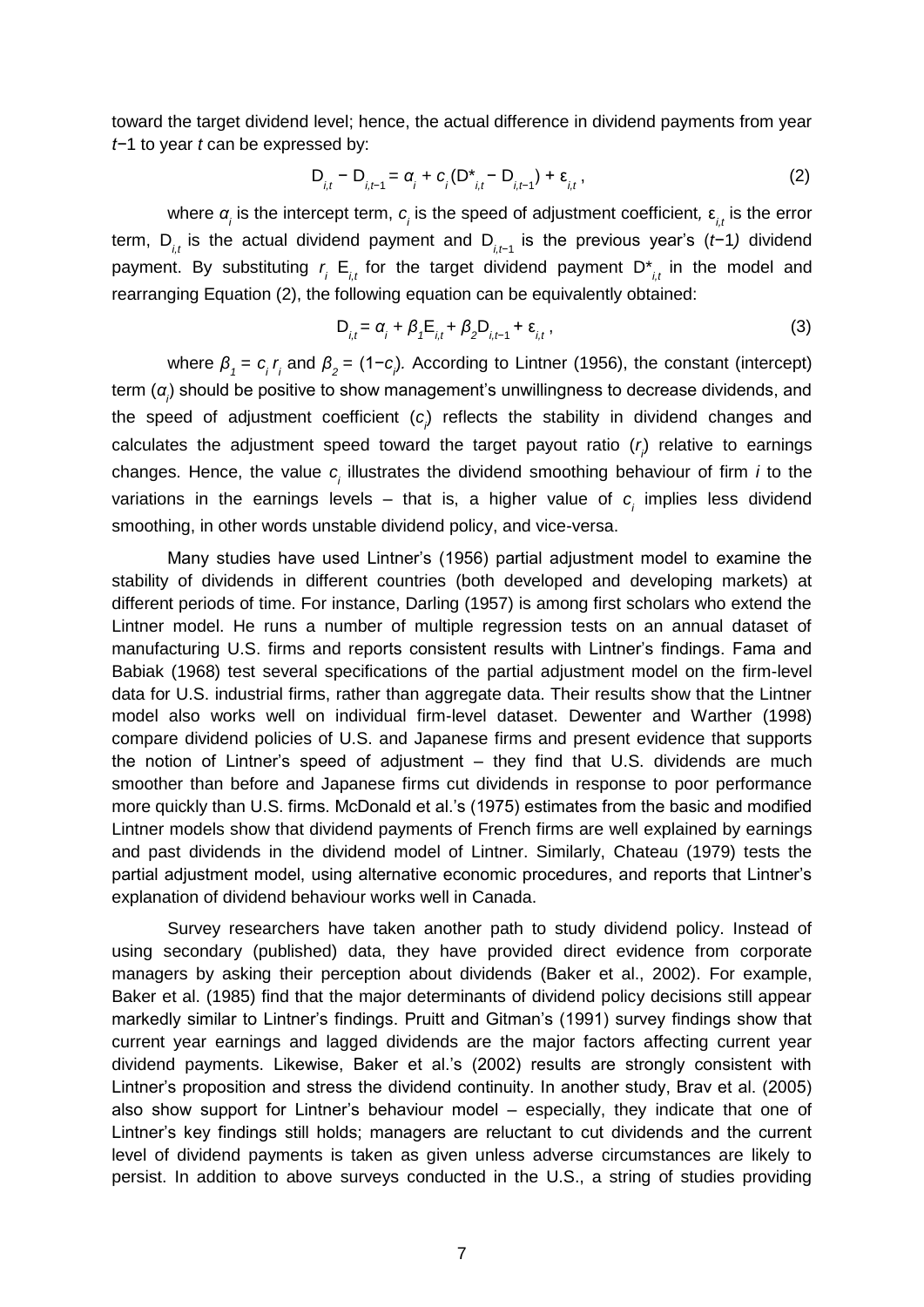survey evidence in different countries (from both developed and emerging markets), such as Baker et al. (2006) in Norway, Baker et al. (2008) in Canada, Baker and Powell (2012) in Indonesia, Baker and Kapoor (2015) in India and Baker et al. (2018) in Turkey, have all reported general support for Lintner's partial adjustment model.

Mookerjee's (1992) research is one of the earliest studies that quantitatively apply the Lintner model to different developing markets. Mookerjee finds that the basic Lintner model works successfully in explaining dividend payment behaviour in India. However, Adaoglu (2000) reports that Turkish-listed firms do not smooth dividend payments, inconsistent with Lintner's argument, and hence follow unstable dividend policies unlike their counterparts in developed markets. Contrarily, Pandey (2001) detects that Malaysian firms rely both on past dividends and current earnings in setting the current period's dividend payments, but they have low smoothing and less stable dividend policies, compared to listed-firms in developed markets. Aivazian et al. (2003) compare the dividend behaviour of firms operating in eight different developing countries with the dividend policies of a control sample of U.S. firms. They report that the Lintner model still works well for U.S. firms, whereas it does not work that well for the emerging market companies. Al-Najjar (2009) finds that Jordanian firms have their target payout ratios and partially adjust dividends toward their targets, although relatively faster compared to U.S. companies. Further, Chemmanur et al. (2010) compare dividend policies of firms in Hong Kong and the U.S., and reveal that, compared to U.S. firms, Hong Kong firms follow a more flexible dividend policy commensurate with current year earnings. Most recently, Al-Najjar and Kilincarslan (2017) investigate the firm-level cash dividend behaviour of publicly listed firms in Turkey after the implementation of major reforms and significant regulatory changes regarding mandatory dividend payout rules starting with the fiscal year 2003. Unlike Adaoglu's (2000) earlier findings, they find that Turkish-listed firms have long-term payout ratios and adjust their cash dividends by a moderate level of smoothing, as suggested by Lintner, and thus adopt stable dividend policies in the post-2003 period, although less stable policies compared to their U.S. counterparts.

### *3.1.2 Studies of the information content of dividends hypothesis*

The information content of dividends hypothesis asserts that managers have prior inside information about their firms' future performance. Hence, they use cash dividend announcements to convey changes in their expectations about future prospects of their firm to the public. Since dividend decisions are almost exclusively at managers' prudence and if they are confident about the future performance of their firms, they distribute larger cash dividends as a good signal to investors. Conversely, dividend decreases are seen as a bad signal that managers anticipate permanently lower cash flows (Bhattacharya, 1979; John and Williams, 1985; Miller and Rock, 1985).

Aharony and Swary (1980) examine quarterly dividend announcements that follow and that precede quarterly earnings announcements. They find that firms those announced dividend increases realise positive abnormal returns; especially, most of the significant abnormal returns occur during the dividend announcement and dividend declaration dates (two-day excess return) for both groups whether earnings announcements precede or follow dividend announcements (0.72% and 1.03%, respectively). A mirror argument applies to dividend decreases with two-day excess returns of −3.76% and −2.82%, respectively – noticeably, abnormal returns for the dividend decreases are much greater than those of dividend increases. Aharony and Swary conclude that changes in quarterly cash dividends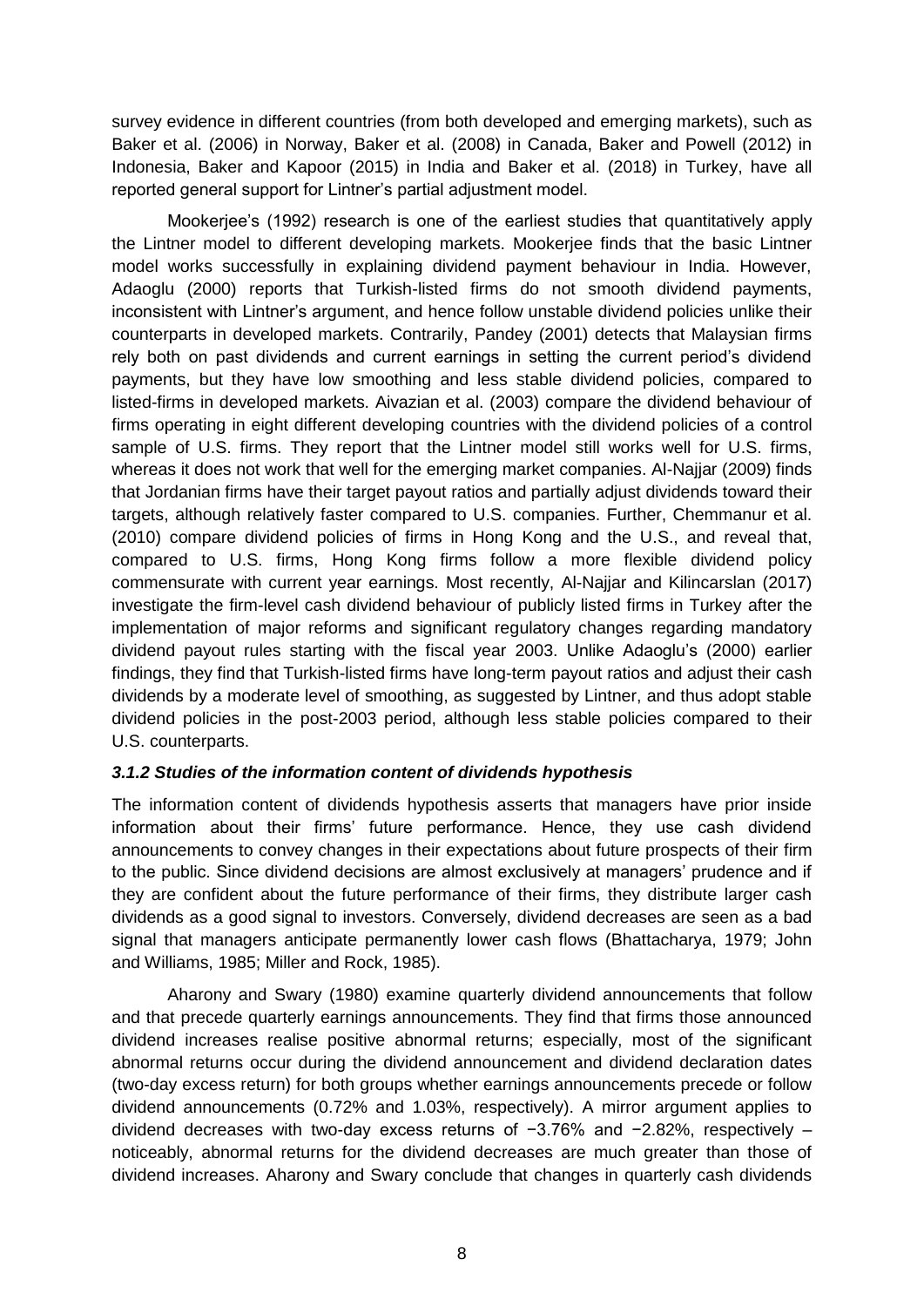provide information beyond that provided by corresponding quarterly earning numbers. Healy and Palepu (1988) investigate the market reaction to dividend initiation and omission announcements. Their results exhibit that the mean two-day excess return of 3.9% for initiations and −9.5% for omissions. The results further show that there are significant earnings increases for as many as five years prior to, for the year of and two years following a dividend initiation, whereas dividend-omitting firms have earnings decreases for two years prior to and in the year of the dividend omission announcements. Healy and Palepu suggest that dividend initiation and omission announcements appear to convey incremental information about firms' future earnings performance.

Michaely et al. (1995) also study both the short-term and long-term effects of dividend initiation and omission announcements. Consistent with Healy and Palepu, they find that omission announcements lead to a mean price drop of about 7%, whereas initiations yield a mean price increase of over 3% in the short-run. They further report quite consistent long-term drift patterns, which show that omissions are associated with negative, while initiations are associated with positive excess returns. However, Benartzi et al. (1997) reveal that there is a strong past and concurrent link between earnings and dividend changes, and therefore reject the hypothesis that changes in dividends signal information about future earnings changes. Jensen and Johnson (1995) specifically concentrate on dividend drop announcements instead of dividend changes. Their analysis shows that the dividend cuts tend to signal the beginning of restructuring activities and turnaround in financial decline, leading to improvement in liquidity positions and reduction in the level of debt. Accordingly, they suggest that dividend reductions do not necessarily signal a decline in earnings.

Akhigbe and Madura (1996) present evidence in favour of the information content of dividends hypothesis; that is, firms have positive long-term share price performance after dividend initiations, whereas firms omitting dividends experience unfavourable price performance in the long-run. DeAngelo et al. (1996) investigate whether firms use dividends to signal their views of future earnings prospects by focusing on firms whose annual earnings suddenly declined after nine or more consecutive years of a stable growth. Their results offer no support for the argument that dividend increases in the year of downturn are useful devices of improved future earnings performance. Contrarily, Lipson et al. (1998) study the performance of newly public firms that initiated dividends and those that did not, and they find support for dividend signalling since only the initiating firms have favourable earnings surprises in the first and second year following the dividend initiations.

Furthermore, Altiok-Yilmaz and Akben-Selcuk (2010) analyse the market price reaction to dividend announcements in the Turkish stock market. They report that the market reacts positively to dividend increases and negatively to dividend decreases, whereas it does not react when dividends are not changed, consistent with the information content of dividends hypothesis. Dasilas and Leventis (2011) examine the market stock price and trading volume responses to cash dividend distribution announcements in the Athens Stock Exchange. They also show support for the information content of dividends hypothesis, revealing that there is a statistically significant market reaction on the dividend announcement day. Al-Yahyaee et al. (2011) provide more evidence in favour of the argument that cash dividend announcements convey information to the market from the Muscat Securities Market; that is, announcements of dividend increases (decreases) involve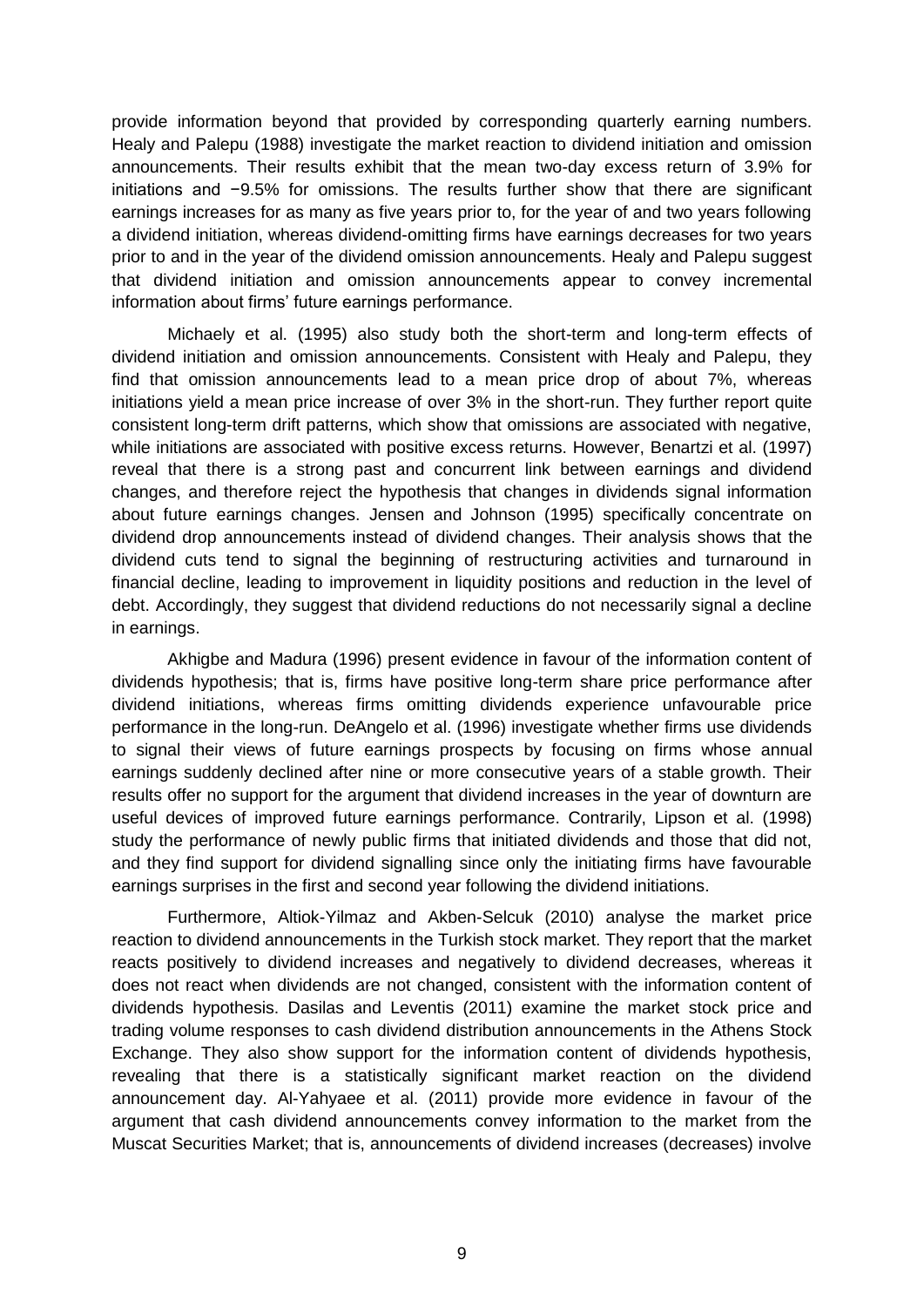with increased (decreased) stock prices, while firms that do not change their dividend payments experience insignificant negative stock returns.

Fairchild et al. (2014) analyse dividend changes in the Stock Exchange of Thailand and report no significant relation between dividend changes (either increases or decreases) and future profitability changes. Instead, they find that dividend changes are functions of a firm's past and current financial performance. Liu and Chen (2015) retest the dividend signalling, arguing that managers change dividends to convey their expectation of future equity-scaled earnings performance. However, their results show that dividend changes have no significant ability to predict equity-scaled earnings changes, which are subject to firm capital structure decisions, due to the noise induced by the motives other than the prospects of signalling. Liu and Chen (2015) conclude that if investors constantly cannot recognise the signalling purpose and do not consider dividend changes useful devices in predicting future earnings prospects, managers may at some point stop using dividend changes to signal their asymmetric information about firm earnings performances.

Table 1 summarises the empirical studies of the signalling theory of dividends that are reviewed here.

(Insert Table 1 about here)

## **3.2 Empirical studies of the agency cost theory**

We classify the following selective review of empirical research on the agency cost theory into three sub-sections: (i) studies of the principal-agent conflict, (ii) studies of the principalprincipal conflict, and (iii) studies of the shareholder-bondholder conflict.

## *3.2.1 Studies of the principal-agent conflict*

Berle and Means (1932) draw attention to the prevalence of widely held corporations in which ownership structure of firms is dispersed among small shareholders but the control is concentrated in the hands of managers. The Berle and Means widely held corporation is extensively accepted in the finance literature as a common organisational form for large firms in the richest common law countries such as the U.S., the U.K., Canada, and Australia. Hence, one of the most studied explanations for why firms pay dividends is the agency cost motive, which derives from the problems associated with the separation of management (the agent) and ownership (the principal), and the differences in managerial and shareholder priorities, also known as the "principal-agent conflict" (Jensen and Meckling, 1976). This explanation argues that cash dividends can be used to mitigate agency problems in a company by reducing free cash flows and forcing management to enter the capital market for financing, hence leading to induce monitoring by the market (Rozeff, 1982; Easterbrook, 1984; Jensen, 1986).

The function of dividends as a monitoring mechanism of managerial activities is grounded by Easterbrook (1984), who argues that dividends play a role in controlling agency related problems by facilitating primary capital market monitoring on firms' activities and performance, since dividend payments force firms to raise capital more often in capital markets. However, the dividend-induced monitoring for shareholders may not be costless, such as tax burden or issuance costs. Therefore, Easterbrook also indicates alternative nondividend monitoring devices for controlling agency cost (e.g., high growth opportunities or large shareholders). Crutchley and Hansen (1989) provide support for the monitoring rationale for dividends and the simultaneity of financial policies (e.g., dividends, leverage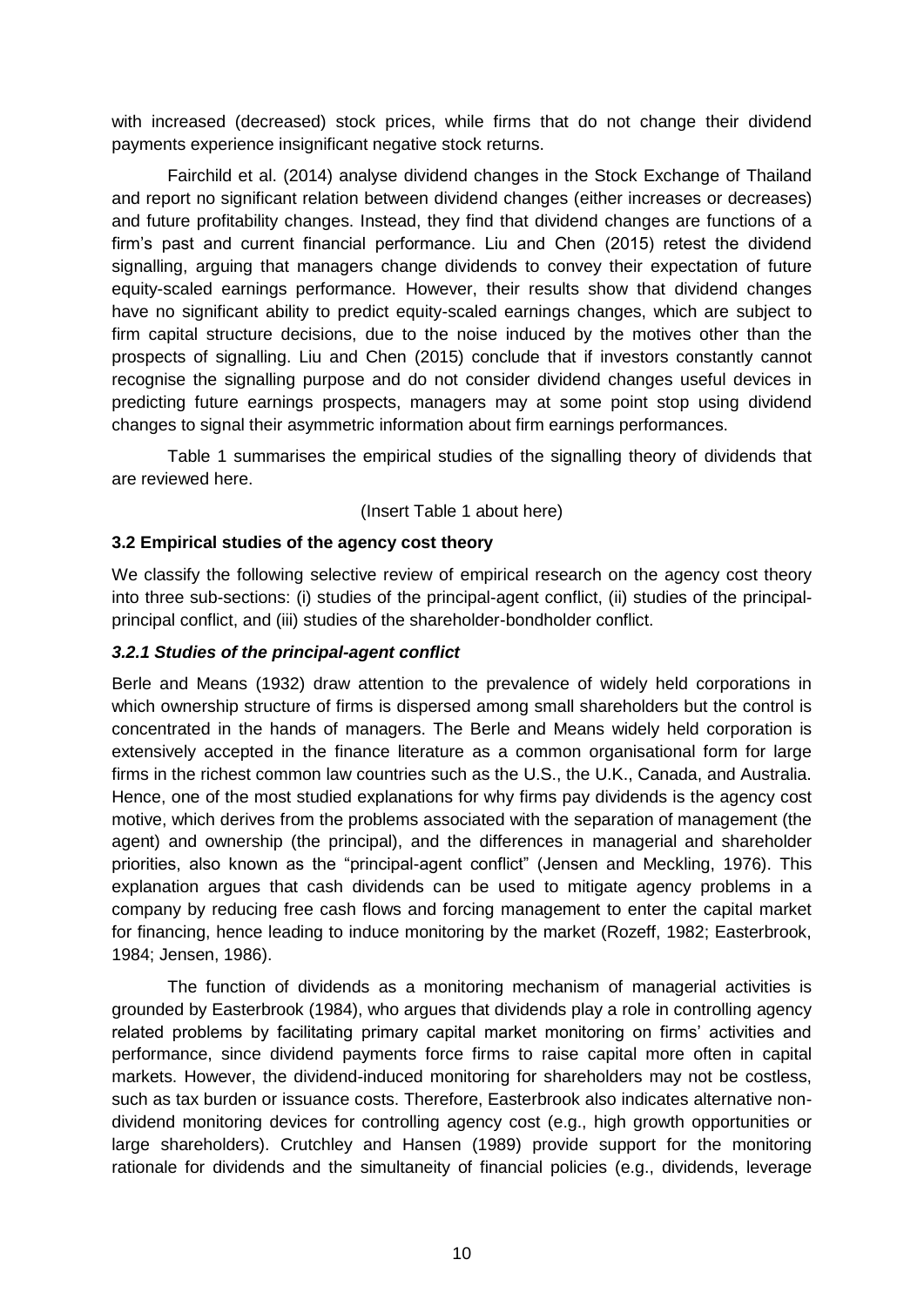policy and managerial ownership) in controlling the agency cost in a most efficient way. Born and Rimbey (1993) examine the shareholder responses to firms that initiated or resumed a cash dividend policy. Their findings present that firms that announce both capital financing and dividend increases enjoy higher abnormal returns than firms that announce dividend increases alone, which is consistent with Easterbrook's capital market monitoring rationale. Hansen et al. (1994) present evidence that U.S. regulated electric utilities use dividendinduced monitoring for controlling agency problems. Noronha et al. (1996) find that the monitoring role of dividends and the simultaneity between capital structure and dividend decisions are dependent on specific firm characteristics – particularly, the dividend decisions of firms with less alternative non-dividend devices (i.e., the incentive-based managerial compensation and the existence of a large shareholder) and low growth are made in line with Easterbrook's monitoring explanation, whereas firms with alternative mechanisms and high growth are not likely to use dividends to control agency problems, and no interaction between dividend and capital structure decisions is observed in such firms.

Moreover, Jensen's (1986) free cash flow hypothesis posits that managers with large amount of excess cash (free cash flow) may act in ways not in shareholders' best interests. Instead of undertaking positive NPV investment projects by this cash, they might overinvest by accepting marginal investment projects with negative NPVs. Hence, substantial cash dividend payments would lessen the amount of free cash flow that managers may misuse and therefore reduce the scope of overinvestment. Lang and Litzenberger (1989) follow Jensen's free cash flow argument and call the extended form "the overinvestment hypothesis". They argue that overinvesting firms experience positive abnormal stock returns, following a substantial increase in dividends. This is because the market anticipates this action as a reduction in the overinvestment problem (a good indicator), since increased dividends decrease the amount of cash than would have been otherwise invested in suboptimal projects. Contrarily, substantial dividend decreases suggest that the potential for the overinvestment problem may have increased (a bad indicator).<sup>3</sup> Furthermore, Agrawal and Jayaraman (1994) find that dividends, debt and managerial ownership are served as alternative mechanisms to reduce the possible corruption related to the agency cost of free cash flow. Similarly, Johnson's (1995) empirical results also show that debt and dividends are substitutes for reducing agency costs of free cash flows.

Rozeff (1982) supports the role of dividends in reducing agency costs but also indicates that a more generous dividend policy leads a firm to raise external finance that might be associated with increased transaction costs. Accordingly, Rozeff develops the cost minimisation model, which combines transaction costs and agency costs to an optimal dividend policy, as illustrated below:

(4)

 $\overline{a}$ 

PAY = *α* − *β1*INS − *β2*GROW1 − *β3*GROW2 − *β4*BETA + *β5*STOCK + Ɛ,

 $3$  Lang and Litzenberger use Tobin's Q (market-to-book ratio) as a proxy for investment opportunity to distinguish between overinvesting and value-maximising firms. They assume that a firm with a Q ratio which exceeds 1 is a value-maximizing firm, because the market value reflects the book value plus the positive NPV of the investment. Using the same rationale, a firm with a Q ratio is less than 1 indicates overinvestment, where managers of those firms are involved in substantial free cash flows invested in negative NPV projects.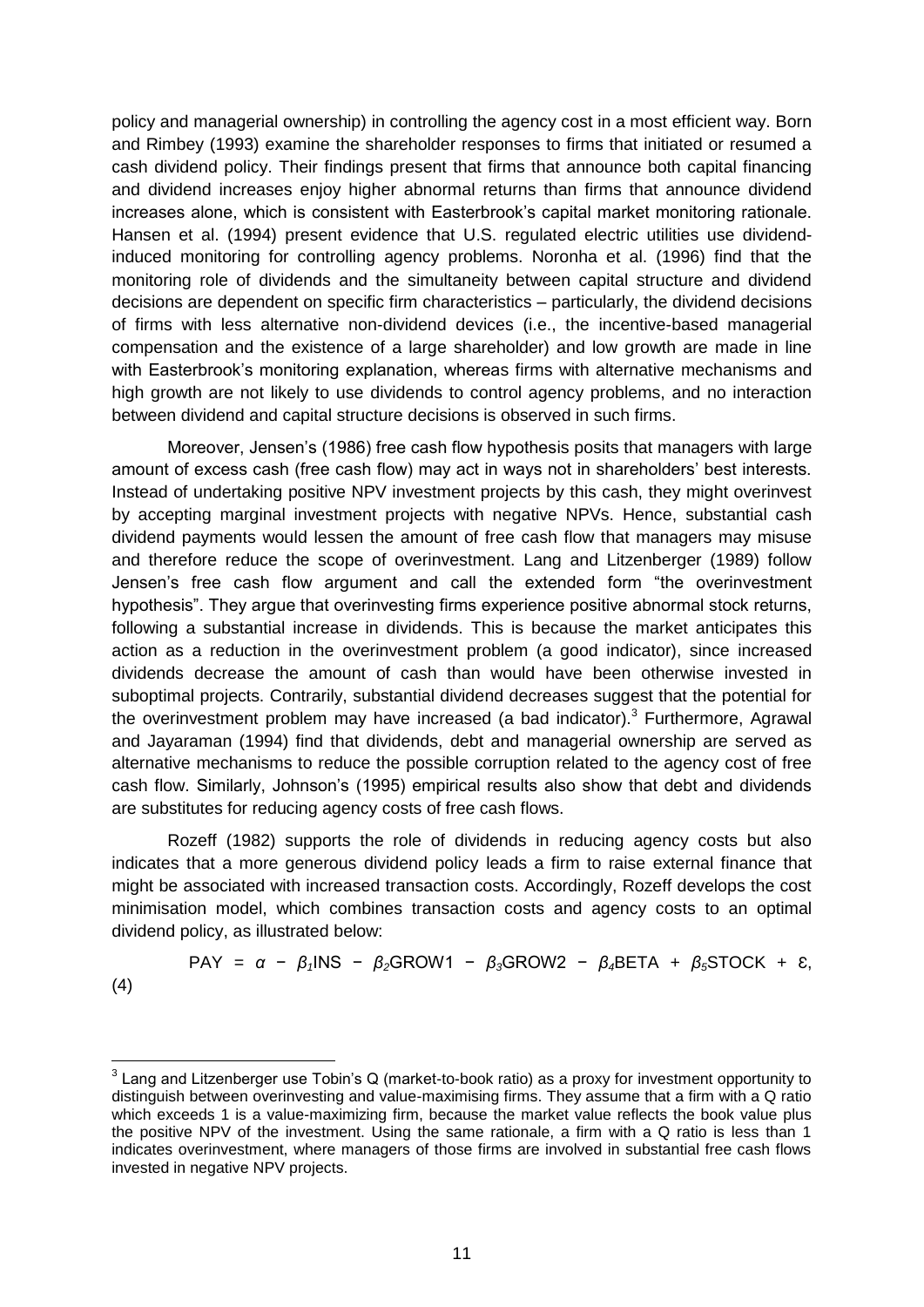where PAY is the dividend payout ratio, INS is the percentage of stock owned by insiders, GROW1 is the past growth rate of revenues, GROW2 is the forecasted growth rate of revenues, BETA is the beta coefficient of returns, and STOCK is the natural logarithm of the number of common shareholders. $4$  Rozeff tests his cost minimisation model on a large sample of U.S. firms and reports that the model works well in explaining the cross-sectional variability in payout ratio across firms.

Lloyd et al.'s (1985) research is one of the first studies to replicate and expand the work of Rozeff. They present credibility to the cost minimisation model and reveal that firm size is also an important explanatory variable that has a positive impact on the payout ratio. Likewise, Schooley and Barney (1994) provide support to the Rozeff model but find that the relationship between the percentage of insider ownership and dividend policy is nonmonotonic. Moh'd et al. (1995) apply a number of changes to both the method and proxy variables used in the original cost minimisation model. Their results show that firms appear to adjust dividend payout in response to the agency cost/transaction cost structure, consistent with Rozeff's original findings; more importantly, this relationship holds not only across firms but through time as well. Farinha (2003) reports that, consistent with Schooley and Barney, there is a strong U-shaped relationship between dividend payouts and insider ownership in the British market. The study, also, reports strong evidence for a significant and positive impact of common shareholder dispersion on dividend payouts, in line with the existing agency cost literature.

## *3.2.2 Studies of the principal-principal conflict*

A number of well-known cross-country studies (e.g., Shleifer and Vishny, 1997; La Porta et al., 1999; Faccio et al., 2001) present that concentrated ownership structures by large controlling shareholders (typically, families or the state) are the dominant form in most developing countries. Accordingly, the agency cost problems may function differently in highly concentrated publicly listed firms and prior findings based on the principal-agency conflict from widely held corporations in developed markets cannot readily generalise into the context of developing markets (Daily et al., 2003).

It is argued that large shareholders have better incentives and ability to act as an effective monitoring mechanism on the management. Hence, the existence of such large shareholders can mitigate the free-rider problem of monitoring managers and consequently reduces agency problems associated with the principal-agent conflict (Grossman and Hart, 1980; Demsetz and Lehn, 1985). According to La Porta et al. (1999), family owners are almost always involved in the managements of their firms by occupying top managerial positions. Their direct involvement provides greater alignment between the interests of shareholders and managers. Family control is, therefore, one of the most efficient forms of organisational governance and may bring more effective supervision on management, which leads to zero or lower owner-manager agency problems, than other large shareholders or dispersed corporations.

Nevertheless, large blockholders, especially families, increase the moral risks arising from the abuse of control rights and, when they hold almost full control, they tend to generate private benefits of control that are not shared with minority shareholders. In fact, many researchers (e.g., Shleifer and Vishny,1997; La Porta et al., 1999; Morck and Yeung,

**<sup>.</sup>**  $4$  Rozeff (1982) uses two proxies for agency costs in the model, which are INS and STOCK, and employs three variables to measure transaction costs; GROW1, GROW2 and BETA, respectively.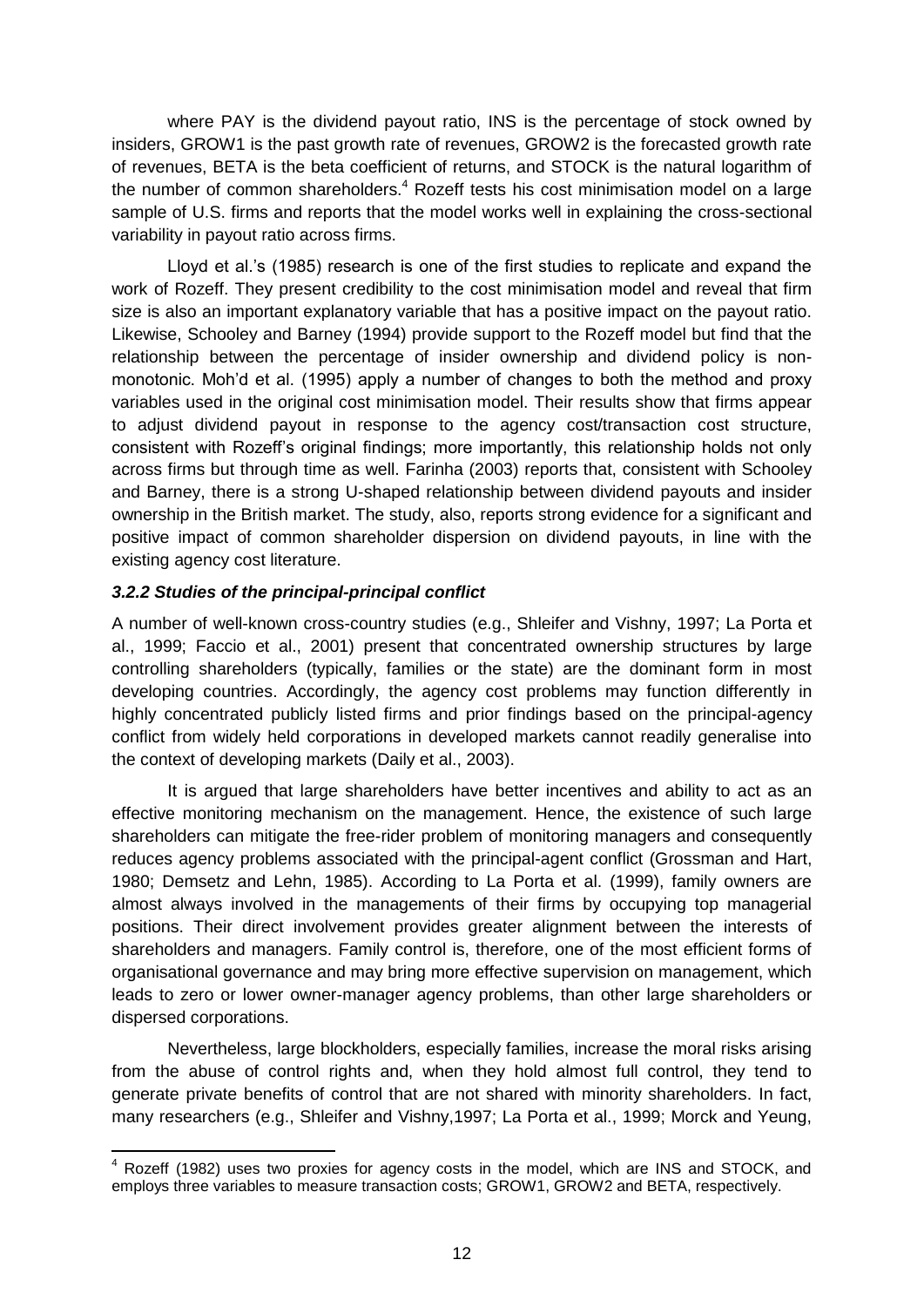2003; Villalonga and Amit, 2006) argue that family owners might have increased access to the use of corporate funds and powerful incentives to expropriate wealth from minority investors, due to the absence of efficient monitoring and the lack of appropriate legal shareholder protection, transparency and disclosure practices. In these cases, the salient agency problem is, therefore, expropriation of the wealth of minority owners by the controlling shareholders, which is the conflict between large blockholders (the principal) and minority shareholders (the principal), in other words the "principal-principal conflict".

La Porta et al. (2000) suggest that corporate law can provide outside investors and existing shareholders specific powers to protect their wealth against expropriation. They further argue that cash dividends can be also used to reduce the principal-principal conflict by guarantying a pro-rata payout to entire shareholders and removing corporate wealth from controlling shareholders. Accordingly, La Porta et al. propose two alternative agency models based on the legal environment and dividends, namely the "outcome model" and "substitute model". <sup>5</sup> They collect a cross-country sample from 33 countries that allows to compare dividend policies of companies whose minority shareholders face different risks of expropriation by corporate insiders across different countries under different legal systems. Their empirical results show that firms operating in countries with better protection of minority shareholders pay higher dividends, consistent with the outcome agency model of dividends. Also, in these economies, fast growth firms distribute lower dividends than slow growth firms, in line with the argument that legally well-protected minority shareholders tend to wait for their dividends, when investment opportunities are good. However, in poorly protected countries, shareholders are more likely to take whatever dividends they can get, regardless of investment opportunities, suggesting that this apparent misallocation of investment is most probably part of the agency cost of poor legal protection.

Having examined companies from five West European and nine East Asian countries, Faccio et al. (2001) find that family control is the predominant form of ownership both in East Asia and Western Europe. They report that the presence of multiple large shareholders increases dividend payouts in Western Europe but decreases dividend payments in East Asia. This suggests that other large owners tend to help reducing the controlling shareholder's expropriation of minority owners in Europe, whereas they appear to exacerbate it in Asia. Furthermore, Manos (2002) shows that Indian firms set their dividend payout ratios so as to minimise the sum of agency costs and the costs associated with raising external finance, providing support for the Rozeff model and the agency rationale for paying dividends. Chen et al. (2005) find that, only for small firms, there is a significant negative correlation between dividend payout and family ownership of up to 10%, and a positive relation for family ownership between 10% and 35%, in Hong Kong. Hence, they interpret their findings as the fact that controlling families tend to extract resources in Hong Kong, but when their shareholdings increase, outside investors anticipate potential expropriation by families and demand higher dividends from firms with potentially the largest agency conflicts. Wei et al. (2011) report that family firms have lower dividend payouts and lower tendencies to pay dividends than non-family firms in China. In another study, Gonzalez et al. (2014) detect that family influence in relation to the level and likelihood of dividend payments differ considerably according to the type of family involvement in Colombia. More

<sup>1</sup>  $5$  According to the outcome model, dividends are an "outcome" of an effective legal system, whereas the substitute model posits that dividends are "substitutes" for legal protection in the countries with poor shareholder protection (La Porta et al., 2000).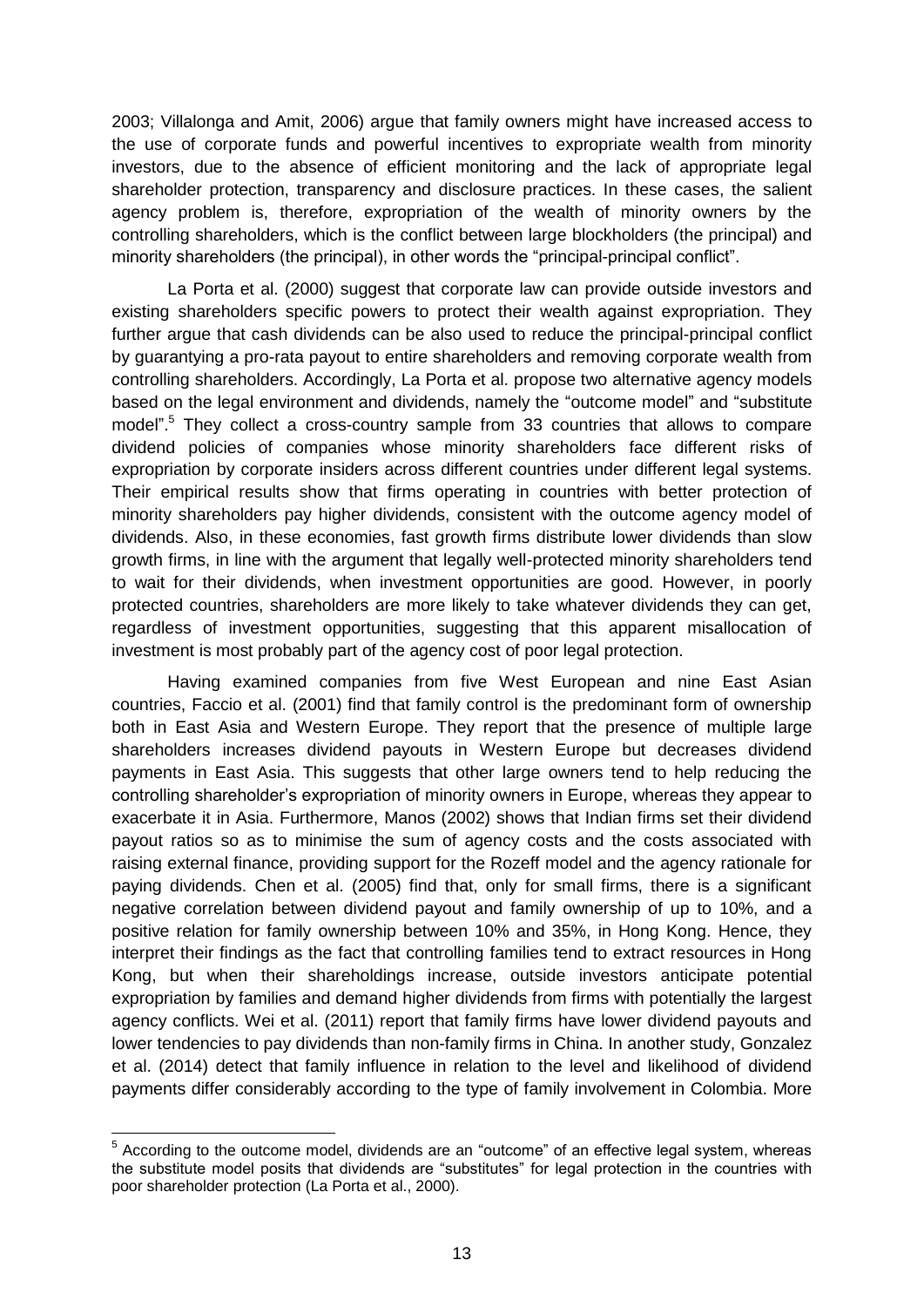recently, Al-Najjar and Kilincarslan (2016) investigate the effects of family ownership, nonfamily blockholders (i.e., foreign and domestic investors, and the state) and minority shareholders on dividend policy of listed firms traded in the Turkish stock exchange. Their empirical results indicate that all types of large shareholders and even minority owners have a negative impact on dividend payments. Hence, they suggest that cash dividends are not used as a monitoring mechanism by investors in Turkey and the expropriation argument through dividends for Turkish families is inconclusive.

### *3.2.3 Studies of the shareholder-bondholder conflict*

The conflict of interest between shareholders and bondholders is another type of agency problem related to dividends. This is because dividends can be potentially used to expropriate wealth from bondholders to shareholders (Jensen and Meckling, 1976; Lease et al., 2000). Woolridge (1983) argues that if a firm finances an unexpected dividend distribution with additional debt or reducing investment, a wealth transfer between shareholders and bondholders may exist. This action could also reflect that managers aim to convey about their firms' prospects to the market. Indeed, the wealth transfer and signalling effects of dividend policy are not necessarily mutually exclusive. It is more likely that both effects are reflected in security prices, but one effect dominates the other. Accordingly, Woolridge studies the effects of unexpected dividend changes on the values of common stock, preferred stock and straight bonds related to the wealth transfer and information content hypotheses. The empirical findings reveal consistent evidence with both the wealth transfer and signalling hypotheses. However, their further tests show that the information content is the predominant hypothesis regarding unexpected dividend changes on security prices, rather than the wealth transfer.

Jayaraman and Shastri (1988) investigate stock and bond price reactions to announcements of specially designated dividends (SDDs). They argue that unexpected or extra dividend payments, such as SDDs, may cause wealth transfer from bondholders to shareholders by reducing the asset base of the firm. Their results indicate that share price reactions to SDDs are positive and statistically significant, whereas bond prices remain unaffected by such announcements. Consequently, their empirical evidence presents consistency with the information content hypothesis but provides no support for the wealth transfer hypothesis. Similarly, Long et al. (1994) report no evidence that firms manipulate dividend policy to expropriate wealth from new bondholders to shareholders. However, Dhillon and Johnson (1994) examine stock and bond reactions to dividend changes and find evidence that supports the wealth redistribution hypothesis, but they cannot still rule out the information content hypothesis completely. Further, Mathur et al. (2013) find that bondholders consider dividend payments in small amounts as a favourable signal about the future prospect of the firm, whereas they regard large dividend payments as a tendency to redistribute wealth in favour of shareholders. Tsai and Wu (2015) report that both premium bond and abnormal stock returns on dividend announcement dates are positively related to unexpected dividend changes and therefore suggest that the information content/free cash flow effect dominates the wealth transfer effect in the U.S. bond market.

Table 2 summarises the empirical studies of the agency cost theory of dividends that are reviewed here.

(Insert Table 2 about here)

### **3.3 Empirical studies of the tax effect**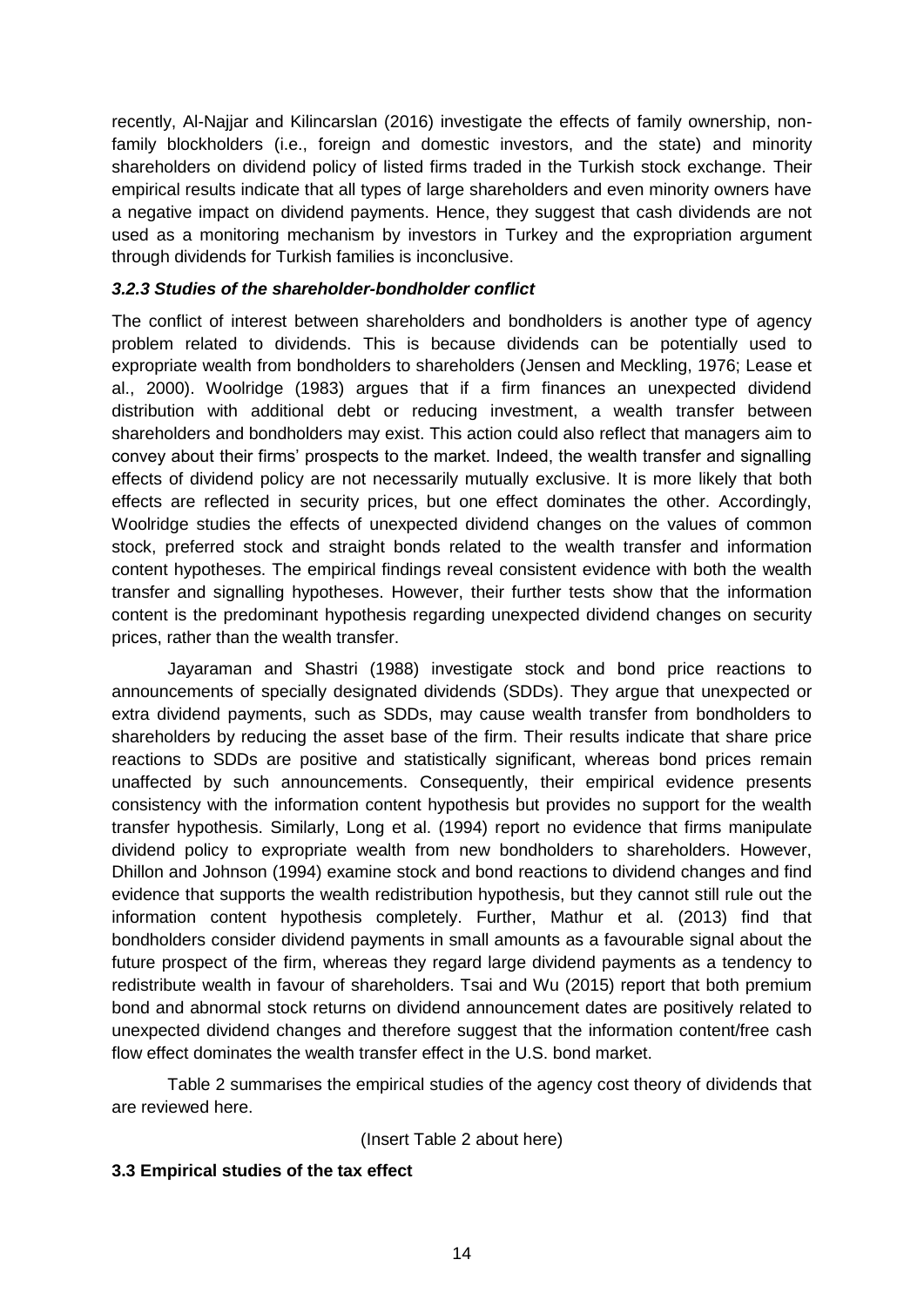We classify the following selective review of empirical research on the tax effect into two sub-sections: (i) studies of the relationship between dividend yields and risk-adjusted returns, and (ii) studies of the ex-dividend day share price behaviour.

#### *3.3.1 Studies of the relationship between dividend yields and risk-adjusted returns*

In order to determine the relationship between tax risk-adjusted returns and dividend yields, Brennan (1970) formulates an after-tax version of the capital asset pricing model (CAPM), which maintains that a security's pre-tax excess return is linearly and positively related to its systematic risk and to its dividend yield. Brennan argues that if dividends are taxed at higher rates than capital gains, then higher pre-tax returns are associated with higher dividend yield securities, to pay off investors for the tax disadvantages of dividends. In such cases, investors, therefore, require higher pre-tax risk-adjusted returns on stocks with higher dividend yields to compensate for the tax disadvantages of these returns.

However, Black and Scholes (1974) find that the expected returns on high-yield dividend stocks are not significantly different from the expected returns on low-yield dividend stocks either before or after taxes, indicating no relationship between these two. Consequently, Black and Scholes suggest that investors invest in companies with cash dividend policies suitable for their tax circumstances, consistent with the tax clientele hypothesis. Litzenberger and Ramaswamy (1979) challenge the results of Black and Scholes and they, in fact, find a strong positive correlation between pre-tax expected returns and dividend yields of common stocks. Hence, they interpret their results as support for Brennan's model, suggesting that the positive dividend yield coefficient is the evidence of a dividend-tax effect. Nevertheless, Miller and Scholes (1982) raise objections to Litzenberger and Ramaswamy's conclusion and re-perform their tests. Miller and Scholes detect a nonsignificant dividend yield coefficient and therefore deduce this evidence as inconsistent with the tax effect. They further attribute the Litzenber and Ramaswamy findings to information effect rather than the tax effect. To answer this criticism, Litzenberger and Ramaswamy (1982) re-examine their analysis by employing an alternative procedure, which is solely announcement effect-free, as they claim. Their results still support their previous findings – a significant and positive dividend yield coefficient, and hence provide strong support for the tax effect hypothesis.

Blume (1980) also studies the relationship between dividend yields and risk-adjusted returns and finds a considerably more complicated relationship than what has been suggested by prior research. Thus, Blume concludes that the relation across stocks is far too complicated to be entirely explained by the tax effects. Poterba and Summers (1984) investigate tax effect in the U.K., since there had been some radical changes in the British tax regime. They find strong evidence that taxes affect the equilibrium relationship between dividend yields and returns. Hence, they suggest that taxes explain part of the positive relationship between yields and stock market returns. Moreover, Keim (1985) reports a significant non-linear relationship between dividend yields and stock returns as well as a significant effect of the month of January on this yield-return relationship. Hence, Keim (p. 487) concludes that *"*[*…*] *the observed relation between long-run dividend yields and stock returns may not be solely attributable to differences in marginal tax rates for dividends and capital gains*."

Likewise, although Kalay and Michaely (2000) find a significant positive dividend yield coefficient, they state that the well-known tax models do not explain their evidence. Hence, they suggest that their empirical evidence is in some ways related to a more complex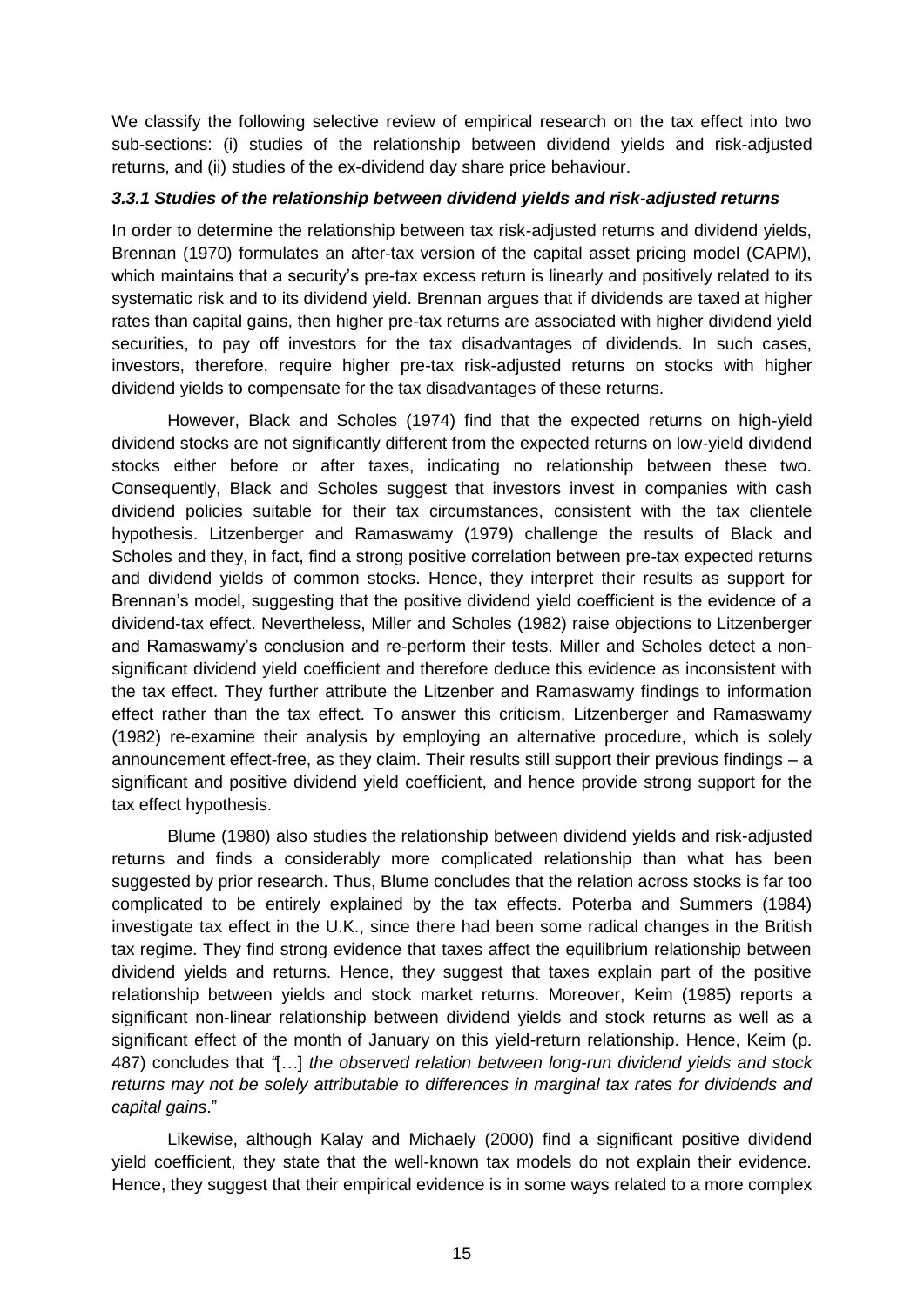tax effect theory, which is yet to be developed. Park and Kim (2010) present evidence that is inconsistent with the tax-effect hypothesis in Korea, and further suggest that non-tax reasons for the yield effect exist. More recently, Lemmon and Nguyen (2015) detect a significant positive relationship between dividend yield and risk-adjusted return in Hong Kong, where no taxes exist on either dividend income or capital gains. Hence, they suggest that this positive relationship cannot be explained by taxes alone, and also conclude that non-tax factors are associated with the relationship between dividend yields and returns.

### *3.3.2 Studies of the ex-dividend day share behaviour*

Elton and Gruber (1970) provide another tax-based argument, claiming that the ex-dividend behaviour of a firm's share prices should reflect the tax rates of its marginal long-term investors. They argue that a shareholder who sells shares before a share goes ex-dividend loses the right to the previously declared dividend. If he sells the share on the ex-dividend day, he maintains the dividend but should expect to sell it at a lower price because of this dividend retention. Accordingly, in a perfect market, the share price should drop by the full amount of the dividend on the ex-dividend day. However, if the tax rate on dividends exceeds that on capital gains, the share price on the ex-day should fall less than the amount of dividend. Consequently, one can infer the tax brackets of the marginal long-term investors from observing the ex-dividend day drop in share prices relative to dividends.

Kalay (1982), however, criticises Elton and Gruber's argument, claiming that equilibrium prices around the ex-dividend day tend to be determined, not only by the longterm investors, but also by the short-term traders. He further proposes the "short-term trading hypothesis", arguing that if the ex-dividend price drop is less than the dividend per share, it provides arbitrage profits for the short-term traders, who are tax-exempt or subject to the same tax rate on dividends and capital gains. Michaely (1991) studies share price behaviour around ex-dividend day, using the implementation of the 1986 Tax Reform Act in the U.S., which significantly reduces the difference of taxation on capital gains and dividends in 1987, and utterly eliminates the differential in 1988. Michaely finds that the tax law change has no effect on the ex-dividend share price behaviour. This means that a change in the long-term investors' tax rates does not affect the ex-day prices, which is inconsistent with the tax clientele hypothesis but it implies that the activity of short-term traders determines the share price behaviour on the ex-day.

Koski and Scruggs (1998) also report findings supporting the argument that taxneutral dealers engage in short-term trading for arbitrage profits, which eliminates the tax effect around ex-days. Contrarily, Kaplanis (1986) provides evidence in favour of the tax effect hypothesis but offers no support for the short-trading explanation. Furthermore, Lasfer (1995) investigates share price behaviour around the ex-dividend day before and after the implementation of the 1988 Income and Corporation Taxes Act in the U.K., which considerably decreases the tax differential between dividends and capital gains. He finds that ex-day returns are not affected by short-term trading but taxation affects significantly exdividend day share price behaviour in the U.K. In a similar study, Bell and Jenkinson (2002) examine the impact of major changes introduced in the U.K. system of dividend taxation in July 1997. They show that the reform has an immediate impact on the largest investor class, namely pension funds, and that the valuation of dividend income differs significantly after the reform, especially for high-yielding firms. Thus, Bell and Jenkinson conclude that taxation affects the valuation of dividend income and pension funds are the effective marginal investors for high-yielding firms in the U.K.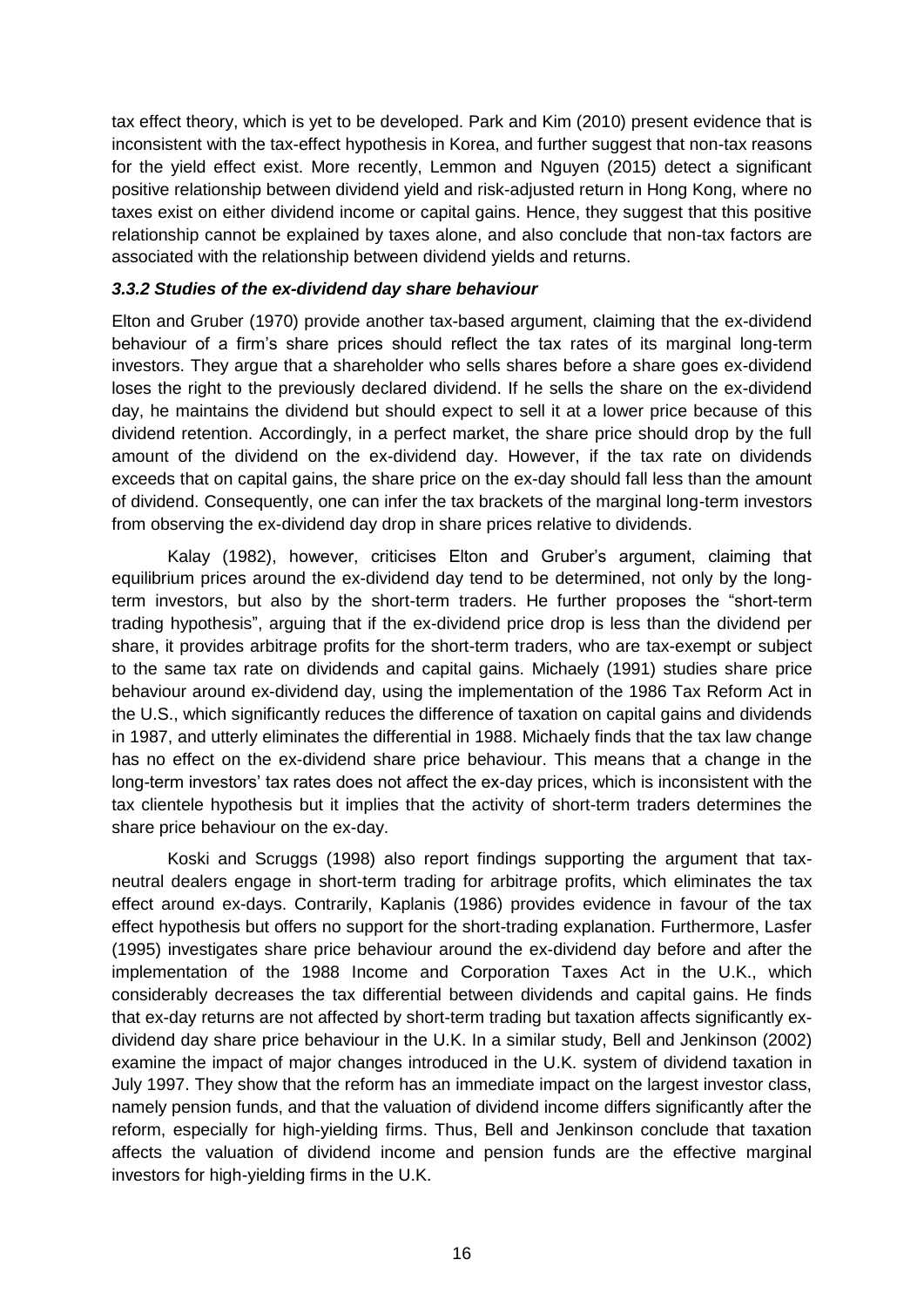Milonas et al. (2006) analyse the ex-dividend day stock price behaviour in China and they report overall findings consistent with the tax effect hypothesis. Rantapuska (2008) investigates the trading behaviour of investors around the ex-dividend days in Finland. The results show that investors with a preference for dividend income buy shares cum-dividend and sell ex-dividend, and vice-a-versa, consistent with the dynamic dividend clientele hypothesis. Also, investors involve with overnight arbitrage opportunities if transaction costs are low and dividend yield is high enough. Similarly, Tseng and Hu (2013) study the relationship between taxes and investor behaviour around ex-dividend days before and after the 1998 tax reform in Taiwan. They find that only domestic investors engaged in arbitrage opportunities before the reform but, after the reform, all investors (both domestic and foreign) aggressively act as short-term arbitrageurs around ex-dividend days. This is inconsistent with the argument that only tax-neutral investors play the role of arbitrageurs on the ex-day, but strongly support the dynamic dividend clientele hypothesis.

Table 3 summarises the empirical studies of the tax effect on dividends that are reviewed here.

(Insert Table 3 about here)

## **4. So What Have We Learnt?**

As previously mentioned, the main empirical research of the dividend puzzle focuses on the three major imperfections (the asymmetric information, agency problems and taxes). After reviewing various empirical studies, we observe a number of important points.

First, there is substantial empirical evidence supporting Lintner's (1956) partial adjustment model of divided signalling explanation. This approach has been central to the dividend debate and still remained valid, after all those years, since 1956 when the original findings were presented. Specifically, firms believe in the stability of dividends, concerning that the market reacts favourably to dividend increases and unfavourably to decreases. Hence, they tend to prevent making changes in dividend rates that may have to be reversed in the future, and they are reluctant to cut dividends, unless adverse circumstances are likely to persist. Accordingly, current earnings and lagged dividends are the most crucial determinants of the current dividend levels. However, there has been no consensus achieved on the argument that dividend change announcements do necessarily signal about the future earnings changes of the firms. There is no strong evidence that announcements of dividend increases/decreases and initiations/omissions characteristically trigger an impact on future share prices in the same direction.

Second, empirical studies related to agency problems in developed markets generally focus on the principal-agent conflict. In this respect, there is strong evidence in favour of the cost minimisation model, developed by Rozeff (1982). Similarly, there is evidence that dividends may play a role in controlling agency problems by facilitating primary capital market monitoring on firms' activities and performance, as proposed by Easterbrook (1984). There is also evidence that dividends can be used as substitutes with other nondividend monitoring mechanisms, such as managerial ownership, leverage and growth. However, empirical evidence based on Jensen's (1986) free cash flow hypothesis is quite mixed. Since both agency cost of free cash flow and signalling hypothesis imply relatively similar effects on share prices, although many empirical studies showed support for the free cash flow hypothesis, they cannot completely rule out the cash flow signalling hypothesis.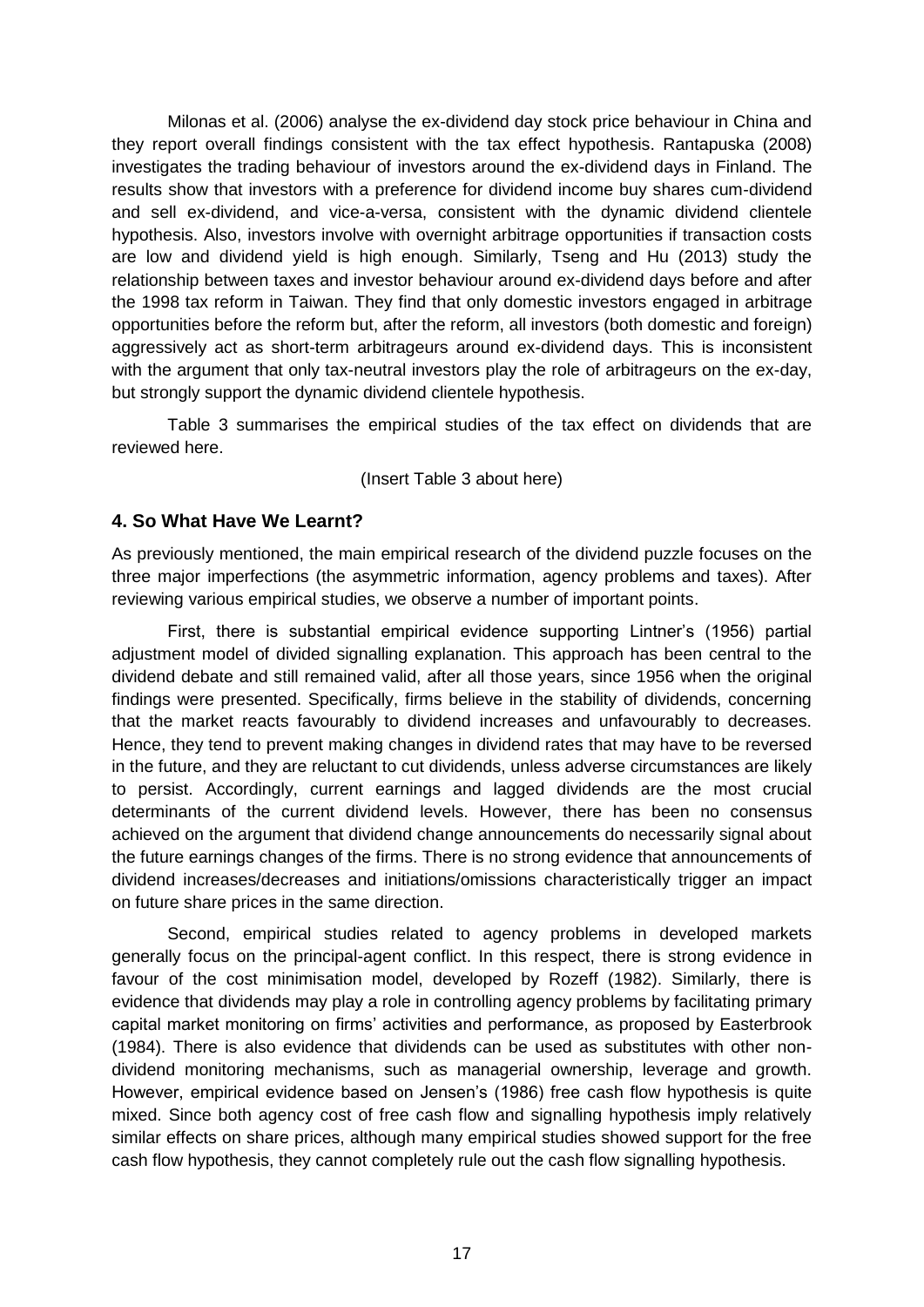Third, a number of cross-country studies show that concentrated ownership structures by large controlling shareholders are the dominant form of organisational form in most developing countries. Hence, agency cost theory of dividends needs to be uniquely investigated in developing markets, and, more importantly, the ownership structure of the firms in these markets should specifically be taken into account while identifying the proxies for agency cost variables. Indeed, the salient agency problem is the expropriation of the wealth of minority owners by the controlling shareholders (in other words, the principalprincipal conflict) in these economies. Fourth, there is not enough evidence that dividends are used to expropriate wealth from bondholders to shareholders.

Finally, some researchers find that the existence of the clientele effect determines the ex-dividend day share prices, as the ex-dividend price drop should reflect the differential taxation between dividends and capital gains of the marginal investors. Alternatively, the short-term trading hypothesis challenges this point, arguing that in the presence of shortterm traders, such as tax-neutral dealers and corporate traders, the marginal tax rates of the investors cannot be inferred by observing the ex-day price drop. It is because short-term traders, who are seeking for arbitrage profits, will dominate the price setting on the ex-days; hence, eliminating the tax effect. In fact, empirical evidence involving the tax-related theories is completely inconclusive.

## **5. Conclusions**

Although Miller and Modigliani's (1961) dividend irrelevance theory is logical and consistent under perfect capital market assumptions, once this idealised world is left and we return to the real markets, various imperfections exist and this theory becomes highly debatable. Researchers, indeed, propose a range of leading dividend theories (e.g., the signalling, agency cost and tax preference theories) dealing with the presence of the various market frictions. However, none of these theories explain the dividend puzzle single-handedly.

Empirical research regarding dividend policy is extensive. Especially, studies conducted in developed markets, where the major theories are originally formulated, have provided voluminous evidence on the divided debate. Although some explanations (e.g., the Lintner or Rozeff models) have been strongly supported by many scholars, no general consensus has yet been reached despite countless research. Consequently, our paper shows that the actual motivation for paying dividends is still unsolved and remains as a puzzle. Additionally, empirical evidence related to developing (emerging) markets is relatively limited compared to the developed markets. With the growing importance in terms of global equity investments, developing countries have recently started attracting international investors at a considerable level. Along with the fact that emerging markets generally differ from developed markets in many aspects (such as, ownership structures, poorer laws and regulations, weaker corporate governance, and political, social and financial stability) and the debate on dividend policy is still inconclusive, there is no doubt that emerging markets add more to the dividend puzzle. In fact, a growing number of studies have started to examine the relationship between ownership structure (e.g., families, institutional investors and the state), corporate governance (e.g., board size, board independence and CEO duality) and dividend policy in the context of emerging markets. For example, various cross-country studies, such as Mitton (2004) – 19 developing countries from Latin America and Asia to Europe, Abor and Fiador (2013) – four emerging markets in Sub-Saharan Africa, and Mehdi et al. (2017) – 362 firms from East Asia and Gulf Cooperation Council countries, and single-country studies, such as Abdelsalam et al. (2008) in Egypt, Bokpin (2011) in Ghana, Setiawan and Phua (2013) in Indonesia, Benjamin and Zain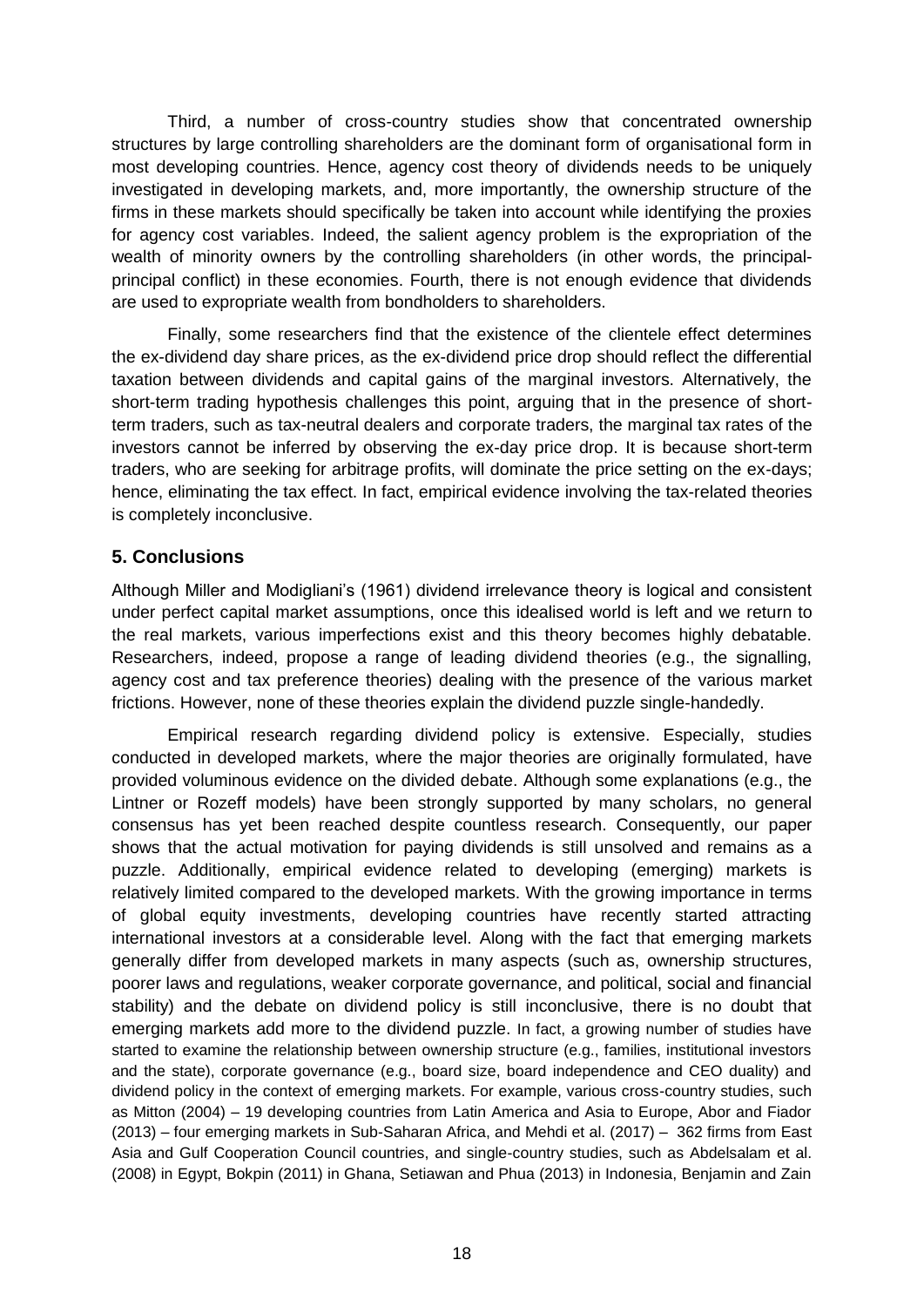(2015) in Malaysia and Al-Najjar and Kilincarslan (2016) in Turkey, have all documented the effect of ownership structure and/or corporate governance on dividend payment decisions.

Thus, we argue that dividend policy remains a continuing puzzle and subject to much criticism based on the various factors, including tackled imperfection, market conditions or the methodology adopted. It is also worth noting that some recent explanations of the dividend policy relate to the considerations such as the catering theory, firm life-cycle (maturity) and behavioural finance (e.g., investor preferences) but whether such explanations help in solving the puzzle or adding more complexity to the debate is a topic worth to investigate.

### **References**

Abdelsalam, O., El-Masry, A. and Elsegini, S. (2008), "Board composition, ownership structure and dividend policies in an emerging market: further evidence from CASE 50", *Managerial Finance*, Vol. 34 No. 12, pp. 953-964.

Abor, J. and Fiador, V. (2013), "Does corporate governance explain dividend policy in Sub-Saharan Africa?", *International Journal of Law and Management*, Vol. 55 No. 3, pp. 201-225.

Adaoglu, C. (2000), "Instability in the dividend policy of the Istanbul Stock Exchange (ISE) corporations: evidence from an emerging market", *Emerging Markets Review*, Vol. 1 No. 3, pp. 252-270.

Agrawal, A. and Jayaraman, N. (1994), "The dividend policies of all-equity firms: a direct test of the free cash flow theory", *Managerial and Decision Economics*, Vol. 15 No. 2, pp. 139- 148.

Aharony, J. and Swary, I. (1980), "Quarterly dividend and earnings announcements and stockholders' returns: an empirical analysis", *American Finance Association*, Vol. 35 No. 1, pp. 1-12.

Aivazian, V., Booth, L. and Cleary, S. (2003), "Dividend policy and the organisation of capital markets", *Journal of Multinational Financial Management*, Vol. 13 No. 2, pp. 101-121.

Akhigbe, A. and Madura, J. (1996), "Dividend policy and corporate performance", *Journal of Business Finance and Accounting*, Vol. 23 Nos 9-10, pp. 1267-1287.

Al-Malkawi, H-A., Rafferty, M. and Pillai, R. (2010), "Dividend policy: a review of theories and empirical evidence", *International Bulletin of Business Administration*, Vol. 9, pp.171-200.

Al-Najjar, B. (2009), "Dividend behaviour and smoothing: evidence from Jordanian panel data", *Studies in Economics and* Finance, Vol. 26 No. 3, pp. 182-197.

Al-Najjar, B. and Kilincarslan, E. (2016), "The effect of ownership structure on dividend policy: evidence from Turkey", *Corporate Governance: The International Journal of Business in Society*, Vol. 16 No. 1, pp. 135-161.

Al-Najjar, B. and Kilincarslan, E. (2017), "Corporate dividend decisions and dividend smoothing: new evidence from an empirical study of Turkish firms", *International Journal of Managerial Finance*, Vol. 13 No. 3, pp. 304-331.

Altiok-Yilmaz, A. and Akben-Selcuk, E. (2010), "Information content of dividends", *International Business Research*, Vol. 3 No. 3, pp. 126-132.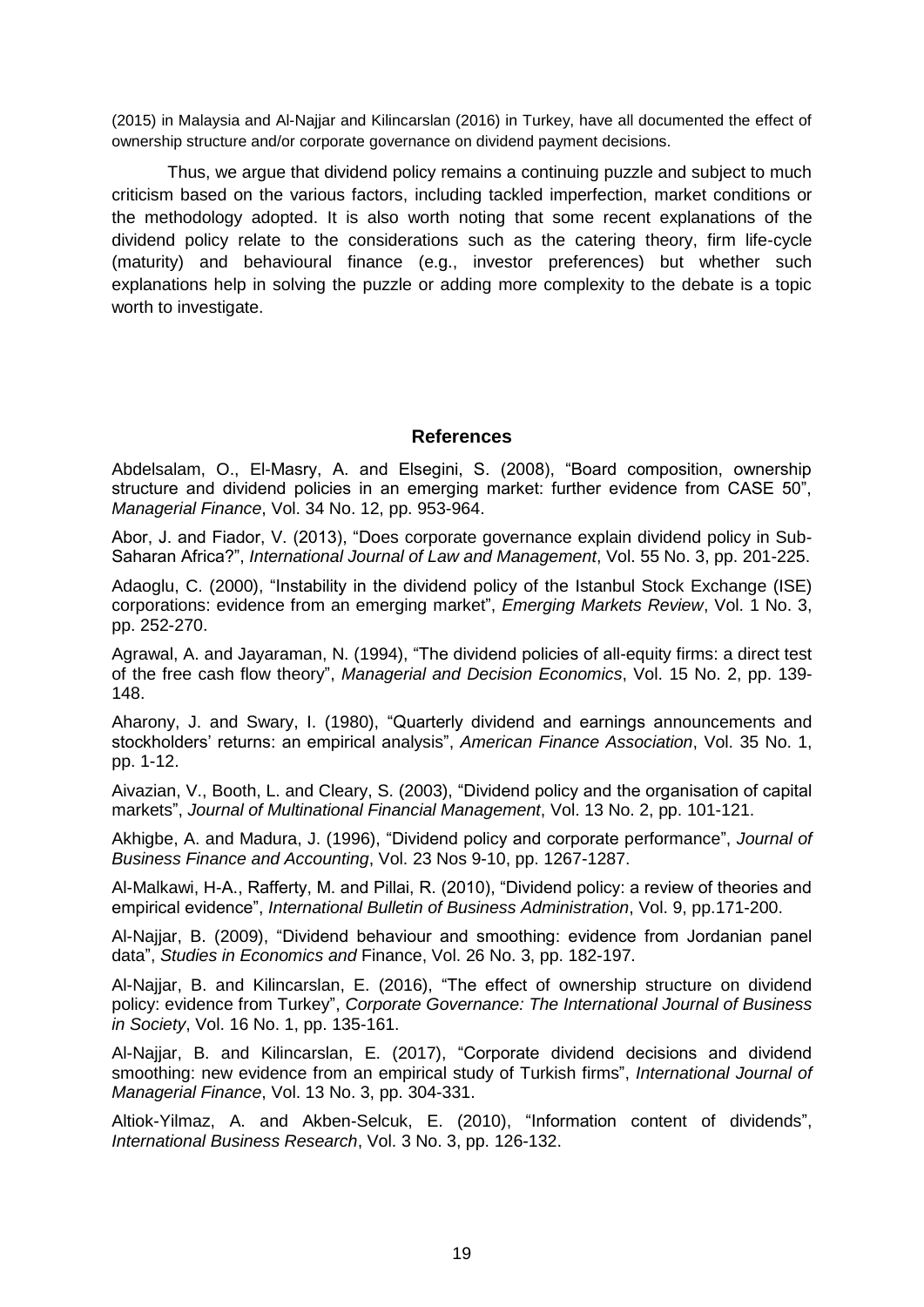Al-Yahyaee, K.H., Pham, T.M. and Walter, T.S. (2011), "The information content of cash dividend announcements in a unique environment", *Journal of Banking & Finance*, Vol. 35, pp. 606-612.

Baker, H.K., Dutta, S. and Saadi, S. (2008), "Impact of financial and multinational operations on manager perceptions of dividends", *Global Finance Journal*, Vol. 19, pp. 171-186.

Baker, H.K., Farrelly, G.E. and Edelman, R.B. (1985), "A survey of management views on dividend policy", *Financial Management*, Vol. 14, pp. 78-84.

Baker, H.K. and Kapoor, S. (2015), "Dividend policy in India: new survey evidence", *Managerial Finance*, Vol. 41 No. 2, pp. 182-204.

Baker, H.K., Kilincarslan, E. and Arsal, A.H. (2018), "Dividend policy in Turkey: survey evidence from Borsa Istanbul firms", *Global Finance Journal*, Vol. 35, pp. 43-57.

Baker, H.K., Mukherjee, T.K. and Paskelian, O.G. (2006), "How Norwegian managers view dividend policy", *Global Finance Journal*, Vol. 17 No. 1, pp. 155-176.

Baker, H.K. and Powell, G.E. (2012), "Dividend policy in Indonesia: survey evidence from executives", *Journal of Asia Business Studies*, Vol. 6 No. 1, pp. 79-92.

Baker, H.K., Powell, G.E. and Veit, E.T. (2002), "Revisiting managerial perspectives on dividend policy", *Journal of Economics and Finance*, Vol. 26 No. 2, pp. 267-283.

Baker, M. and Wurgler, J. (2004a), "A catering theory of dividends", *Journal of Finance*, Vol. 59 No. 3, pp. 1125-1165.

Baker, M. and Wurgler, J. (2004b), "Appearing and disappearing dividends: the link to catering incentives"*, Journal of Financial Economics*, Vol. 73, pp. 271-288.

Bell, L. and Jenkinson, T. (2002), "New evidence of the impact of dividend taxation and on the identity of the marginal investor", *Journal of Finance*, Vol. 57 No. 3, pp. 1321-1346.

Benartzi, S., Michaely, R. and Thaler, R. (1997), "Do changes in dividends signal the future or the past?", *American Finance* Association, Vol. 52 No. 3, pp. 1007-1034.

Benjamin, S.J. and Zain, M.M. (2015), "Corporate governance and dividends payout: are they substitutes or complementary?", *Journal of Asia Business Studies*, Vol. 9 No. 2, pp. 177-194.

Berle, A. and Means, G. (1932), *The Modern Corporation and Private Property*, MacMillan Press, New York, NY.

Bhattacharya, S. (1979), "Imperfect information, dividend policy, and "the bird in the hand" fallacy", *Bell Journal of* Economics, Vol. 10 No. 1, pp. 259-270.

Black, F. (1976), "The dividend puzzle", *Journal of Portfolio Management*, Vol. 2 No. 2, pp. 5-8.

Black, F. and Scholes, M.S. (1974), "The effects of dividend yield and dividend policy on common stock prices and returns", *Journal of Financial Economics*, Vol. 1, pp. 1-22.

Blume, M.E. (1980), "Stock returns and dividend yields: some more evidence"*, Review of Economics and Statistics*, Vol. 62, pp. 567-577.

Bokpin, G.A. (2011), "Ownership structure, corporate governance and dividend performance on the Ghana Stock Exchange", *Journal of Applied Accounting Research*, Vol. 12 No. 1, pp. 61-73.

Born, J.A. and Rimbey, J.N. (1993), "A test of the Easterbrook hypothesis regarding dividend payments and agency costs", *Journal of Financial Research*, Vol. 16 No. 3, pp. 251-260.

Brav, A., Graham, J.R., Harvey, C.R. and Michaely, R. (2005), "Payout policy in the 21st century", *Journal of Financial Economics*, Vol. 77, pp. 483-527.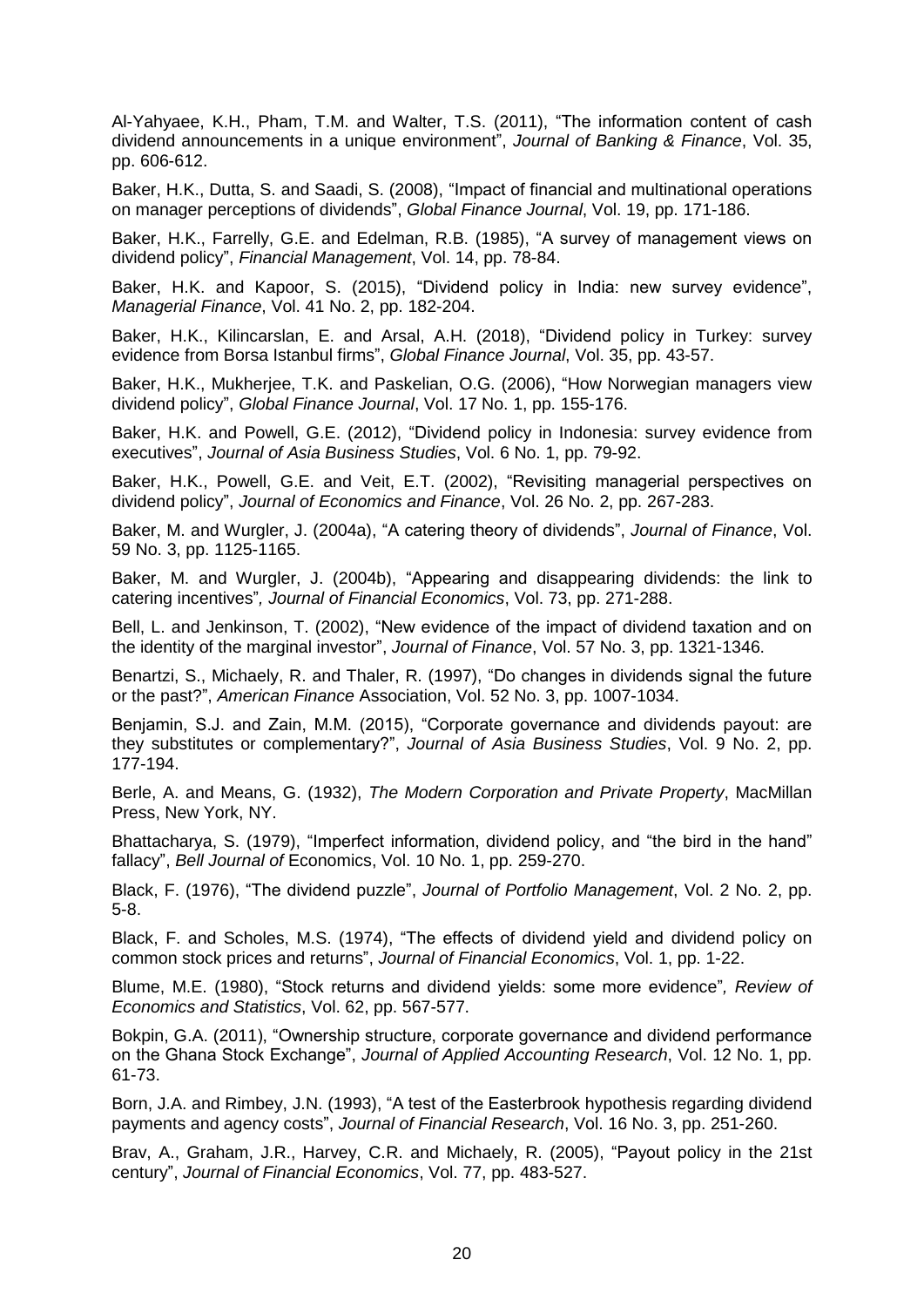Brealey, A. and Myers, S. (2003), *Principles of Corporate Finance,* 7th ed., McGraw-Hill, New York, NY.

Brennan, M. (1970), "Taxes, market valuation and corporate financial policy", *National Tax Journal*, Vol. 23, pp. 417-427.

Chateau, J-P.D. (1979), "Dividend policy revisited: within-and out-of-sample tests", *Journal of Business Finance and Accounting*, Vol. 6 No. 3, pp. 355-372.

Chemmanur, T.J., He, J., Hu, G. and Liu, H. (2010), "Is dividend smoothing universal? New insights from a comparative study of dividend policies in Hong Kong and the US", *Journal of Corporate Finance*, Vol. 16 No. 4, pp. 413-430.

Chen, Z., Cheung, Y-L., Stouraitis, A. and Wong, A.W.S. (2005), "Ownership concentration, firm performance, and dividend policy in Hong Kong", *Pacific-Basin Finance Journal*, Vol. 13 No. 4, pp. 431-449.

Crutchley, C.E. and Hansen, R.S. (1989), "A test of the agency theory of managerial ownership, corporate leverage, and corporate dividends", *Financial Management,* Vol. 18 No. 4, pp. 36-46.

Daily, C.M., Dalton, D.R. and Rajagopalan, N. (2003), "Governance through ownership: centuries of practice, decades of research", *Academy of Management* Journal, Vol. 46 No. 2, pp. 151-158.

Darling, P.G. (1957), "The influence of expectations and liquidity on dividend policy", *Journal of Political Economy*, Vol. 65 No. 3, pp. 209-224.

Dasilas, A. and Leventis, S. (2011), "Stock market reaction to dividend announcements: evidence from the Greek stock market", *International Review of Economics and Finance*, Vol. 20, pp. 302-311.

DeAngelo, H, DeAngelo, L. and Skinner, D.J. (1996), "Reversal of fortune: dividend signalling and the disappearance of sustained earnings growth", *Journal of Financial Economics*, Vol. 40, pp. 341-371.

Demsetz, H. and Lehn, K. (1985), "The structure of corporate ownership: causes and consequences", *Journal of Political* Economy, Vol. 93 No. 6, pp. 1155-1177.

Dewenter, K.L. and Warther, V.A. (1998), "Dividends, asymmetric information, and agency conflicts: evidence from a comparison of the dividend policies of Japanese and US firms", *Journal of Finance*, Vol. 53 No. 3, pp. 879-904.

Dhillon, U.S. and Johnson, H. (1994), "The effect of dividend changes on stock and bond prices", *Journal of Finance*, Vol. 49 No. 1, pp. 281-289.

Easterbrook, F.H. (1984), "Two agency-cost explanations of dividends", *American Economic Review*, Vol. 74 No. 4, pp. 650-659.

Elton, E.J. and Gruber, M.J. (1970), "Marginal stockholder tax rates and the clientele effect", *Review of Economics and Statistics*, Vol. 52 No. 1, pp. 68-74.

Faccio, M., Lang, L.H.P. and Young, L. (2001), "Dividends and expropriation", *American Economic Review*, Vol. 91 No. 1, pp. 54-78.

Fairchild, R., Guney, Y. and Thanatawee, Y. (2014), "Corporate dividend policy in Thailand: theory and evidence", *International Review of Financial* Analysis, Vol. 31, pp. 129-151.

Fama, E.F. and Babiak, H. (1968), "Dividend policy: an empirical analysis", *Journal of the American Statistical Association*, Vol. 63 No. 324, pp. 1132-1161.

Farinha, J. (2003), "Dividend policy, corporate governance and the managerial entrenchment hypothesis: an empirical analysis", *Journal of Business Finance and* Accounting, Vol. 30 Nos 9-10, pp. 1173-1209.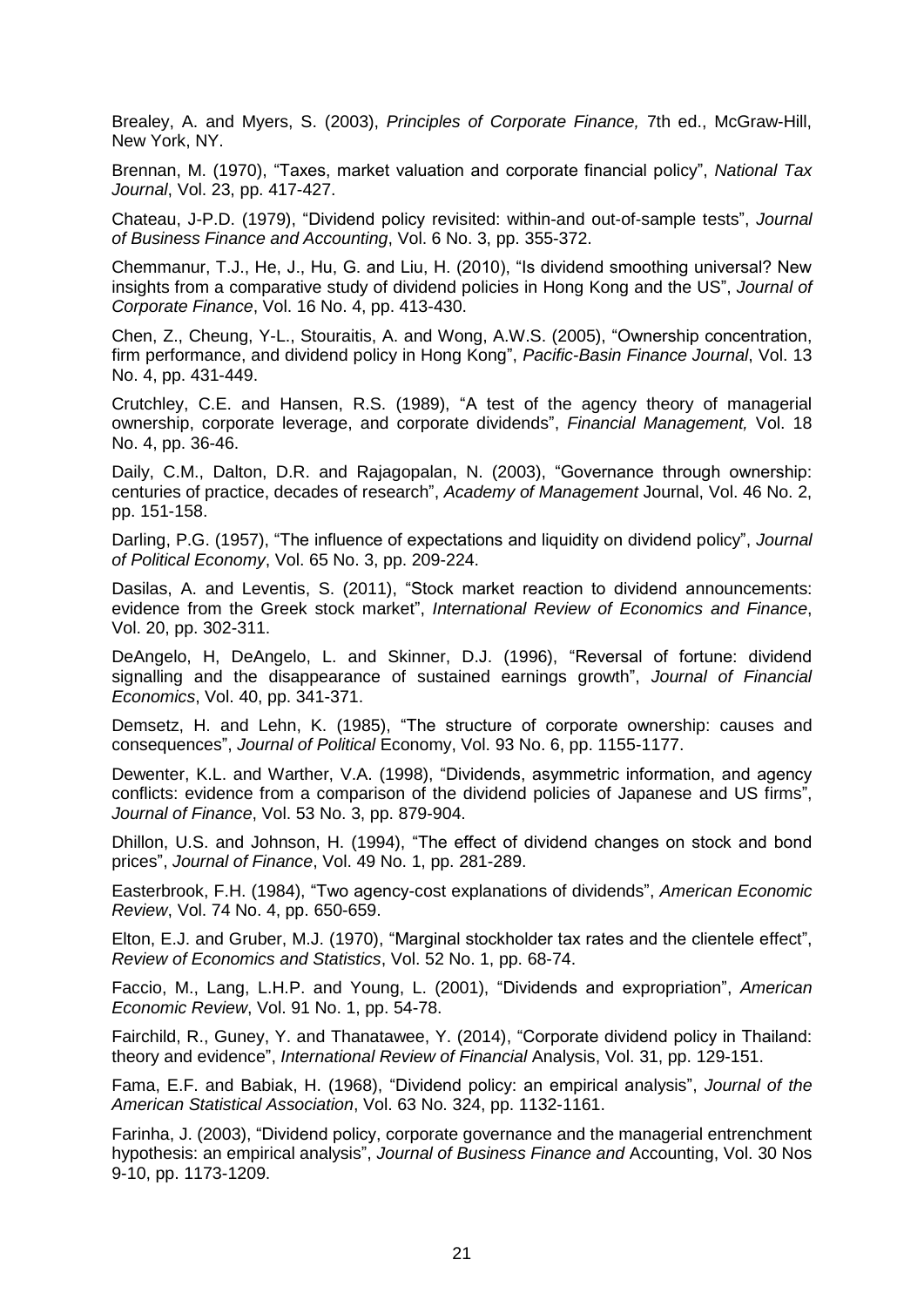Frankfurter, G.M. and Wood, B.G. Jr (2003), *Dividend Policy: Theory and Practice*, Academic Press, San Diego, CA.

Glen, J.D., Karmokolias, Y., Miller, R.R. and Shah, S. (1995), "Dividend policy and behaviour in emerging markets: to pay or not to pay", IFC Discussion Paper No. 26, International Finance Corporation, Washington, DC.

Gonzalez, M., Guzman, A., Pombo, C. and Trujillo, M-A. (2014), "Family involvement and dividend policy in closely held firms, *Family Business Review*, Vol. 27 No. 4, pp. 365-385.

Gordon, M.J. (1959), "Dividends, earnings and stock prices", *Review of Economics and Statistics*, Vol. 41 No. 2, pp. 99-105.

Gordon, M.J. (1963), "Optimal investment and financial policy", *Journal of Finance*, Vol. 18 No. 2, pp. 264-272.

Gordon, M.J. and Shapiro, E. (1956), "Capital equipment analysis: the required rate of profit", *Management* Science, Vol. 3 No. 1, pp. 102-110.

Grossman, S.J. and Hart, O.D. (1980), "Takeover bids, the free-rider problem, and the theory of the corporation", *Bell Journal of* Economics, Vol. 11 No. 1, pp. 42-64.

Grullon, G., Michaely, R. and Swaminathan, B. (2002), "Are dividend changes a sing of firm maturity", *Journal of Business*, Vol. 75 No. 3, pp. 387-424.

Hansen, R.S., Kumar, R. and Shome, D.K. (1994), "Dividend policy and corporate monitoring: evidence from the regulated electric utility industry", *Financial Management*, Vol. 23 No. 1, pp. 16-22.

Healy, P.M. and Palepu, K.G. (1988), "Earnings information conveyed by dividend initiations and omissions", *Journal of Financial Economics*, Vol. 21 No. 2, pp. 149-175.

Jayaraman, N. and Shastri, K. (1988), "The valuation impact of specially designated dividends", *Journal of Financial and Quantitative Analysis*, Vol. 23 No. 3, pp. 301-312.

Jensen, M.C. (1986), "Agency costs of free cash flow, corporate finance and takeovers", *American Economic Review*, Vol. 76 No. 2, pp. 323-329.

Jensen, G.R. and Johnson, J.M. (1995), "The dynamics of corporate dividend reductions", *Financial Management*, Vol. 24 No. 4, pp. 31-51.

Jensen, M.C. and Meckling, W.H. (1976), "Theory of the firm: managerial behaviour, agency costs and ownership structure", *Journal of Financial Economics*, Vol. 3 No. 4, pp. 305-360.

John, K. and Williams, J. (1985), "Dividends, dilution, and taxes: a signalling equilibrium", *Journal of Finance,* Vol. 40 No. 4, pp. 1053-1070.

Johnson, S.A. (1995), "Dividend payout and the valuation effects of bond announcements", *Journal of Financial and Quantitative Analysis*, Vol. 30 No. 3, pp. 407-423.

Kalay, A. (1982), "The ex-dividend day behaviour of stock prices: a re-examination of the clientele effect", *Journal of Finance*, Vol. 37, pp. 1059-1070.

Kalay, A. and Michaely, R. (2000), "Dividends and taxes: a re-examination", *Financial Management*, Vol. 29, pp. 55-75.

Kaplanis, C.P. (1986), "Options, taxes and ex-dividend day behaviour", *Journal of Finance*, Vol. 41, pp. 411-424.

Keim, D.B. (1985), "Dividend yields and stock returns: implications of abnormal January returns", *Journal of Financial Economics*, Vol. 14, pp. 473-489.

Koski, J.L. and Scruggs, J.T. (1998), "Who trades around the ex-dividend day? Evidence from NYSE audit file data", *Financial Management*, Vol. 27 No. 3, pp. 58-72.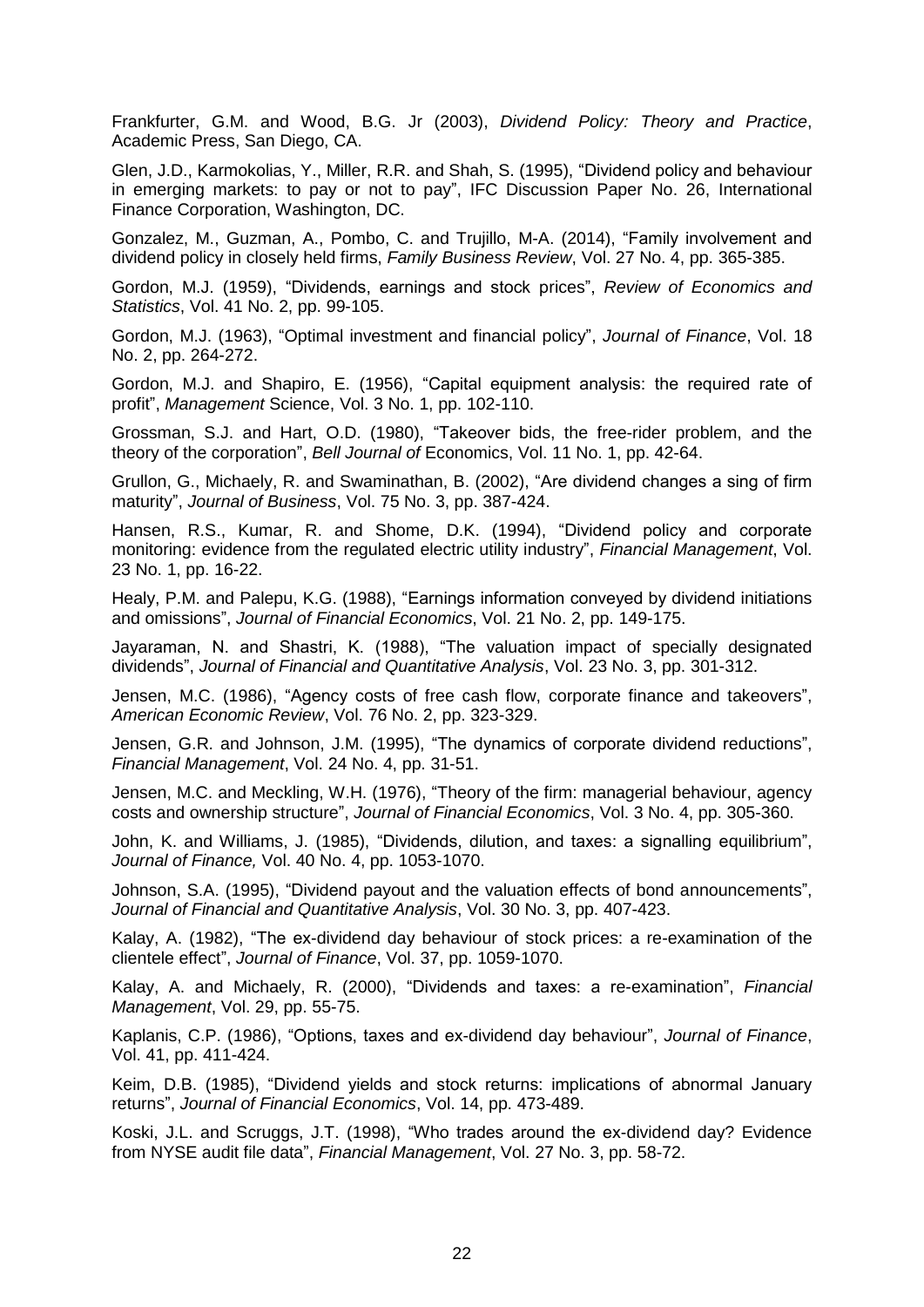La Porta, R., Lopez-de-Silanes, F. and Shleifer, A. (1999), "Corporate ownership around the world", *Journal of Finance*, Vol. 54 No. 2, pp. 471-517.

La Porta, R., Lopez-de-Silanes, F., Shleifer, A. and Vishny, R.W. (2000), "Agency problems and dividend policies around the world", *Journal of Finance*, Vol. 55 No. 1, pp. 1-33.

Lang, L.H.P. and Litzenberger, R.H. (1989), "Dividend announcements: cash flow signalling vs. free cash flow hypothesis?", *Journal of Financial Economics*, Vol. 24, pp. 181-191.

Lasfer, M.A. (1995), "Ex-day price behaviour: tax or short-term trading effects", *Journal of Finance*, Vol 50, pp. 875-897.

Lease, R.C., John, K., Kalay, A., Loewenstein, U. and Sarig, O.H. (2000), *Dividend Policy: Its Impact on Firm Value,* Harvard Business School Press, Boston, MA.

Lemmon, M.L. and Nguyen, T. (2015), "Dividend yields and stock returns in Hong Kong", *Managerial Finance*, Vol. 41 No. 2, pp. 164-181.

Lintner, J. (1956), "Distribution of incomes of corporations among dividends, retained earnings and taxes", *American Economic Review*, Vol. 46 No. 2, pp. 97-113.

Lipson, M.L., Maquieira, C.P. and Megginson, W. (1998), "Dividend initiations and earnings surprises", *Financial Management*, Vol. 27 No. 3, pp. 36-45.

Litzenberger, R.H. and Ramaswamy, K. (1979), "The effects of personal taxes and dividends on capital asset prices: theory and empirical evidence", *Journal of Financial Economics*, Vol. 7, pp. 163-195.

Litzenberger, R.H. and Ramaswamy, K. (1982), "The effects of dividends on common stock prices: tax effects or information effects", *Journal of Finance*, Vol. 37, pp. 429-443.

Liu, C. and Chen, A-S. (2015), "Do firms use dividend changes to signal future profitability? A simultaneous equation analysis", *International Review of Financial Analysis*, Vol. 37, pp. 194-207.

Lloyd, W.P., Jahera Jr., J.S. and Page, D.E. (1985), "Agency costs and dividend payout ratios", *Quarterly Journal of Business and Economics*, Vol. 24, pp. 19-29.

Long, M.S., Malitz, I.B. and Sefcik, S.E. (1994), "An empirical examination of dividend policy following debt issues", *Journal of Financial and Quantitative Analysis*, Vol. 29 No. 1, pp. 131- 144.

Manos, R. (2002), "Dividend policy and agency theory: evidence on Indian firms", Working Paper Series No. 41, Institute for Development Policy and Management, University of Manchester.

Mathur, I., Singh, M., Nejadmalayeri, A. and Jiraporn, P. (2013), "How do bond investors perceive dividend payouts?", *Research in International Business and Finance*, Vol. 27, pp. 92-105.

McDonald, J.G., Jacquillat, B. and Nussenbaum, M. (1975), "Dividend, investment and financing decisions: empirical evidence on French firms", *Journal of Financial and Quantitative Analysis*, Vol.10 No. 5, pp. 741-755.

Mehdi, M., Sahut, J-M. and Teulon, F. (2017), "Do corporate governance and ownership structure impact dividend policy in emerging market during financial crisis?", *Journal of Applied Accounting Research*, Vol. 18 No. 3, pp. 274-297.

Michaely, R. (1991), "Ex-dividend day stock price behaviour: the case of the 1986 Tax Reform Act", *Journal of Finance*, Vol. 46, pp. 845-860.

Michaely, R., Thaler, R.H. and Womack, K.L. (1995), "Price reactions to dividend initiations and omissions: overreaction or drift?", *American Finance Association*, Vol. 50 No. 2, pp. 573- 608.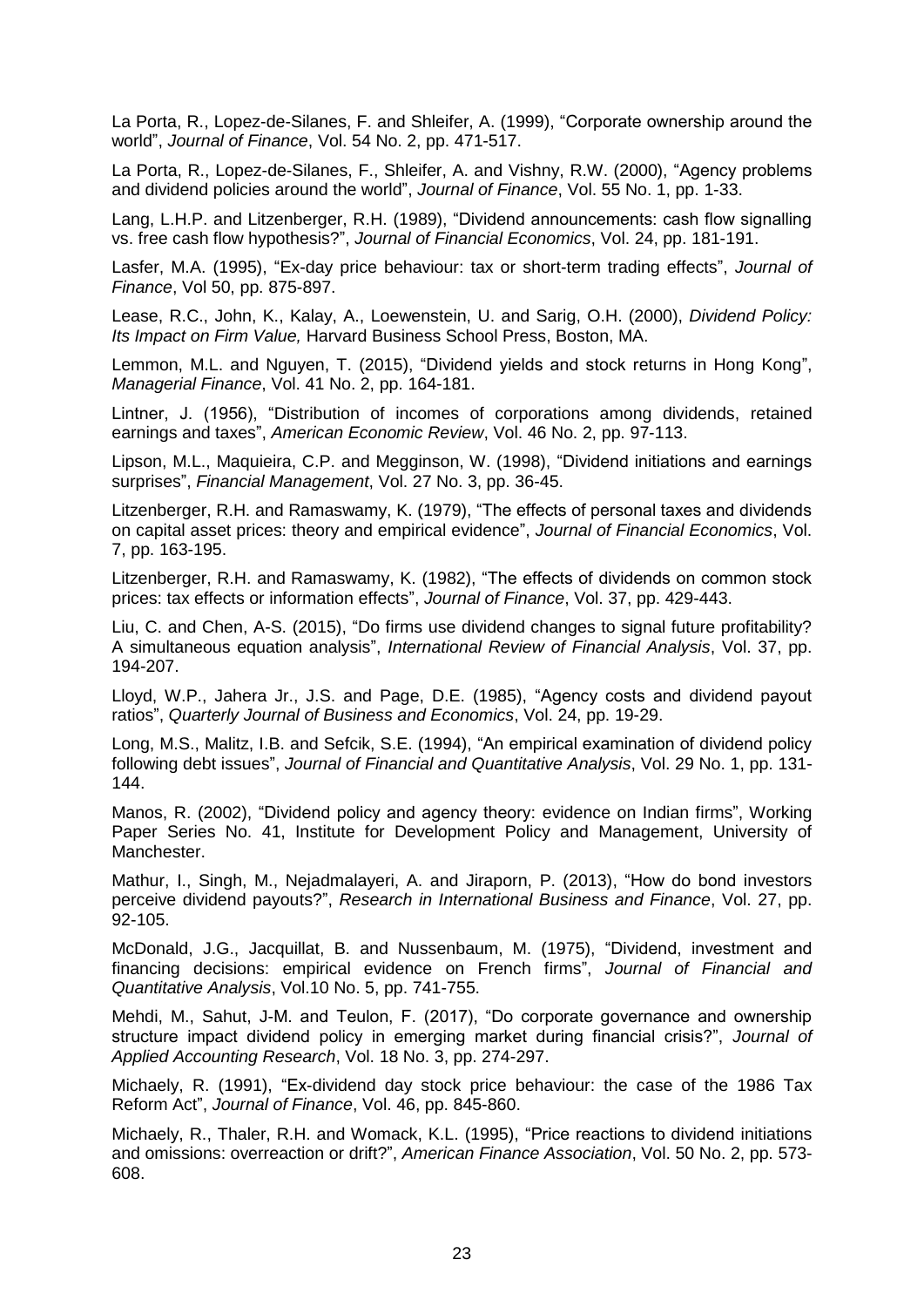Miller, M.H. and Modigliani, F. (1961), "Dividend policy, growth and the valuation of shares", *Journal of Business*, Vol. 34 No. 4, pp. 411-433.

Miller, M.H. and Rock, K. (1985), "Dividend policy under asymmetric information", *Journal of Finance*, Vol. 40 No. 4, pp. 1031-1051.

Miller, M.H. and Scholes, M.S. (1982), "Dividends and taxes: some empirical evidence", *Journal of Political Economy*, Vol. 90, pp. 1118-1141.

Milonas, N.T., Travlos, N.G., Xiao, J.Z. and Tan, C. (2006), "The ex-dividend day stock price behaviour in the Chinese Stock Market", *Pacific-Basin Finance Journal*, Vol. 14, pp. 155- 174.

Mitton, T. (2004), "Corporate governance and dividend policy in emerging markets", *Emerging Markets Review*, Vol. 5, pp. 409-426.

Moh'd, M.A., Perry, L.G. and Rimbey, J.N. (1995), "An investigation of the dynamic relationship between agency theory and dividend policy", *Financial Review*, Vol. 30 No. 2, pp. 367-385.

Mookerjee, R. (1992), "An empirical investigation of corporate dividend payout behaviour in an emerging market", *Applied Financial Economics*, Vol. 2 No. 4, pp. 243-246.

Morck, R. and Yeung, B. (2003), "Agency problems in large family business groups", *Entrepreneurship Theory and Practice*, Vol. 27 No. 4, pp. 367-382.

Myers, S.C. (1984), "The capital structure puzzle", *Journal of Finance*, Vol. 39 No. 3, pp. 575-592.

Myers, S.C. and Majluf, N.S. (1984), "Corporate financing and investment decisions when firms have information that investors do not have", *Journal of Financial Economics*, Vol. 13 No. 2, pp. 187-221.

Noronha, G.M., Shome, D.K. and Morgan, G.E. (1996), "The monitoring rationale for dividends and the interaction of capital structure and dividend decisions"*, Journal of Banking and Finance*, Vol. 20 No. 3, pp. 439-454.

Pandey, I.M. (2001), "Corporate dividend policy and behaviour: the Malaysian experience", IIMA Working Paper No. 2001-11-01, Indian Institute of Management Ahmedabad.

Park, J. and Kim, M. (2010), "Dividend yields and stock returns: evidence from the Korean Stock Market", *Asia-Pacific Journal of Financial Studies*, Vol. 39, pp. 736-751.

Pruitt, S.W. and Gitman, L.J. (1991), "The interactions between the investment, financing, and dividend decisions of major US firms", *Financial Review*, Vol. 26 No. 3, pp. 409-430.

Poterba, J.M. and Summers, L.H. (1984), "New evidence that taxes affect the valuation of dividends", *Journal of Finance*, Vol. 39 No. 5, pp. 1397-1415.

Rantapuska, E (2008), "Ex-dividend day trading: who, how, and why? Evidence from the Finnish market", *Journal of Financial Economics*, Vol. 88, pp. 355-374.

Rozeff, M.S. (1982), "Growth, beta and agency costs as determinants of dividend payout ratios", *Journal of Financial Research*, Vol. 5 No. 3, pp. 249-259.

Schooley, D.K. and Barney Jr., L.D. (1994), "Using dividend policy and managerial ownership to reduce agency costs", *Journal of Financial Research*, Vol. 17 No. 3, pp. 363- 373.

Setiawan, D. and Phua, L.K. (2013), "Corporate governance and dividend policy in Indonesia", *Business Strategy Series*, Vol. 14 Nos 5/6, pp. 135-143.

Shleifer, A. and Vishny, R.W. (1997), "A survey of corporate governance", *Journal of Finance*, Vol. 52 No. 2, pp. 737-783.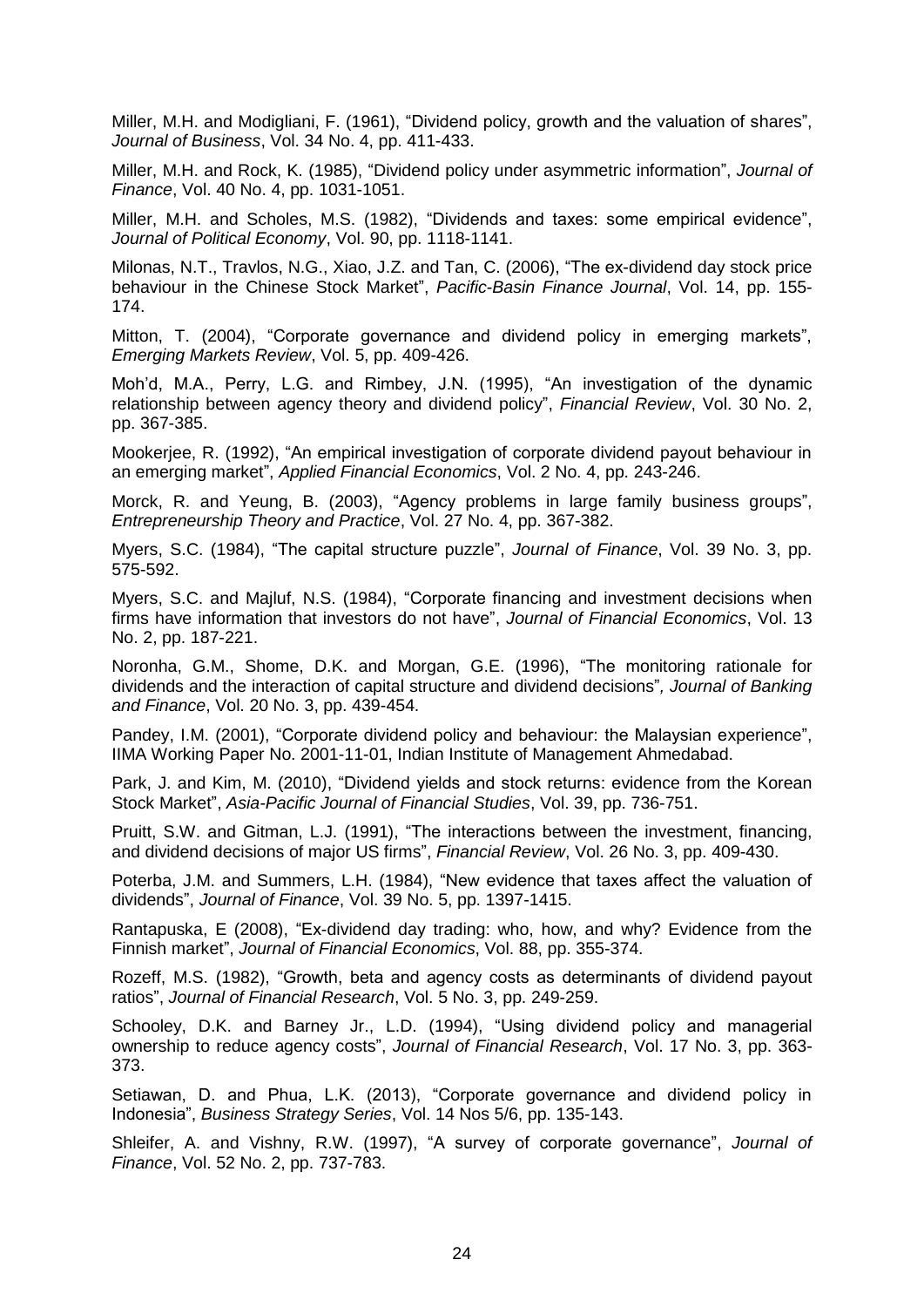Tsai, H-J. and Wu, Y. (2015), "Bond and stock market response to unexpected dividend changes", *Journal of Empirical Finance*, Vol. 30, pp. 1-15.

Tseng, Y-I. and Hu, S-Y. (2013), "Tax reform and the identity of marginal traders around exdividend days", *Pacific-Basin Finance Journal*, Vol. 25, pp. 181-199.

Villalonga, B. and Amit, R. (2006), "How do family ownership, control and management affect firm value?", *Journal of Financial Economics*, Vol. 80 No. 2, pp. 385-417.

Wei, Z., Wu, S., Li, C. and Chen, W. (2011), "Family control, institutional environment and cash dividend policy: evidence from China", *China Journal of Accounting Research*, Vol. 4, pp. 29-46.

Woolridge, J.R. (1983), "Dividend changes and security prices", *Journal of Finance*, Vol. 38 No. 5, pp. 1607-1615.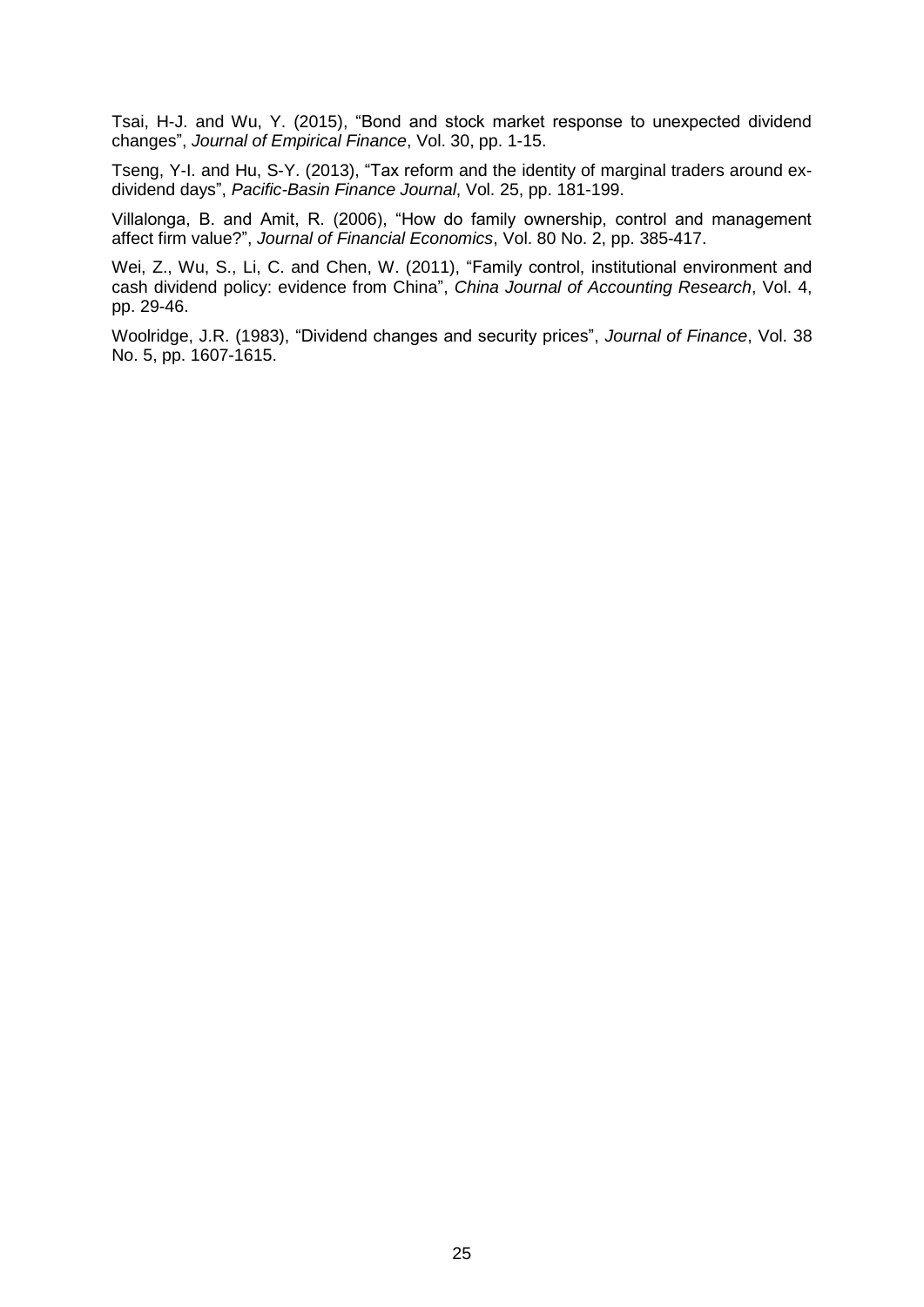| <b>Panel A: Studies of the Partial Adjustment Model</b> |                                              |                         |                                            |                        |                                                                                                                        |                                                                                                                                      |  |
|---------------------------------------------------------|----------------------------------------------|-------------------------|--------------------------------------------|------------------------|------------------------------------------------------------------------------------------------------------------------|--------------------------------------------------------------------------------------------------------------------------------------|--|
| Author(s)                                               | <b>Model Examined</b>                        | Country                 | Sample                                     | Sample Period          | Method(s)                                                                                                              | <b>Empirical Results</b>                                                                                                             |  |
| Darling (1957)                                          |                                              | U.S.                    | Ranged from 88 to<br>265 industrial firms  | 1921-1955              | Multiple-regression                                                                                                    |                                                                                                                                      |  |
| Fama and Babiak (1968)                                  |                                              | U.S.                    | 392 industrial firms                       | 1946-1964              | OLS regression and<br>simulations                                                                                      |                                                                                                                                      |  |
| McDonald et al. (1975)                                  | Modifications of the<br><b>Lintner Model</b> | France                  | 75 firms                                   | 1962-1968              | <b>OLS</b><br>2SLS<br>and<br>regressions                                                                               |                                                                                                                                      |  |
| Chateau (1979)                                          |                                              | Canada                  | 40<br>manufacturing<br>firms               | 1947-1970              | OLS, OLS <sub>H-L</sub> , IV, QGLS<br>and ALS regressions                                                              | There is substantial empirical<br>evidence supporting<br>Lintner's                                                                   |  |
| Dewenter and Warther<br>(1998)                          |                                              | U.S. and<br>Japan       | 313 U.S. and 180<br>Japanese firms         | 1983-1992              | <b>OLS</b><br>and<br>logit<br>regressions,<br>and<br>Wilcoxon test                                                     | partial adjustment model of<br>signalling theory and reporting<br>consistency of Lintner's results                                   |  |
| Baker et al. (1985)                                     |                                              | U.S.                    | 318 usable responses                       | 1983                   | Postal survey                                                                                                          | across different period of time                                                                                                      |  |
| Pruitt and Gitman (1991)                                |                                              | U.S.                    | 114 usable responses                       | 1988                   | Postal survey                                                                                                          | and methods<br>in developed                                                                                                          |  |
| Baker et al. (2002)                                     |                                              | U.S.                    | 188 usable responses                       | 1999                   | Postal survey                                                                                                          | markets.                                                                                                                             |  |
| Brav et al. (2005)                                      |                                              | U.S.                    | 384 usable responses<br>and 23 interviews  | 2002                   | Postal survey and in-<br>depth interview                                                                               |                                                                                                                                      |  |
|                                                         | Survey-based<br>research                     |                         | Ranged from 89 to<br>244 firms             | 1950-2002              | Multiple-regression                                                                                                    |                                                                                                                                      |  |
| Baker et al. (2006)                                     |                                              | Norway                  | 33 usable responses                        | 2004                   | Postal survey                                                                                                          |                                                                                                                                      |  |
| Baker et al. (2008)                                     |                                              | Canada                  | 103 usable responses                       | 2005                   | Postal survey                                                                                                          |                                                                                                                                      |  |
| Baker and Powell (2012)                                 |                                              | Indonesia               | 52 usable responses                        | 2009                   | Postal survey                                                                                                          |                                                                                                                                      |  |
| Baker and Kapoor (2015)                                 |                                              | India                   | 42 usable responses                        | 2013                   | Postal survey                                                                                                          |                                                                                                                                      |  |
| Baker et al. (2018)                                     |                                              | Turkey                  | 57 usable responses                        | 2015                   | E-mail survey                                                                                                          |                                                                                                                                      |  |
| Mookerjee (1992)                                        |                                              | India                   | Private sector firms                       | 1950-1981              | OLS regression                                                                                                         | There is evidence supporting<br>the Lintner model in explaining                                                                      |  |
| Pandey (2001)                                           |                                              | Malaysia                | 248 industrial firms                       | 1993-2000              | Pooled OLS and panel<br>and<br>random<br>(fixed<br>effects,<br>and<br>logit)<br>regressions                            | dividend behaviour in different<br>emerging markets in where they<br>generally<br>have<br>higher<br>adjustment factors; hence, lower |  |
| Al-Najjar (2009)<br>Chemmanur et al. (2010)             | Modifications of the<br>Lintner model        | Jordan<br>U.S. and Hong | 86 non-financial firms<br>618 U.S. and 156 | 1994-2003<br>1984-2002 | Pool and panel OLS,<br>logit and tobit, and<br>fixed<br>and<br>random<br>effects regressions<br>Time series regression | smoothing<br>and<br>less stable<br>dividend policies compared to<br>developed countries.                                             |  |
|                                                         |                                              |                         |                                            |                        |                                                                                                                        |                                                                                                                                      |  |

# **Table 1.** Summary of Empirical Studies of Signalling Theory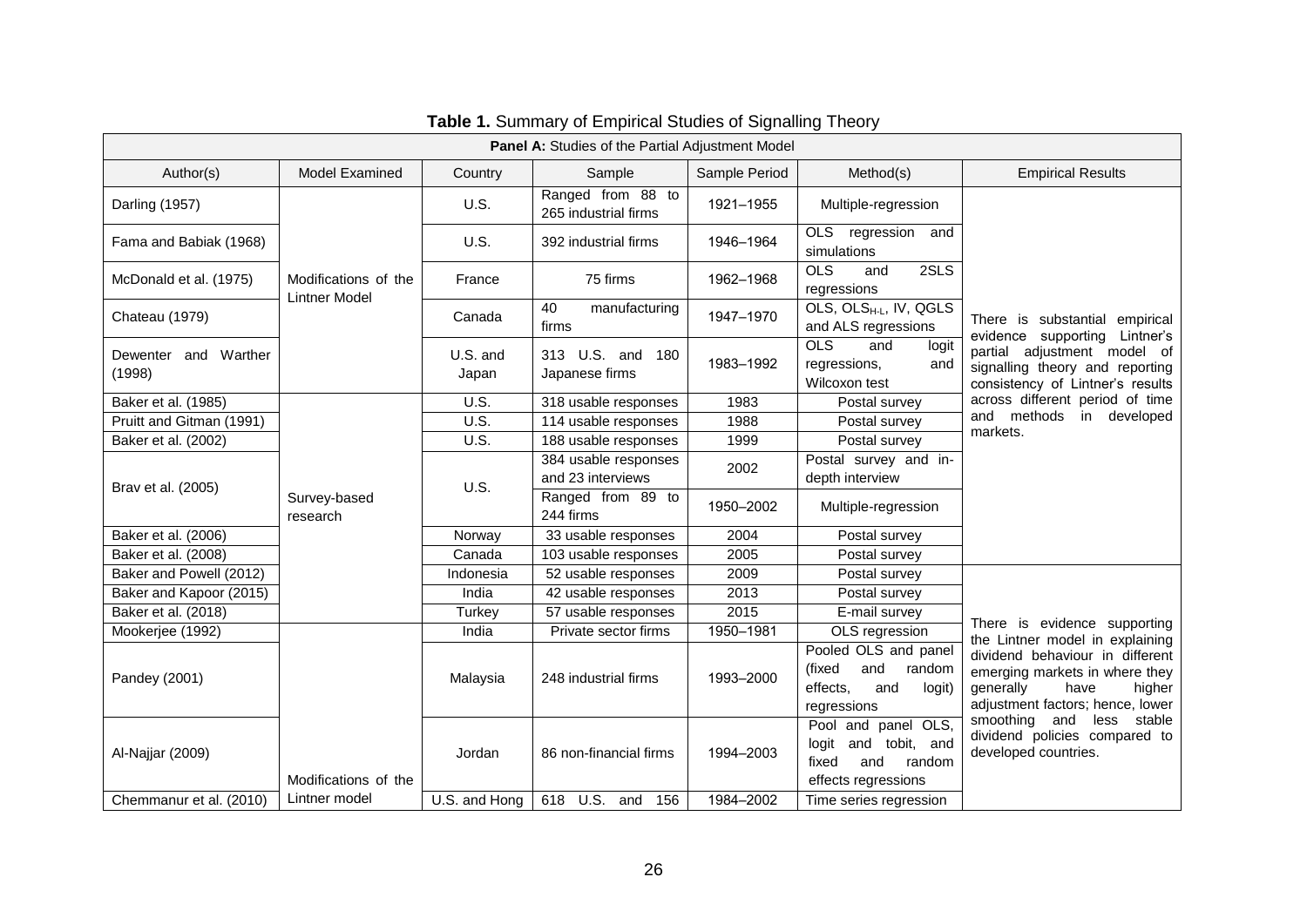|                                           |                                       | Kong                                     | Hong Kong firms                                                                                              |               |                                                                                              |                                                                                                                                                                                        |
|-------------------------------------------|---------------------------------------|------------------------------------------|--------------------------------------------------------------------------------------------------------------|---------------|----------------------------------------------------------------------------------------------|----------------------------------------------------------------------------------------------------------------------------------------------------------------------------------------|
| Al-Najjar and Kilincarslan<br>(2017)      |                                       | Turkey                                   | 264 industrial firms                                                                                         | 2003-2012     | <b>OLS</b><br>Pooled<br>and<br>system GMM                                                    |                                                                                                                                                                                        |
| Adaoglu (2000)                            |                                       | Turkey                                   | 76 non-financial firms                                                                                       | 1985-1997     | Pool and panel OLS,<br>logit and tobit, and<br>fixed<br>and<br>random<br>effects regressions | The Lintner model does not<br>work very well for emerging<br>market firms<br>current<br>since                                                                                          |
| Aivazian et al. (2003)                    |                                       | Eight emerging<br>markets<br>and<br>U.S. | The largest firms from<br>eight<br>emerging<br>markets and 100 U.S.<br>firms                                 | 1980-1990     | Pooled OLS                                                                                   | dividends<br>much<br>less<br>are<br>sensitive to past dividends in<br>these markets.                                                                                                   |
|                                           |                                       |                                          | Panel B: Studies of the Information Content of Dividends Hypothesis                                          |               |                                                                                              |                                                                                                                                                                                        |
| Author(s)                                 | Type of<br>Announcements              | Country                                  | Sample                                                                                                       | Sample Period | <b>Event Study Time</b><br>Period <sup>†</sup> and Method                                    | <b>Empirical Results</b>                                                                                                                                                               |
| Swary<br>Aharony<br>and<br>(1980)         | Dividend changes                      | U.S.                                     | 2,612 events from<br>149 firms                                                                               | 1963-1976     | Days (-10 to +10),<br><b>SMM</b>                                                             |                                                                                                                                                                                        |
| Healy and Palepu (1988)                   | Dividend initiations<br>and omissions | U.S.                                     | 131 initiating and 172<br>omitting firms                                                                     | 1969-1980     | Days $(-60 \text{ to } + 20)$ and<br>Years $(-5$ to $+4$ ), MAR,<br>regression analysis      |                                                                                                                                                                                        |
| Michaely et al. (1995)                    | Dividend initiations<br>and omissions | <b>U.S.</b>                              | 561 initiating and 887<br>omitting events                                                                    | 1964-1988     | Days (-254 to +758),<br><b>MAR</b>                                                           | studies<br>There<br>are<br>report<br>evidence from both developed<br>and emerging<br>markets<br>that                                                                                   |
| Akhigbe<br>Madura<br>and<br>(1996)        | Dividend initiations<br>and omissions | U.S.                                     | 128 initiating and 299<br>omitting events                                                                    | 1972-1990     | Months<br>$(+1$ to $+36)$ ,<br><b>BSAR</b>                                                   | indicates managers have prior<br>inside information about their<br>firm's<br>future<br>financial                                                                                       |
| Lipson et al. (1998)                      | Dividend initiations                  | U.S.                                     | 99 initiating and 99<br>non-initiating newly-<br>listed, and 99 size-<br>matched<br>dividend<br>paying firms | 1980-1990     | Days $(-1$ to $+10$ ) and<br>Years $(-1$ to $+2)$ , MAR,<br>RW, IGA and SGA                  | performance and thus they use<br>cash dividend announcements<br>(increases/decreases<br>and/or<br>initiations/omissions) to convey<br>changes in their expectations<br>about the firm. |
| Altiok-Yilmaz and Akben-<br>Selcuk (2010) | Dividend changes                      | Turkey                                   | 184 events from 46<br>firms                                                                                  | 2005-2008     | $(-360 \text{ to } +1),$<br>Days<br><b>SMM</b>                                               |                                                                                                                                                                                        |
| Dasilas<br>and<br>Leventis<br>(2011)      | Dividend changes                      | Greece                                   | 231 events                                                                                                   | 2000-2004     | $(-220 \text{ to } +120),$<br>Days<br><b>SMM</b>                                             |                                                                                                                                                                                        |
| Al-Yahyaee (2011)                         | Dividend changes                      | Oman                                     | $\overline{501}$ events                                                                                      | 1997-2005     | $(-250 \text{ to } +5)$ ,<br>Days                                                            |                                                                                                                                                                                        |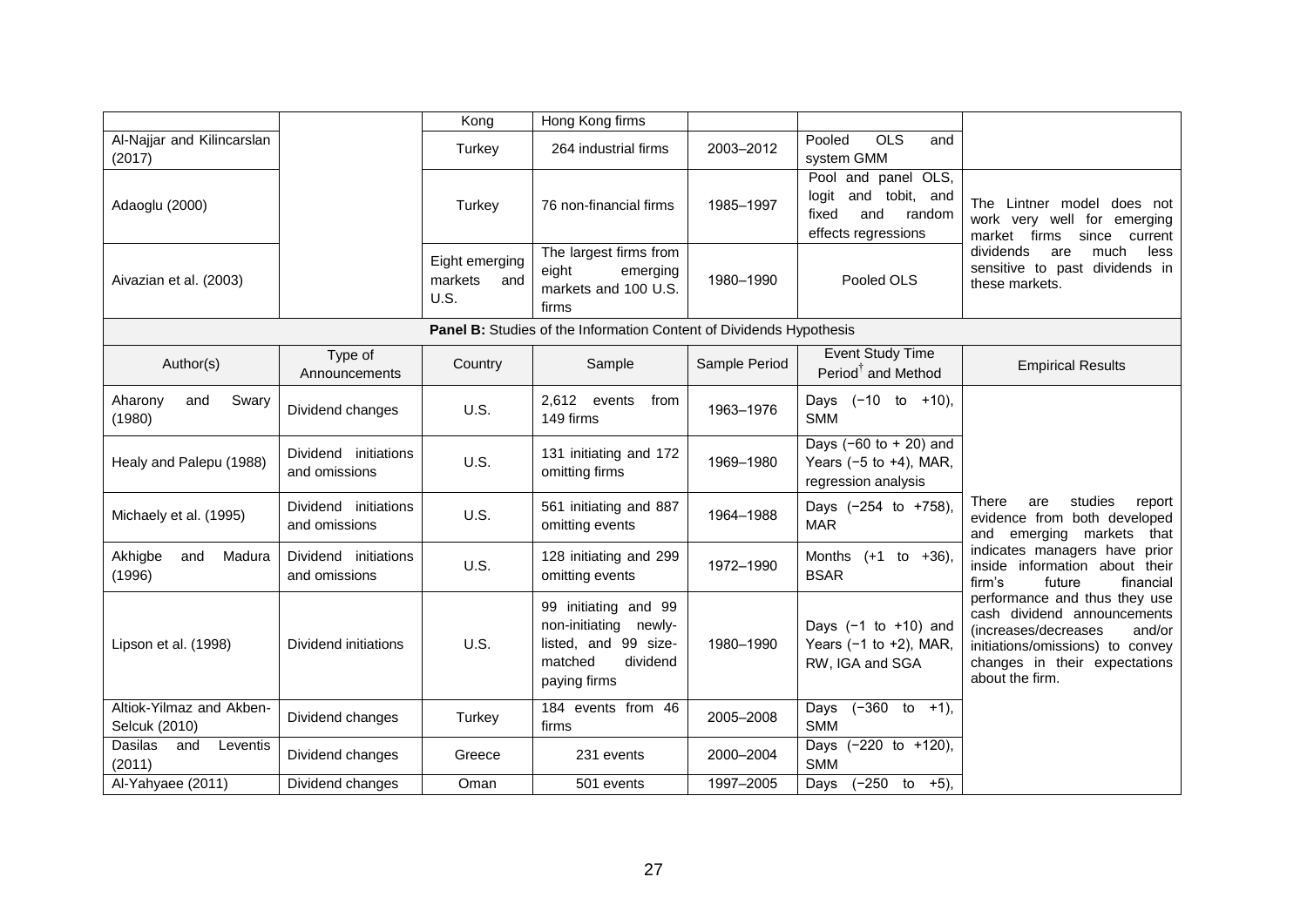|                                    |                                     |          |                                        |           | SMM and MAR                                                                        |                                                                                                                                              |
|------------------------------------|-------------------------------------|----------|----------------------------------------|-----------|------------------------------------------------------------------------------------|----------------------------------------------------------------------------------------------------------------------------------------------|
| Johnson<br>and<br>Jensen<br>(1995) | Dividend decreases<br>and omissions | U.S.     | 268 events from 242<br>firms           | 1974-1989 | $+2),$<br>(-3<br>Years<br>to<br>Wilcoxon test                                      |                                                                                                                                              |
| DeAngelo et al. (1996)             | Dividend changes                    | U.S.     | 145 firms                              | 1980-1987 | Years $(-10$ to $+3)$ , RW<br>and IGA                                              | other<br>However,<br>there<br>are<br>studies conducted in different<br>(both developed and<br>markets                                        |
| Benartzi et al. (1997)             | Dividend changes                    | U.S.     | 7,186<br>from<br>events<br>1.025 firms | 1979-1991 | $+3),$<br>(-5<br>Years<br>to<br>Categorical<br>analysis<br>and MAR                 | provide<br>evidence<br>emerging)<br>inconsistent with the information<br>dividends.<br>hypothesis<br>of                                      |
| Fairchild et al. (2014)            | Dividend changes                    | Thailand | 618 events from 287<br>firms           | 1996-2009 | $+2)$ ,<br>Years<br>$(-1)$<br>to<br><b>Benchmark</b><br>and<br>regression analyses | claiming<br>that dividend policy<br>change announcements do not<br>necessarily<br>the<br>signal<br>about<br>changes of<br>future<br>earnings |
| Liu and Chen (2015)                | Dividend changes                    | U.S.     | 15,321 events                          | 1979-2011 | Years $(-2 \text{ to } +2)$ , OLS<br>and 2SLS                                      | firms.                                                                                                                                       |

Notes: OLS: Ordinary Least Squares; 2SLS: Two-stage Least Squares, OLS<sub>H-L</sub>: Ordinary Least Squares corrected Hildreth-Lu; IV: Instrumental Variable; QGLS: Quasigeneralised Least Squares; ALS: Augmented Least Squares; SMM: Simple Market Model; MAR: Market Adjusted Returns; BSAR: Beta and Size Adjusted Returns; RW: Random-walk Model; IGA: Income-growth-adjusted Model; SGA: Sales-growth-adjusted Model; GMM: Generalised Method of Moments. †Event Study Time Period compounds pre-event, event date and post-event time periods.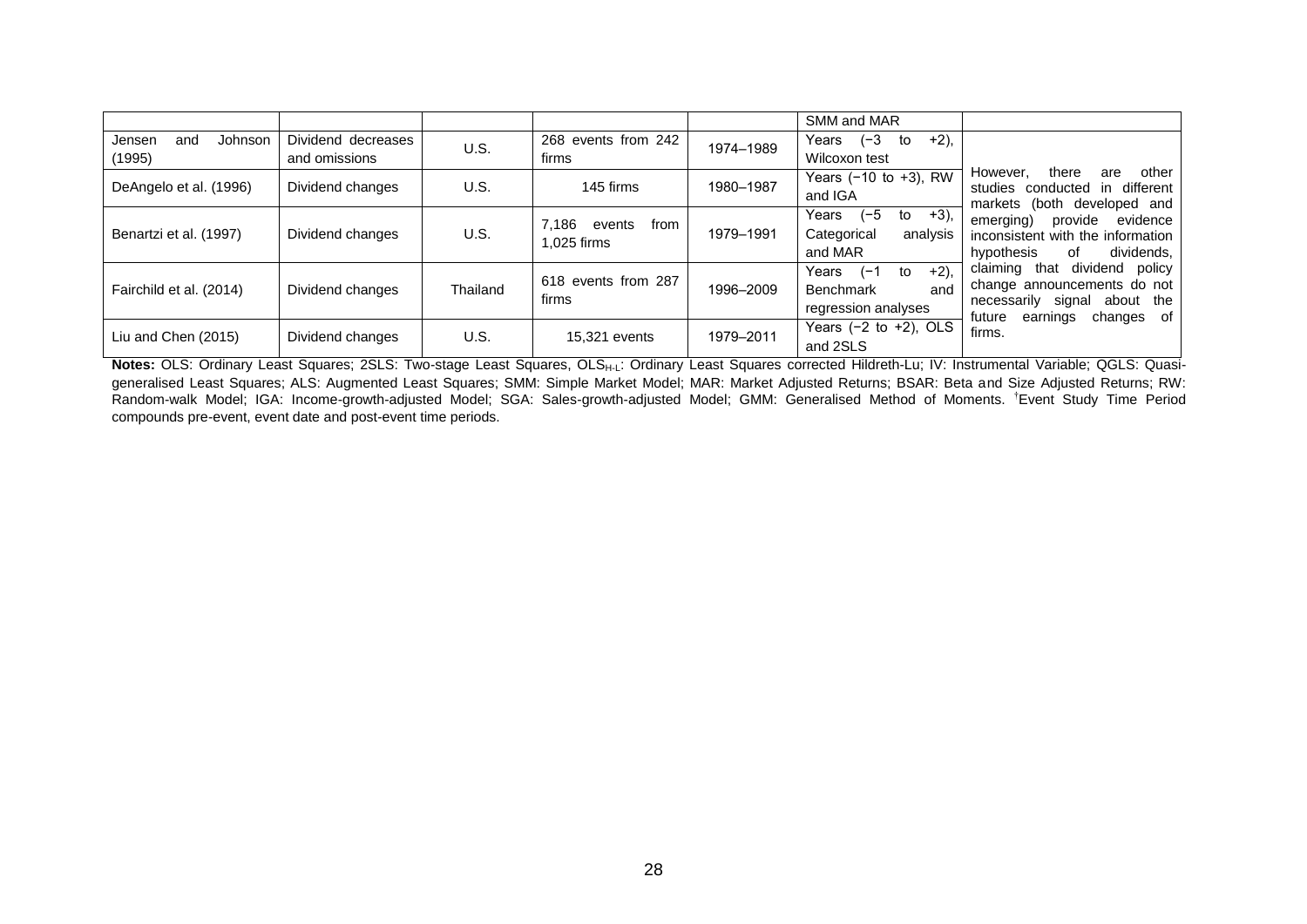| Panel A: Studies of the Principal-Agent Conflict |                                    |         |                                                                                    |                        |                                                                               |                                                                                                                                                                                                       |  |
|--------------------------------------------------|------------------------------------|---------|------------------------------------------------------------------------------------|------------------------|-------------------------------------------------------------------------------|-------------------------------------------------------------------------------------------------------------------------------------------------------------------------------------------------------|--|
| Author(s)                                        | Argument                           | Country | Sample                                                                             | Sample Period          | Method(s)                                                                     | <b>Empirical Results</b>                                                                                                                                                                              |  |
| Hansen<br>Crutchley<br>and<br>(1989)             |                                    | U.S.    | 603 industrial firms                                                               | 1981-1985              | <b>OLS</b><br>cross-sectional<br>regression                                   | There is strong evidence that<br>dividend policy may play a role<br>in controlling the conflicts of                                                                                                   |  |
| Born and Rimbey (1993)                           |                                    | U.S.    | 490 firms                                                                          | 1962-1989              | Event study and cross-<br>sectional<br>regression<br>analyses                 | interest between principals and<br>agents by facilitating primary<br>capital<br>market monitoring on                                                                                                  |  |
| Hansen et al. (1994)                             | Monitoring role of<br>dividends    | U.S.    | 81 electric utilities in<br>1985 and 70 electric<br>utilities in 1990              | 1981-1985<br>1986-1990 | Comparison<br>analysis<br><b>OLS</b><br>and<br>cross-<br>sectional regression | firms'<br>activities<br>and<br>performance, as proposed by<br>Easterbrook (1984). As well,<br>there is evidence that dividends<br>can be used as substitutes with                                     |  |
| Noronha et al. (1996)                            |                                    | U.S.    | 341 industrial firms                                                               | 1986-1988              | <b>OLS</b><br>3SLS<br>and<br>regressions                                      | other alternative control devices,<br>such as insider ownership,<br>leverage and growth.                                                                                                              |  |
| Litzenberger<br>Lang and<br>(1989)               | flow<br>Free<br>cash<br>hypothesis | U.S.    | 429<br>substantial<br>dividend changes                                             | 1979-1984              | Event study                                                                   | There is evidence supporting<br>(1986)<br>Jensen's<br>free cash<br>hypothesis in order to explain                                                                                                     |  |
| Agrawal and Jayaraman<br>(1994)                  |                                    | U.S.    | 71<br>industry-sized<br>matched pairs of all-<br>equity<br>and<br>levered<br>firms | 1979-1983              | Comparison<br>analysis<br><b>OLS</b><br>and<br>cross-<br>sectional regression | dividend<br>policy<br>decisions.<br>However, since both agency<br>cost of free cash flow and<br>signalling<br>hypotheses<br>imply<br>relatively<br>similar effects on<br>share prices, studies cannot |  |
| Johnson (1995)                                   |                                    | U.S.    | 129<br>straight<br>debt<br>offerings                                               | 1977-1983              | Event<br>study,<br>analysis<br>comparison<br>and WLS                          | completely rule out the cash<br>flow<br>signalling<br>hypothesis.<br>Hence, empirical evidence on<br>this area is quite mixed.                                                                        |  |
| Lloyd et al. (1985)                              | Modifications of the               | U.S.    | 957 industrial firms                                                               | 1984                   | <b>OLS</b><br>cross-sectional<br>regression                                   | is strong evidence in<br>There<br>favour of the cost minimisation                                                                                                                                     |  |
| Schooley<br>Barney<br>and<br>(1994)              | minimisation<br>cost<br>model      | U.S.    | 235 industrial firms                                                               | 1980                   | <b>OLS</b><br>cross-sectional<br>regression                                   | model<br>developed<br>by Rozeff<br>(1982),<br>which<br>combines<br>transaction costs and agency<br>costs to an optimal dividend                                                                       |  |

# **Table 2.** Summary of Empirical Studies of Agency Cost Theory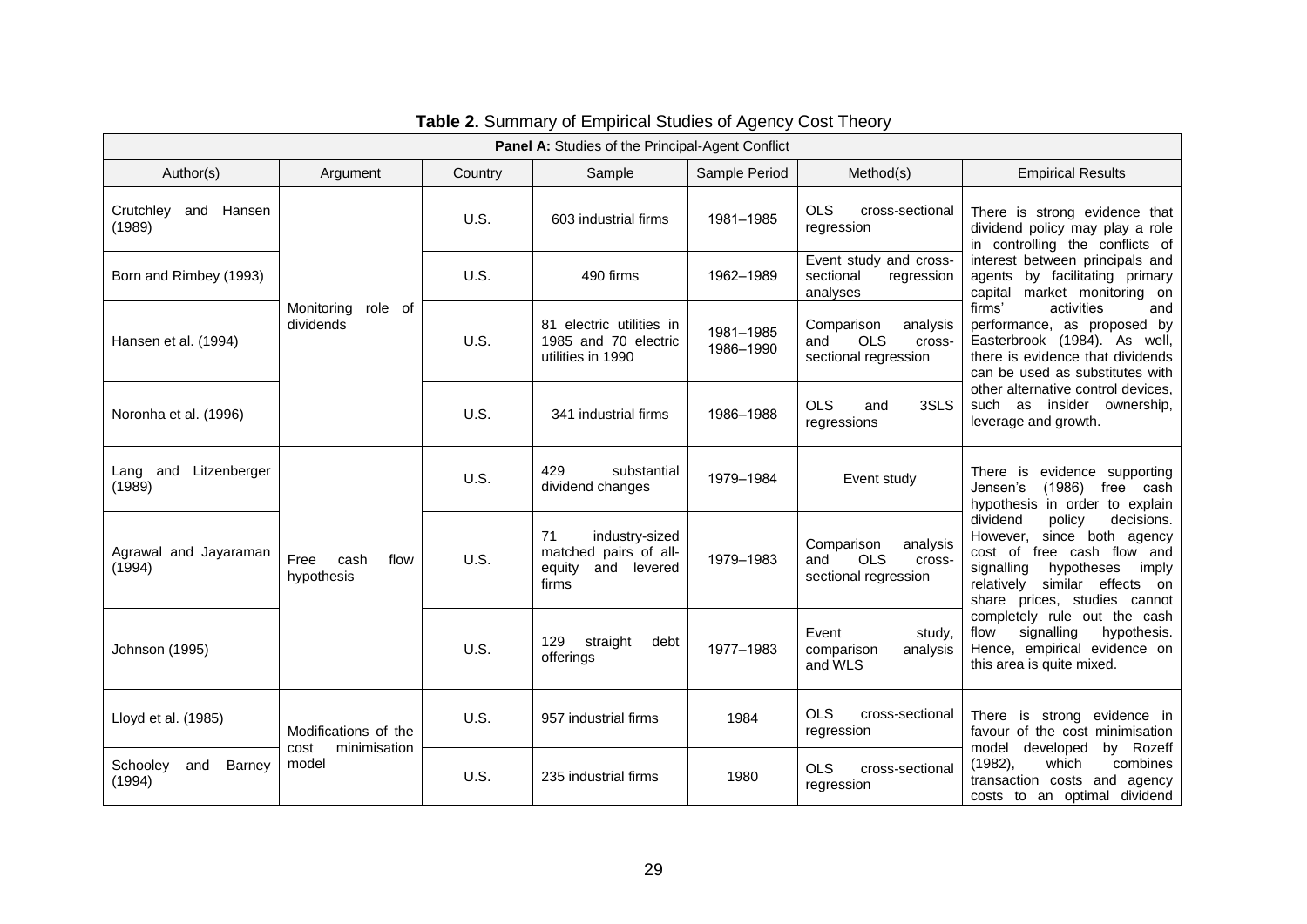| Moh'd et al. (1995)                                     |                                                           | <b>U.S.</b>                                                | 341 industrial firms                        | 1972-1989              | <b>WLS</b>                                                                                    | policy.<br>Empirical<br>research<br>reports findings consistent with<br>Rozeff's original findings and                                    |  |  |
|---------------------------------------------------------|-----------------------------------------------------------|------------------------------------------------------------|---------------------------------------------|------------------------|-----------------------------------------------------------------------------------------------|-------------------------------------------------------------------------------------------------------------------------------------------|--|--|
| Farinha (2003)                                          |                                                           | U.K.                                                       | 693 firms in 1991 and<br>609 firms in 1996. | 1987-1991<br>1992-1996 | <b>OLS</b><br>cross-sectional<br>regression                                                   | indicates a relationship between<br>dividend policy and agency cost<br>variables.                                                         |  |  |
| Panel B: Studies of the Principal-Principal conflict    |                                                           |                                                            |                                             |                        |                                                                                               |                                                                                                                                           |  |  |
| Author(s)                                               | Argument                                                  | Country                                                    | Sample                                      | Sample Period          | Method(s)                                                                                     | <b>Empirical Results</b>                                                                                                                  |  |  |
| La Porta et al. (2000)                                  | Outcome<br>and<br>substitute models                       | 33<br>different<br>countries                               | 4,103 firms                                 | 1989-1994              | Comparison<br>analysis<br>cross-sectional<br>and<br>regression with country<br>random effects | There is increasing evidence<br>that concentrated ownership by<br>large controlling shareholders<br>(typically,<br>families)<br>is<br>the |  |  |
| Faccio et al. (2001)                                    | Ownership structure<br>effect                             | West<br>Five<br>European and<br>Asian<br>nine<br>countries | 5,897 firms                                 | 1992-1996              | analysis<br>Comparison<br><b>OLS</b><br>and<br>cross-<br>sectional regression                 | dominant form of ownership<br>structure in emerging markets,<br>which indicates that the salient<br>agency problem may therefore          |  |  |
| Manos (2002)                                            | modification of<br>A<br>the<br>cost<br>minimisation model | India                                                      | 661 non-financial<br>firms                  | 2001                   | OLS.<br>tobit.<br>and<br>Heckman's two step<br>regressions                                    | be expropriation of the wealth of<br>minority<br>owners<br>by<br>the<br>controlling shareholders in these                                 |  |  |
| Chen et al. (2005)                                      | Family<br>ownership<br>effect                             | Hong Kong                                                  | 412 firms                                   | 1995-1998              | Pooled OLS, industry-<br>and firm-fixed<br>fixed<br>effects regressions                       | markets.<br>Indeed,<br>empirical<br>research reveals that agency<br>cost theory of dividends needs                                        |  |  |
| Wei et al. (2011)                                       | Family control effect                                     | China                                                      | 1,486 firms                                 | 2004-2008              | Logit<br>tobit<br>and<br>regressions                                                          | to be uniquely investigated in<br>emerging markets and, more                                                                              |  |  |
| Gonzalez et al. (2014)                                  | Family involvement<br>influence                           | Colombia                                                   | 458 firms                                   | 1996-2006              | Random effects probit<br>cross-sectional<br>and<br>tobit regressions                          | importantly,<br>the<br>ownership<br>structure of the firms in these<br>markets should specifically be                                     |  |  |
| Al-Najjar and Kilincarslan<br>(2016)                    | Ownership structure<br>effect                             | Turkey                                                     | 264 industrial firms                        | 2003-2012              | Pooled and random<br>effects (panel) logit and<br>tobit regressions                           | into<br>account<br>while<br>taken<br>identifying the<br>proxies<br>for<br>agency cost problems.                                           |  |  |
| Panel C: Studies of the Shareholder-Bondholder Conflict |                                                           |                                                            |                                             |                        |                                                                                               |                                                                                                                                           |  |  |
| Author(s)                                               | Argument                                                  | Country                                                    | Sample                                      | Sample Period          | Method(s)                                                                                     | <b>Empirical Results</b>                                                                                                                  |  |  |
| Woolridge (1983)                                        |                                                           | U.S.                                                       | 367<br>unexpected<br>dividend changes       | 1971-1977              | Event study and CPRA                                                                          | No evidence that firms use<br>dividends to transfer wealth from                                                                           |  |  |
| Jayaraman and Shastri                                   |                                                           | U.S.                                                       |                                             | 1962-1982              | Event study and cross-                                                                        | bondholders to shareholders.                                                                                                              |  |  |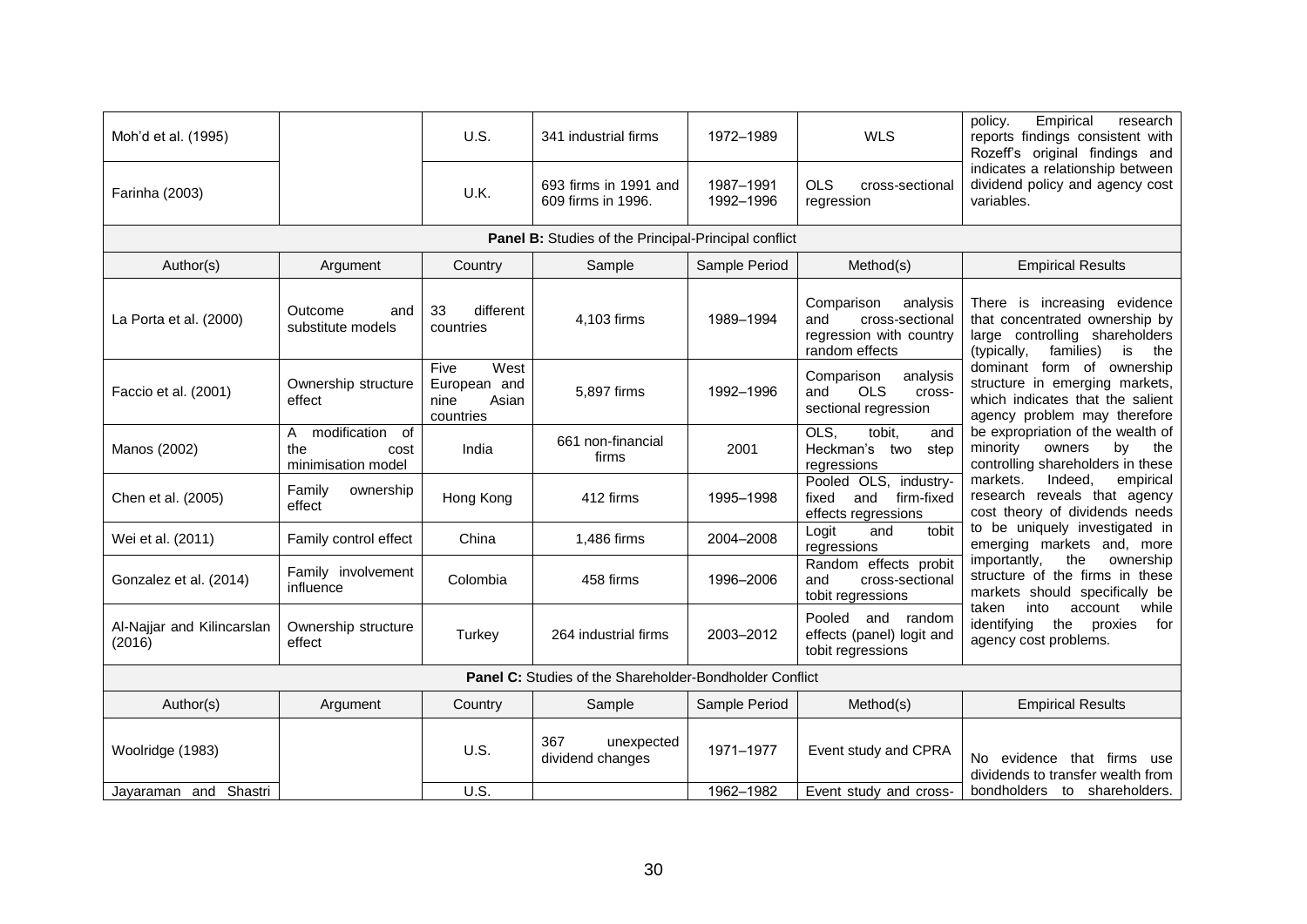| (1988)                                     | Wealth transfer<br>or<br>information content |      | 2.023<br>specially<br>designated dividends  |           | sectional regression                                        | Hence, the information content<br>hypothesis<br>dominates<br>the<br>wealth transfer hypothesis.          |
|--------------------------------------------|----------------------------------------------|------|---------------------------------------------|-----------|-------------------------------------------------------------|----------------------------------------------------------------------------------------------------------|
| Long et al. (1994)                         |                                              | U.S. | straight and 78<br>141<br>convertible bonds | 1964-1977 | Comparison analysis                                         |                                                                                                          |
| Tsai and Wu (2015)                         |                                              | U.S. | dividend<br>5.571<br>announcements          | 2005-2012 | Event<br>study,<br>comparison<br>and<br>regression analyses | Although it cannot rule out the<br>information content hypothesis<br>completely,<br>there<br>still<br>is |
| <b>Dhillon</b><br>Johnson<br>and<br>(1994) |                                              | U.S. | 131 dividend changes                        | 1970-1987 | Event<br>study<br>and<br>comparison analysis                | evidence of<br>tendency to<br>a<br>redistribute wealth in favour of<br>shareholders.                     |
| Mathur et al. (2013)                       |                                              | U.S. | 6,682<br>firm-year<br>observations          | 1970-2005 | Regression analysis                                         |                                                                                                          |

**Notes:** OLS: Ordinary Least Squares; 3SLS: Three-stage Least Squares; WLS: Weighted Least Squares; CPRA: Comparison Period Return Approach.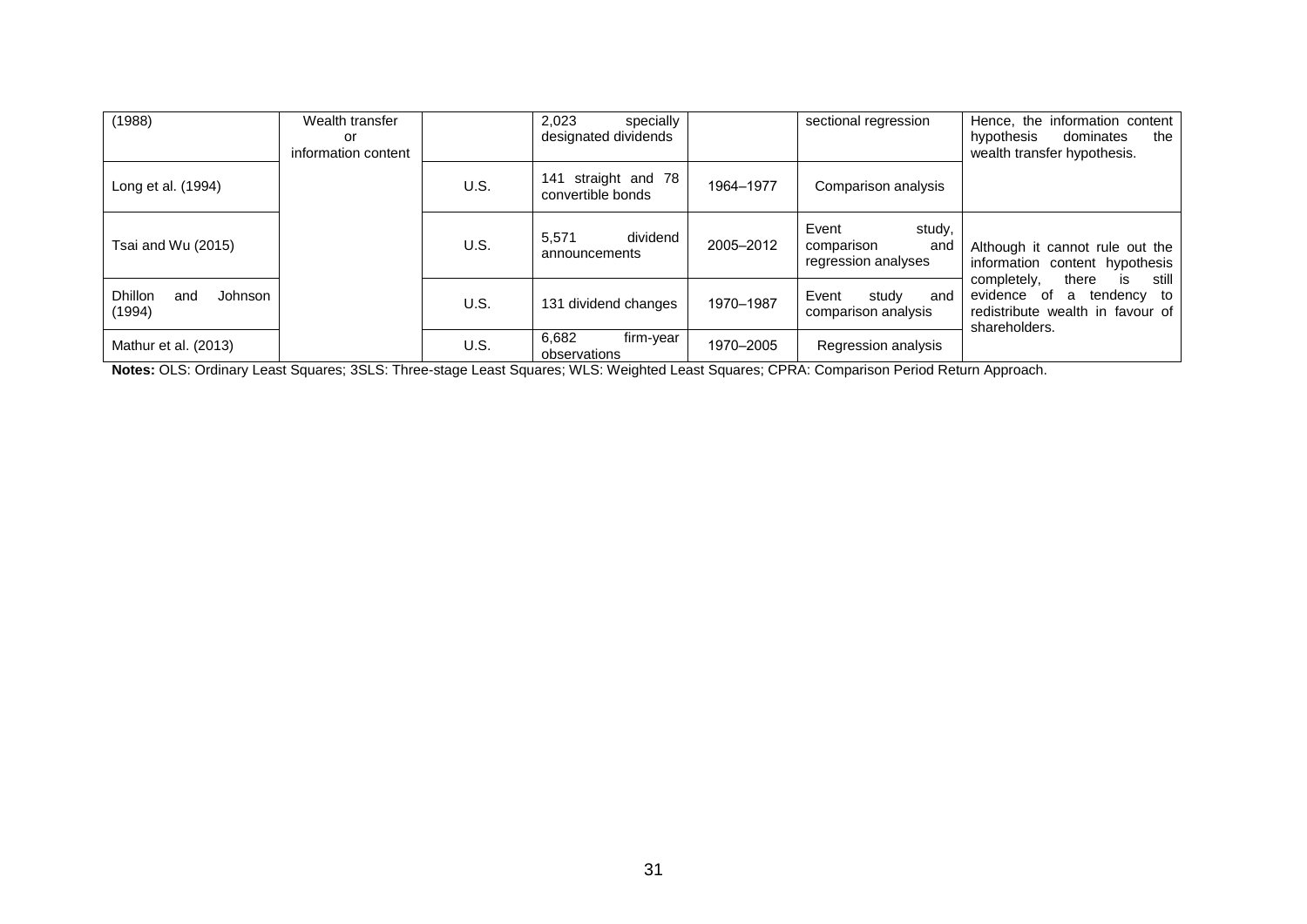| Panel A: Studies of the Relationship between Dividend Yields and Risk-Adjusted Returns |                       |             |                                                             |               |                                                                                     |                                                                                                                                                                                                                                                                                                                                                         |  |  |
|----------------------------------------------------------------------------------------|-----------------------|-------------|-------------------------------------------------------------|---------------|-------------------------------------------------------------------------------------|---------------------------------------------------------------------------------------------------------------------------------------------------------------------------------------------------------------------------------------------------------------------------------------------------------------------------------------------------------|--|--|
| Author(s)                                                                              | <b>Model Examined</b> | Country     | Sample                                                      | Sample Period | Method(s)                                                                           | <b>Empirical Results</b>                                                                                                                                                                                                                                                                                                                                |  |  |
| Litzenberger<br>and<br>(1979;<br>Ramaswamy<br>1982)                                    |                       | <b>U.S.</b> | York<br><b>Stock</b><br>New<br>(NYSE)<br>Exchange<br>stocks | 1936-1977     | Cross-sectional<br>using)<br>OLS, GLS and MLE)<br>regressions                       | Investors require higher pre-tax risk<br>adjusted returns on stocks with<br>higher<br>dividend<br>vields<br>to<br>compensate the tax disadvantages<br>of these returns when dividends are                                                                                                                                                               |  |  |
| and Summers<br>Poterba<br>(1984)                                                       |                       | U.K.        | 3,500 British firms                                         | 1955-1981     | <b>GLS</b>                                                                          | taxed at higher rates than capital<br>gains, consistent with the tax effect<br>hypothesis.                                                                                                                                                                                                                                                              |  |  |
| Scholes<br><b>Black</b><br>and<br>(1974)                                               | The CAPM and          | U.S.        | 25<br>investment<br>portfolios from NYSE<br>stocks          | 1936-1966     | Cross-sectional<br>and<br>time-series regressions                                   | There is no relationship between<br>dividend yields and stock returns.<br>Because, not all investors are taxed<br>at the same rate and those investors<br>will invest in companies with cash<br>dividend policies suitable for their<br>tax situation. Since clienteles exist<br>for low and high dividend policies,<br>companies cannot increase their |  |  |
| Miller and Scholes (1982)                                                              | its variations        | <b>U.S.</b> | <b>NYSE</b> stocks                                          | 1940-1978     | Cross-sectional<br>and<br>time-series regressions                                   | values by reducing taxes through<br>their dividend policies. Hence, the<br>evidence shows no support for a tax<br>effect but is consistent with the tax<br>clientele hypothesis.                                                                                                                                                                        |  |  |
| <b>Blume (1980)</b>                                                                    |                       | U.S.        | <b>NYSE</b> stocks                                          | 1936-1976     | Cross-sectional<br>regression                                                       |                                                                                                                                                                                                                                                                                                                                                         |  |  |
| Keim (1985)                                                                            |                       | U.S.        | Ranged from 429 to<br>1,289 NYSE firms                      | 1931-1978     | Cross-sectional<br>and<br>time-series regressions                                   | There is evidence of a yield-tax<br>effect but this is not entirely<br>consistent with the tax effect<br>hypothesis since non-tax factors                                                                                                                                                                                                               |  |  |
| Kalay<br>Michaely<br>and<br>(2000)                                                     |                       | U.S.        | <b>NYSE</b> stocks                                          | 1936-1988     | Cross-sectional<br>using)<br>OLS, GLS and MLE)<br>time-series<br>and<br>regressions | exist for the yield effect. Hence,<br>although taxes explain part of the<br>positive relationship between yields<br>and stock returns, the relation<br>across stocks is far too complicated                                                                                                                                                             |  |  |
| Park and Kim (2010)                                                                    |                       | Korea       | Ranged from 457 to                                          | 2000-2008     | Cross-sectional<br>and                                                              | to be fully explained by tax effect.                                                                                                                                                                                                                                                                                                                    |  |  |

# **Table 3.** Summary of Empirical Studies of Tax Effect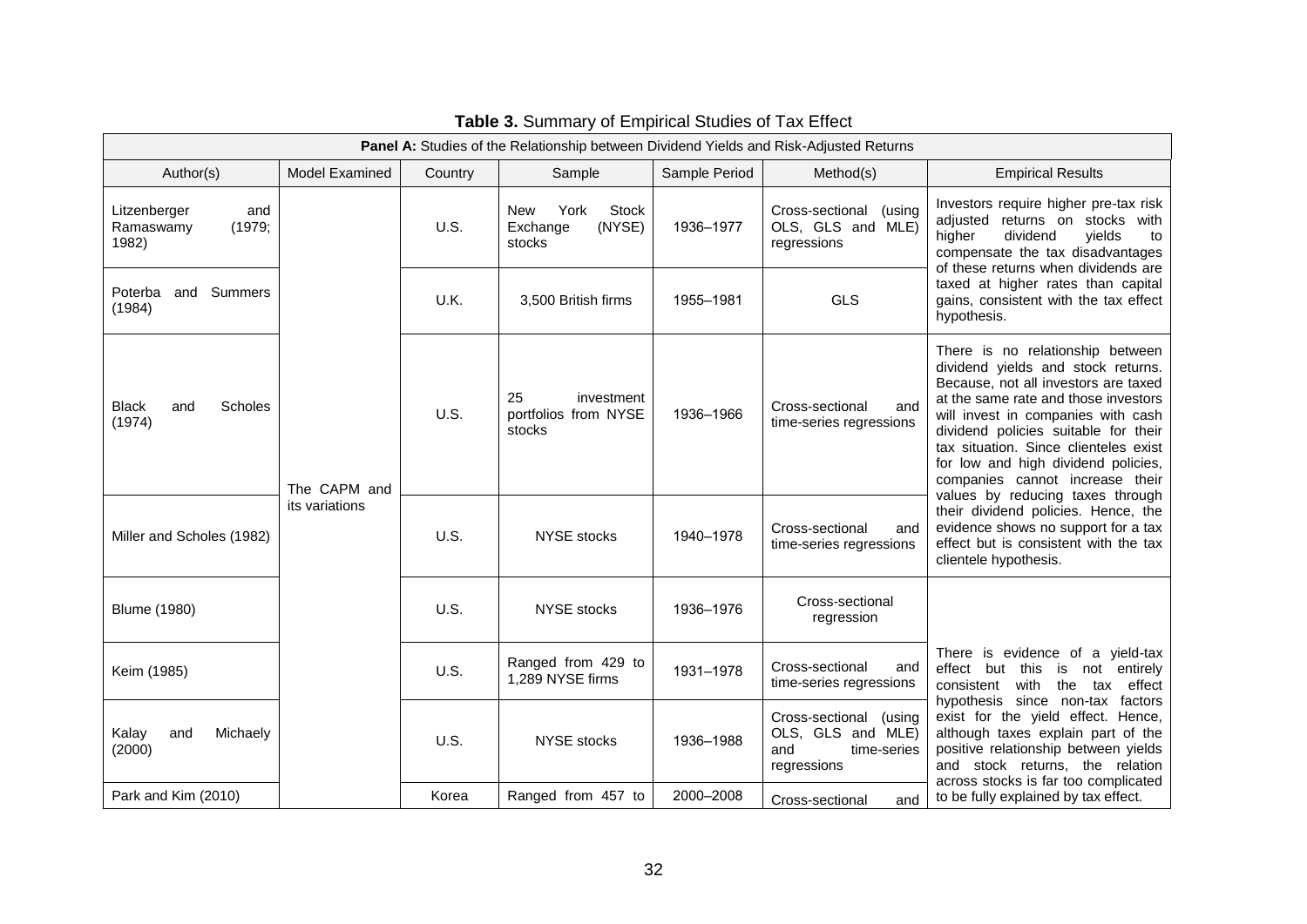|                                                         |                                            |             | 534 firms                             |               | time-series regressions                                                |                                                                                                                                                                                                                                                              |  |  |  |
|---------------------------------------------------------|--------------------------------------------|-------------|---------------------------------------|---------------|------------------------------------------------------------------------|--------------------------------------------------------------------------------------------------------------------------------------------------------------------------------------------------------------------------------------------------------------|--|--|--|
| Nguyen<br>Lemmon<br>and<br>(2015)                       |                                            | Hong Kong   | 1,092 firms                           | 1981-2010     | Cross-sectional<br>and<br>time-series regressions                      |                                                                                                                                                                                                                                                              |  |  |  |
| Panel B: Studies of the Ex-Dividend Day Share Behaviour |                                            |             |                                       |               |                                                                        |                                                                                                                                                                                                                                                              |  |  |  |
| Author(s)                                               | Parameter<br>Examined                      | Country     | Sample                                | Sample Period | Method(s)                                                              | <b>Empirical Results</b>                                                                                                                                                                                                                                     |  |  |  |
| Elton and Gruber (1970)                                 |                                            | U.S.        | 4,148 observations                    | 1966-1967     | Event<br>study<br>and<br>Spearman's rank test                          | There is evidence that taxes are                                                                                                                                                                                                                             |  |  |  |
| Kaplanis (1986)                                         |                                            | U.K.        | 360 options on 14<br>different shares | 1979-1984     | Event study, OLS, GLS<br>and MLE                                       | important determinants of the firms'<br>payout decisions, suggesting that                                                                                                                                                                                    |  |  |  |
| Lasfer (1995)                                           |                                            | U.K.        | 10,123 observations                   | 1985-1994     | Event<br>study,<br>analysis<br>comparison<br>and regressions           | taxation affects significantly<br>ex-<br>dividend day share price behaviour<br>and shareholders in a higher tax<br>brackets<br>have<br>a<br>tax-induced<br>preference for capital gains over<br>dividend income, compared to those<br>in lower tax brackets. |  |  |  |
| Jenkinson<br>Bell<br>and<br>(2002)                      | Ex-dividend<br>price<br>drop               | U.K.        | 9,673 observations                    | 1995-1999     | Event study and OLS<br>regression                                      |                                                                                                                                                                                                                                                              |  |  |  |
| Milonas et al. (2006)                                   | compared<br>to<br>dividend<br>per<br>share | China       | 317 observations                      | 1996-1998     | study<br>Event<br>and<br>comparison analysis                           |                                                                                                                                                                                                                                                              |  |  |  |
| Kalay (1982)                                            |                                            | <b>U.S.</b> | 2,540 observations                    | 1966-1967     | Event<br>study<br>and<br>Spearman rank test                            | the<br>of short-term<br>In In<br>presence<br>traders, the marginal tax rates of the<br>shareholders cannot be inferred by                                                                                                                                    |  |  |  |
| Michaely (1991)                                         |                                            | U.S.        | 18,389 observations                   | 1986-1989     | Event study, OLS, GLS<br>and Fisher sign test                          | observing ex-dividend day share<br>price drops. Because, short-term<br>traders such as tax-neutral dealers<br>and corporate traders, who are                                                                                                                 |  |  |  |
| Koski<br>Scruggs<br>and<br>(1998)                       |                                            | <b>U.S.</b> | 70 observations                       | 1990-1991     | Event<br>study,<br>analysis<br>comparison<br>and OLS regression        | seeking for arbitrage<br>profits,<br>dominate the price setting on the ex-<br>days.                                                                                                                                                                          |  |  |  |
| Rantapuska (2008)                                       | Trading volume<br>around ex-days           | Finland     | 885 observations                      | 1995-2002     | Event study,<br>probit,<br>logit and Heckman's<br>two-step regressions | All types of investors may take<br>advantage of the differences in tax                                                                                                                                                                                       |  |  |  |
| Tseng and Hu (2013)                                     |                                            | Thailand    | 559 observations                      | 1996-2005     | study,<br>Event<br>comparison<br>analysis<br>and OLS regression        | rates and engage in arbitrage<br>opportunities around ex-days, which<br>supports<br>dynamic<br>clientele<br>hypothesis.                                                                                                                                      |  |  |  |

**Notes:** CAPM: Capital Asset Pricing Model; OLS: Ordinary Least Squares; GLS: Generalised Least Squares; MLE: Maximum Likelihood Estimator.